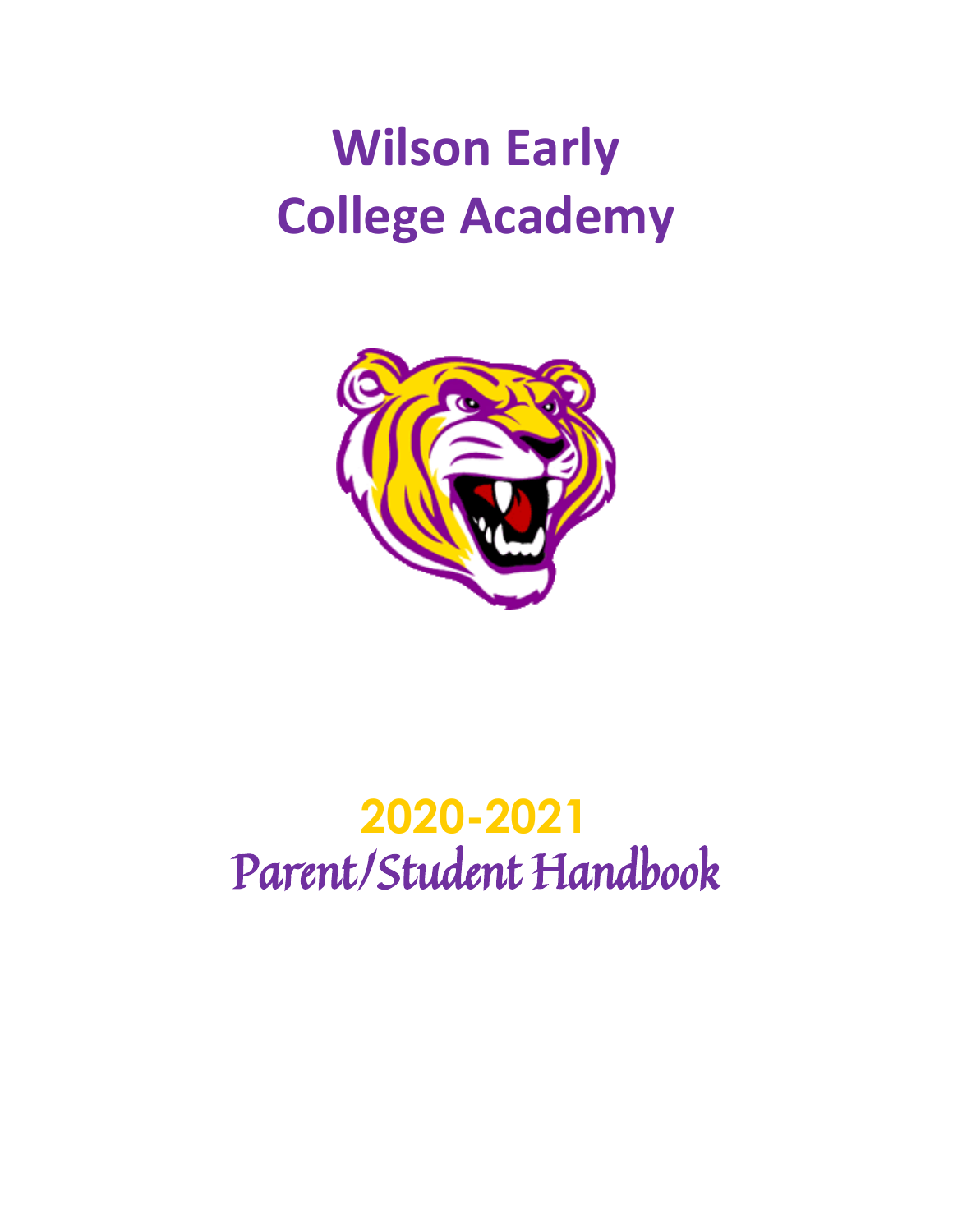**The WECA Student/Parent Handbook is designed for use in conjunction with the WCS Student/Parent Handbook. Supplemental materials regarding course selection and requirements are available on the WCS website.**

#### **Wilson County Schools' Vision**

Wilson County Schools is a place where students participate in an educational environment in which they are engaged and empowered in their learning and graduate as responsible citizens prepared to compete in the global economy. Collectively, students, educators and community members commit to becoming lifelong learners and ensuring students are prepared for success and equipped with the skills to pursue their dreams.

### **Wilson County Schools' Mission**

The mission of Wilson County Schools is to provide an educational environment which creates success for all students through the community working together.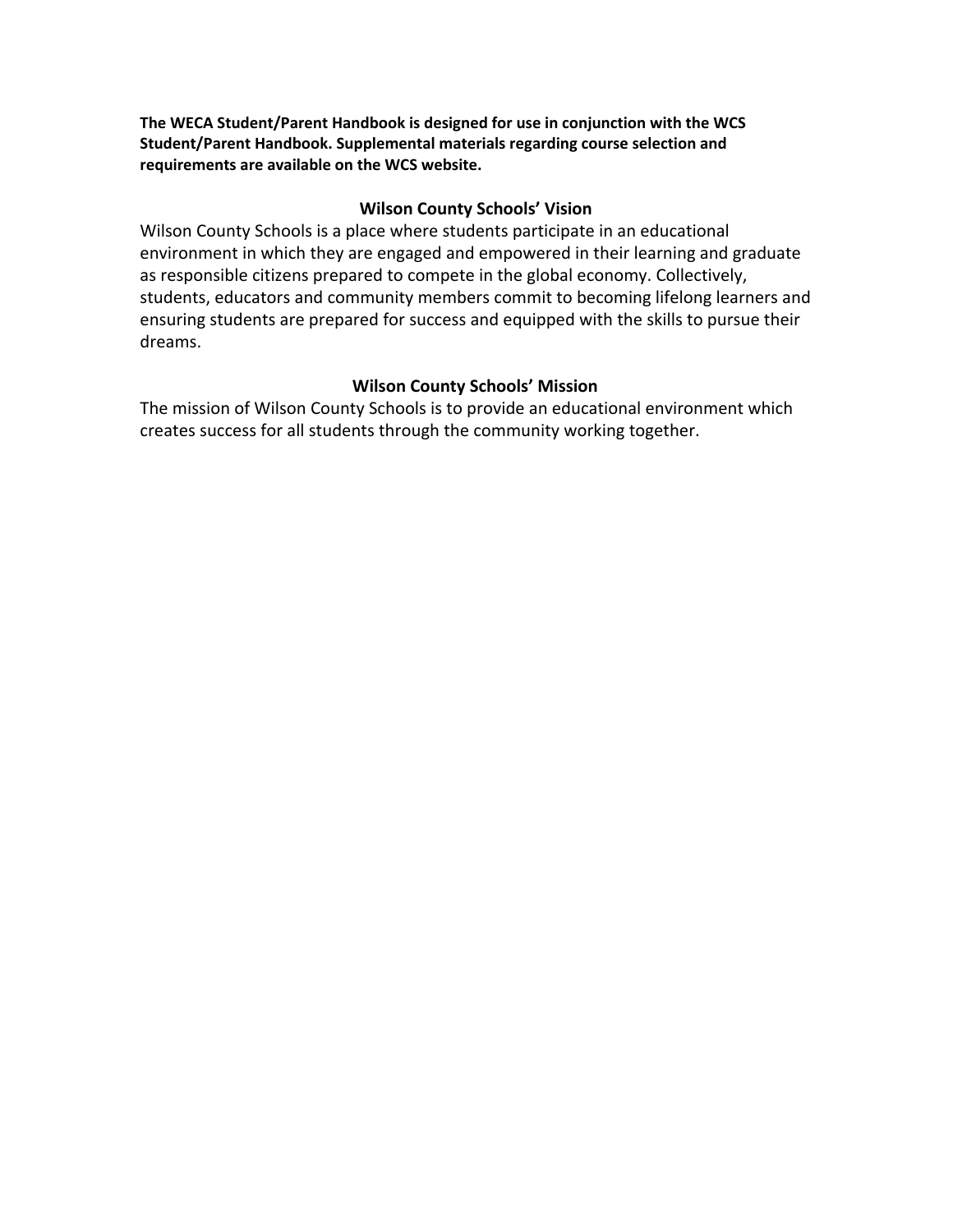**Mr. Randy St.Clair** Principal

**Bookkeeper, Secretary, Office Manager** Mrs. Brenda Hardy

#### **School Counselor/ Data Manager**

Mrs. Ashley Lamm

## **Career Counselor**

Mrs. Marsha Spell

#### **English Teachers**

Ms. Katrice Brown Ms. Olympia Jenkins Mrs. Kimberly Wright

#### **Math Teachers**

Mr. Jay Long Mrs. Lori Mills Mr. Michael Pardue

#### **History Teachers**

Mrs. Shannon Campbell Mrs. Kimberly Smith Mrs. Karen Stallings

#### **Science Teachers**

Mrs. Kara Haddock Mr. Nicholas Johnson Mr. Kenneth Schaffer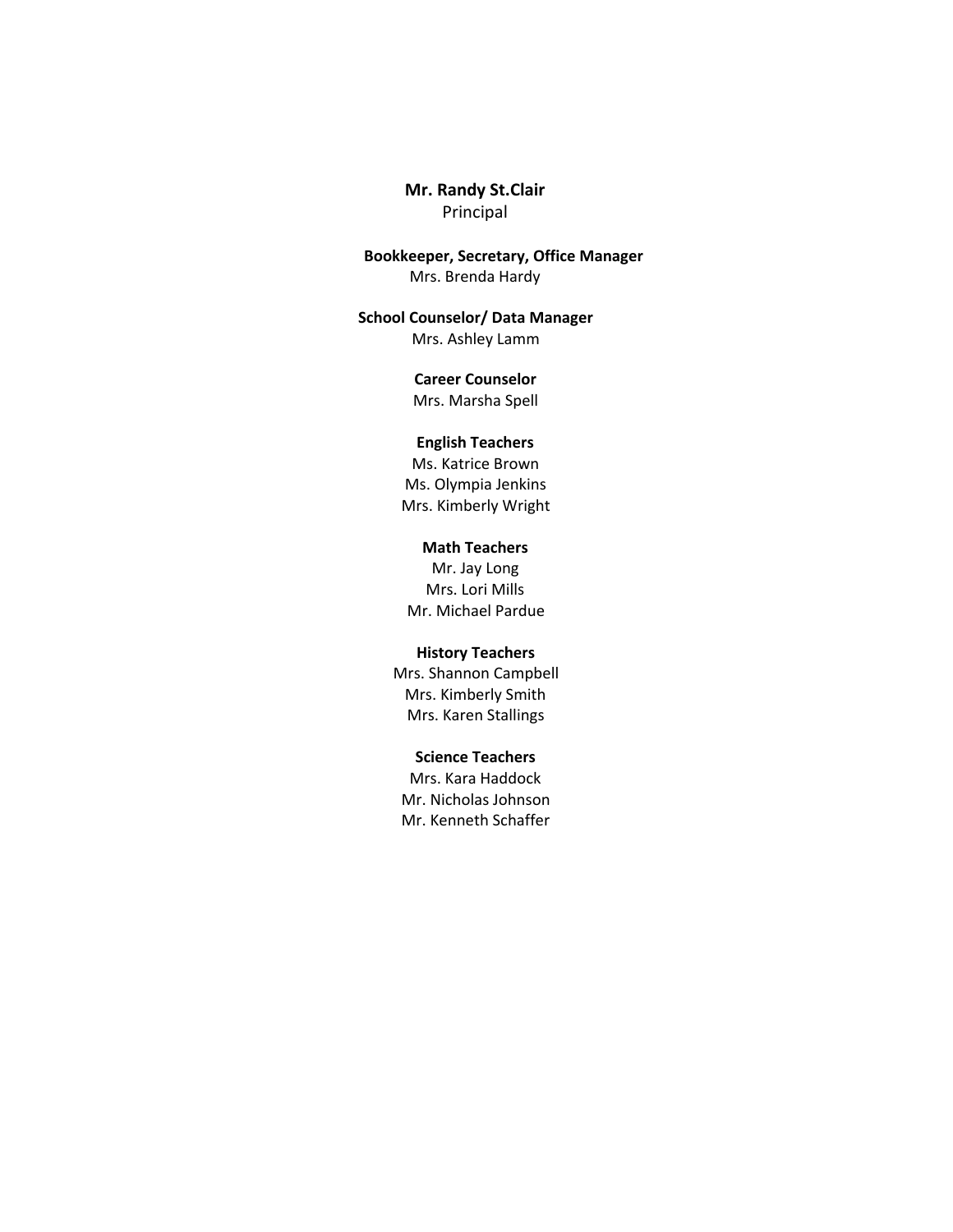# **WILSON EARLY COLLEGE ACADEMY Hours of Operation 10:30am – 5:00pm Monday-Friday**

### **Mission Statement**

Wilson Early College Academy (WECA), through shared leadership, will offer accelerated academics in both high school and college courses in small, learner-centered classes. Students will have equal access to highly challenging course work and innovative learning experiences that build upon their passions and interests. Students will be afforded unique support to demonstrate genuine concern for the whole person. Academic, emotional, and social interventions will build integrity, self-confidence and character in WECA students which will ensure their ability to graduate from high school and college and become productive 21<sup>st</sup> century citizens.

#### **School Vision**

Wilson County Schools (WCS) and Wilson Community College (WCC) envision the creation of a small, personalized learning community to ensure an environment of academic rigor that leads to higher learning and personal growth that will sustain students as they prepare to be productive 21 $^{\text{st}}$  century citizens.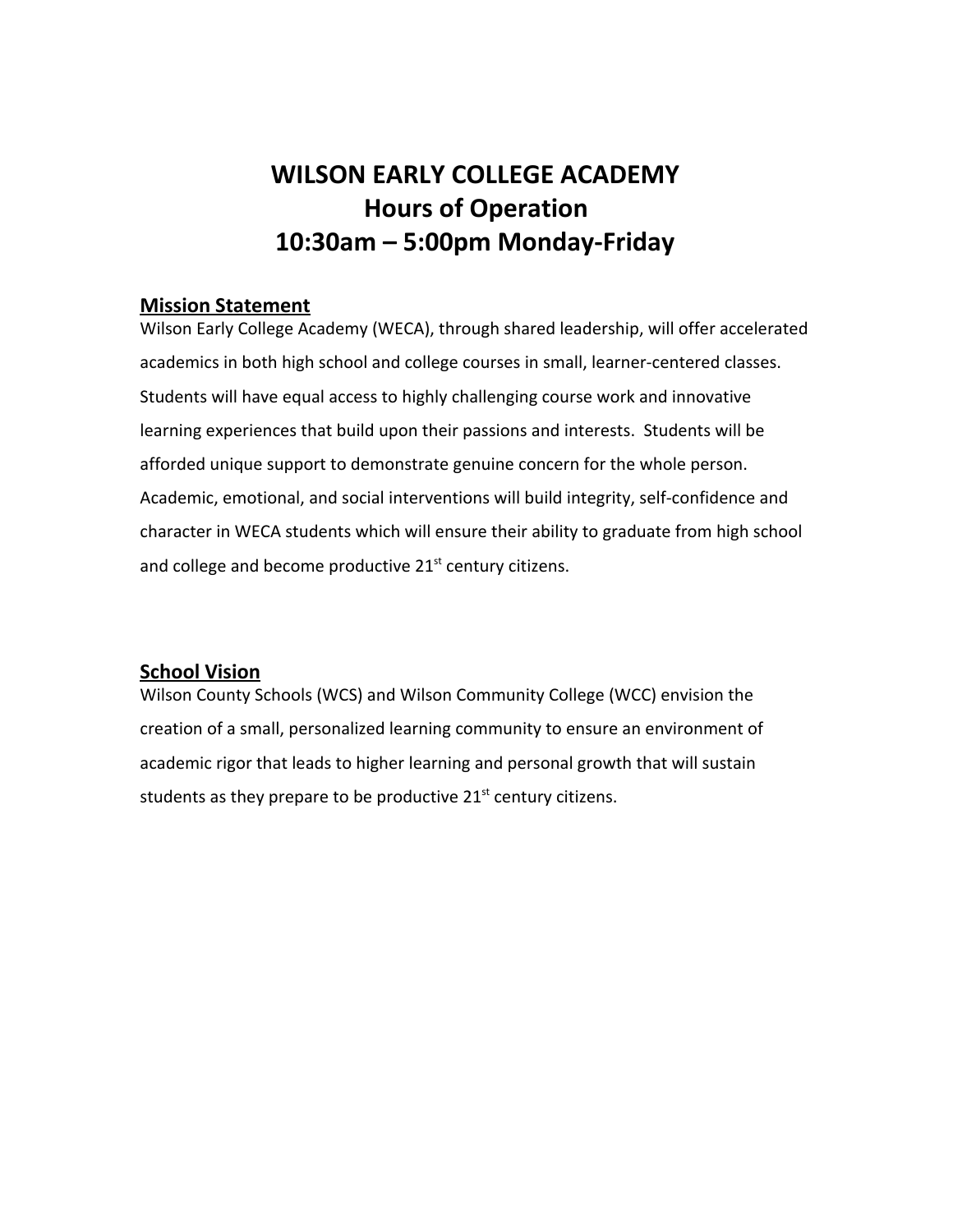# **Wilson Early College Academy Bell Schedule**

| <b>Daily</b><br><b>Schedule</b> |                     |
|---------------------------------|---------------------|
| <b>1st Period</b>               | <u> 10:30-11:55</u> |
| <b>Lunch</b>                    | <u>12:00-12:30</u>  |
| <b>2nd Period</b>               | 12:35-2:00          |
| <b>3rd Period</b>               | 2:05-3:25           |
| <b>College Class</b>            | <u>3:30-4:50</u>    |

## **WECA BELL SCHEDULE (Remote Learning)**

| <b>Daily Schedule</b> |             |
|-----------------------|-------------|
| <b>1st Period</b>     | 9:00-10:25  |
| <b>2nd Period</b>     | 10:30-11:55 |
| <b>3rd Period</b>     | 12:00-1:25  |
| <b>College Class</b>  | $1:30-3:00$ |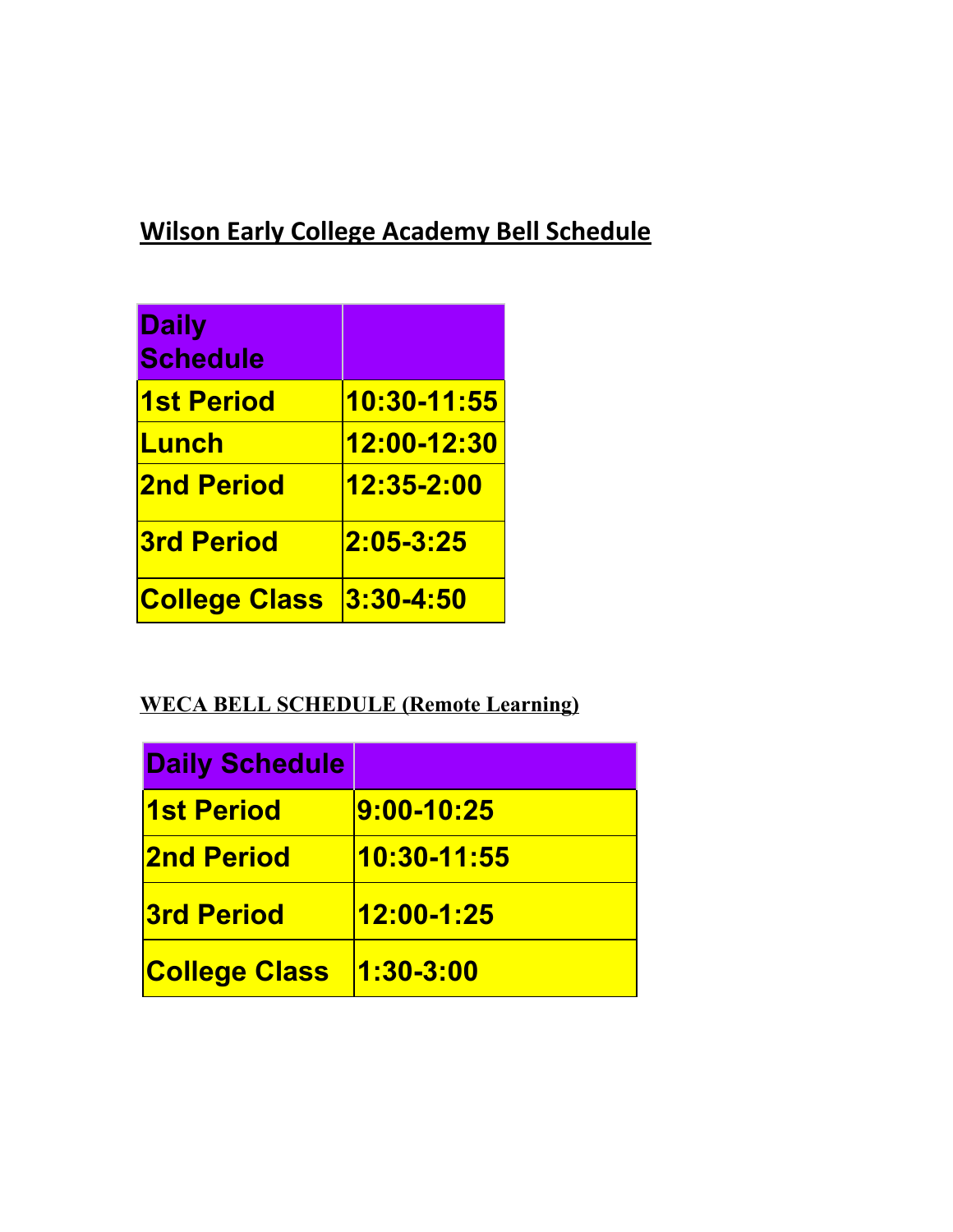## **ACADEMICS**

#### **Class Performance Evaluation**

The student's evaluation is based upon testing, classroom assignments, and participation. Parents are encouraged to study the report card carefully and to schedule conferences with teachers to discuss the student's progress. The grading system used in report cards for the Concentrated Curriculum is as follows:

> $A = 90 - 100$  $B = 80 - 89$  $C = 70 - 79$  $D = 60 - 69$  $F =$  Below 60

#### **PROMOTIONS**

In the high school program, the number of units completed will determine the pupil's progress. The following units under the Concentrated Curriculum will be required:

| <b>Units Required</b>      |
|----------------------------|
| 6 (including English I)    |
| 13 (including English II)  |
| 21 (including English III) |
| 28 (including English IV)  |
|                            |

#### **PRINCIPAL'S LIST**

This list is comprised of students who receive A's in each subject each nine weeks.

#### **HONOR ROLL**

The honor roll will be figured based upon GPA averaged as follows:

A Honor Roll – minimum of a 4.0 GPA B Honor Roll – minimum of a 3.0 GPA

#### **NATIONAL HONOR SOCIETY**

Membership in the NHS is an honor bestowed upon a student. Selection for membership is by a faculty council and is based on outstanding scholarship, character, leadership, and service. Procedures for selection are publicized annually.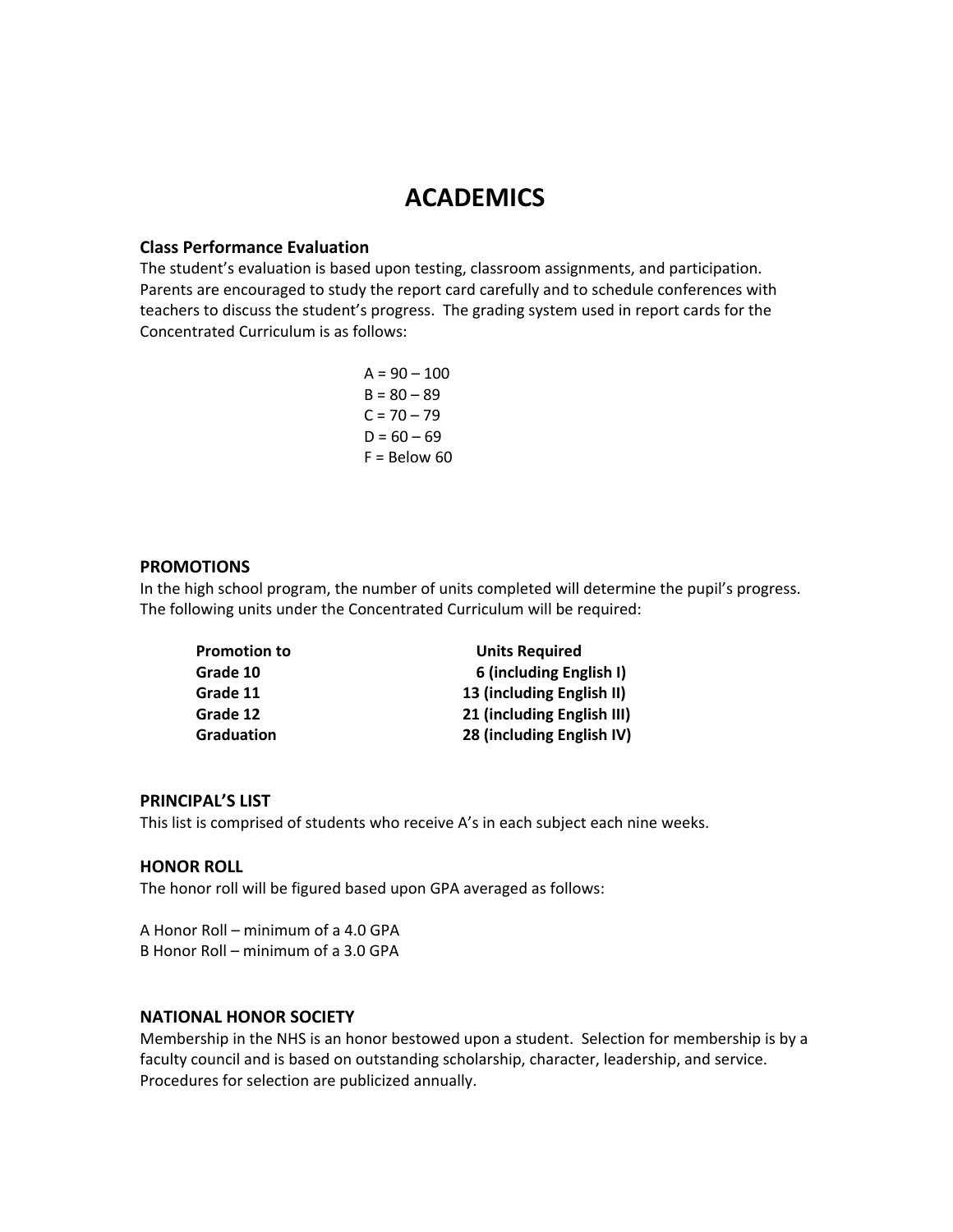### **ACADEMIC PROBATION**

All students at WECA are expected to maintain good academic standing. Any student who has a D average or lower in either a high school or college course will be placed on academic probation. Students on academic probation will sign a contract to remain at WECA and be given a chance to improve their grades.

First review of grades will occur at the first quarter progress report benchmark. Any student with a D average or lower will be placed on academic probation then and will remain on probation until the end of the semester. At that time there will be a review of their academic progress.

- If a student is making or has made significant academic progress they will be removed from the academic probation list.
- If a student has not or is not making significant academic progress the probationary period may extend through the next semester or the student will be removed from WECA.

Any student who is on academic probation must attend the Academic Probation seminar, known as Excel Period, held on Fridays from 3:30-4:30. Students on academic probation may not miss an Excel Period. If they do, they have violated their academic probation contract and may be removed from WECA.

#### **GRADE-POINT AVERAGE**

The state of North Carolina requires all public high schools to use standardized transcripts and to calculate the grade point average and class rank by a standard method. All courses are assigned the same quality point value except those courses designated as honors and advanced placement (AP). Each honors course will receive one additional quality point and each advanced placement course will receive two additional quality points. Grades will be weighted as follows:

| Grade | <b>Standard</b> | <b>Honors</b> | АP |
|-------|-----------------|---------------|----|
| Α     |                 | 4.5           | 6  |
| B     |                 | 3.5           |    |
| C     | 7               | 2.5           |    |
| מ     |                 | 1.5           |    |
|       |                 |               |    |

#### **CALCULATING GPA'S**

Grade point averages are often utilized to ascertain eligibility for college or university entrance, class rank, or standing on the honor roll or principal's list. To calculate a GPA, set up three columns. In the 1<sup>st</sup> column, put the course title. In the 2<sup>nd</sup> column, list the grade letter. In the 3<sup>rd</sup> column, record the points for that grade according to the quality point chart above. Add up the points in the 3<sup>rd</sup> column, and divide by the number of subjects listed. This final number is your GPA.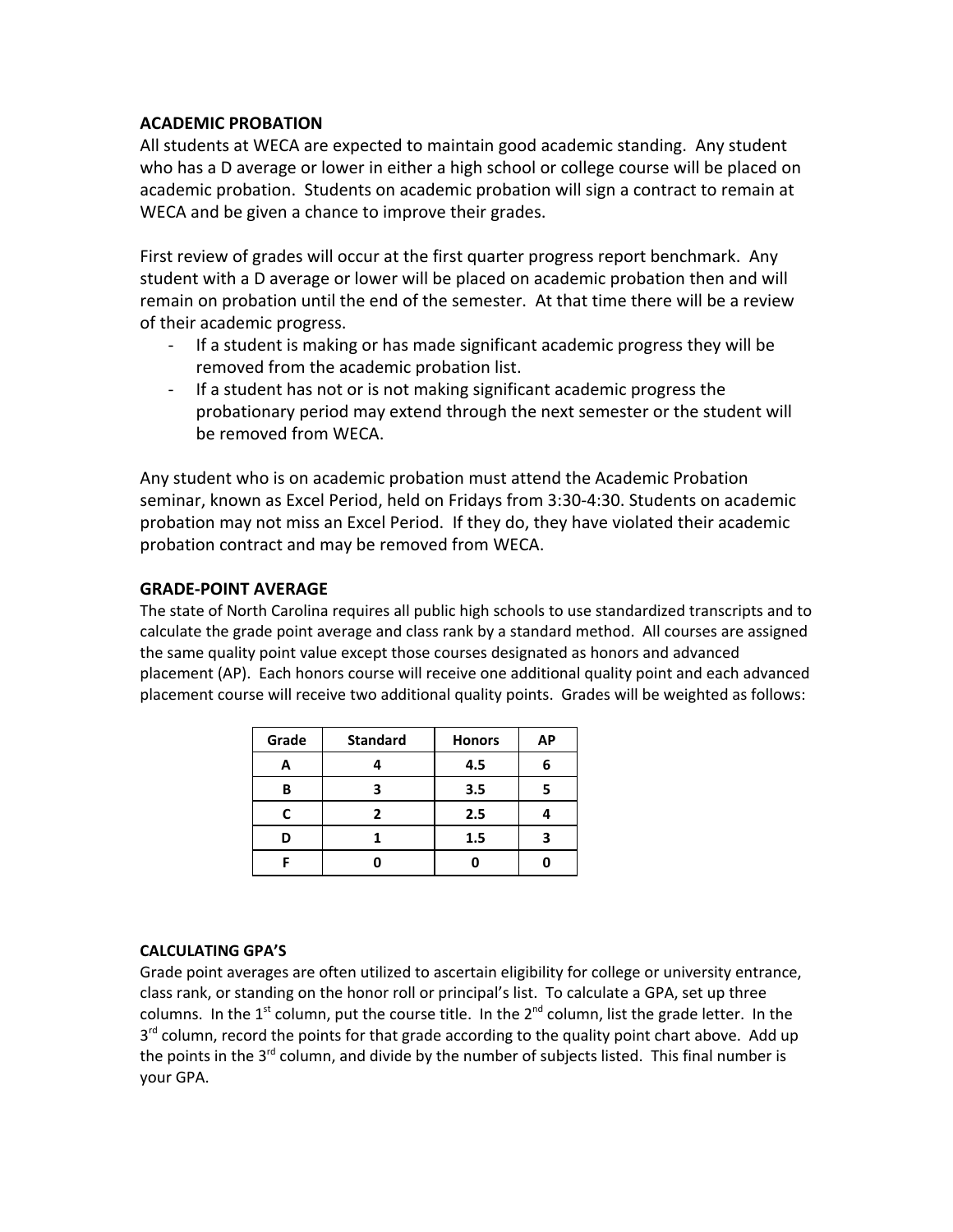#### For Example:

| <b>Subject</b>            | Grade | <b>Points</b> |
|---------------------------|-------|---------------|
| Math 2                    |       |               |
| <b>English I - Honors</b> |       | 4.5           |
| <b>American History</b>   |       |               |
| <b>Physical Science</b>   |       | 7             |
| <b>Total</b>              |       | 13.5          |

**GPA = 13.5/4 = 3.4**

Class rank will be determined by comparing one student's academic performance with the performance of all other students' at the same grade level. Parents should help students review the academic course levels and carefully select the courses most appropriate for the student.

#### **AWARDS**

At the end of the year, an awards day is held. At this time, various awards are presented to students who excel in academics.

#### **MARSHALS**

The recognition of Marshals will be awarded based on the following criteria:

- **1.** The top 4 juniors with a minimum of a 3.5 GPA at the end of the 3<sup>rd</sup> nine weeks will be selected as Marshal. If there is more than one student with the same GPA at the number four position, all students tied for 4<sup>th</sup> will be included as Marshals.
- **2.** Marshals will be recognized and have formal duties at Awards Day and Graduation.
- **3.** To be a marshal, students must not have any discipline referrals.

#### **HOMEWORK**

You will have homework daily. There are several reasons for this homework:

- **1.** To provide extra practice on learned skills.
- **2.** To provide further learning in areas covered in the classroom.
- **3.** To provide opportunities for students to learn good work habits.
- **4.** To provide opportunity for growth in responsibility.
- **5.** To provide parents with opportunities to see you studying & how well you are doing.

We think learning is important and that learning should continue after school hours. The daily homework in no way is to be viewed as punishment, but rather as a way for encouraging and extending learning.

#### **TUTORING**

Tutoring sessions will be provided for all students to clear up any deficiencies on College Placement Tests and/or for core academic areas. Teachers will set their own tutoring hours. Students need to see their teachers to set up a time for tutoring if it is needed.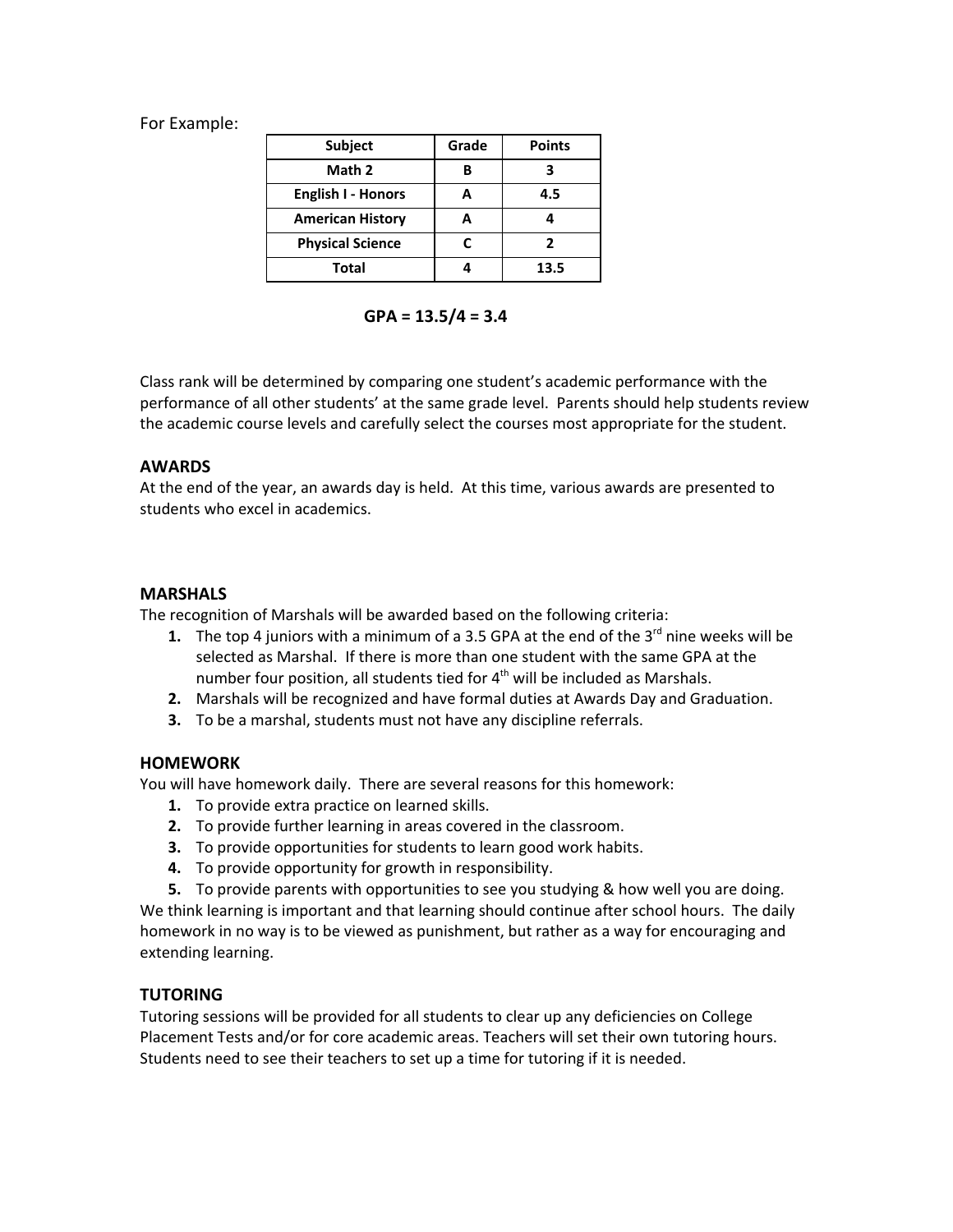#### **SCHEDULE CHANGES**

Schedule changes will be considered and made on an individual basis and based on the student's individual needs.

### **END-OF-COURSE TESTING (EOC CLASSES)**

Students taking EOC classes must meet certain criteria in order to receive credit for the course, including passing the teacher portion (course grade of 60 or better), passing the test portion (level III), and meeting the attendance standard (see attendance policies). The following accountability guidelines will apply to all EOC classes:

- **1.** The course grade will be determined by averaging the two nine-week grades (40% each) and the EOC exam grade (20%).
- **2.** If a student passes the test but fails the teacher portion, the grade will be reported as **"F".** The student will have the opportunity to retake the course.
- **3.** If a student fails both the test and the teacher portion, the grade will be reported as **"F" (failing). No opportunity for retest or remediation is given.**
- **4.** Attendance requirements will also be considered prior to reporting grades. Students with more than 8 absences in an EOC class will be given an "F" regardless of the teacher grade and/or EOC score.

**NOTE:** EOC classes include English II, Math I, Math III, and Biology

#### **WITHDRAWAL OF STUDENTS**

Students are under a year contract to attend Wilson Early College Academy. Students who withdraw will not be released from the Early College to attend any of the three high schools during the current school year once the contract has been signed. Those students that want to return to their base school "just because" will be required to meet with the superintendent of WCS.

### *ATTENDANCE*

Students in Grades 9-13 must be present in class for a minimum of eighty-two (82) days for a semester course (must have no more than eight (8) absences from the class). If the minimum attendance requirement is not satisfied, the student will not receive credit for the course, and no numerical grade shall be recorded for the course or applied toward the student's grade point average.

Students in Grades 9-13 may make up a maximum of five (5) absences per semester course. Absences may be made up during non-instructional time on an hour-to-hour basis. Make-up time must begin no later than five (5) days after returning to school following the absences, and must be completed with the grading period in which the absence occurred unless an exception is approved by the principal.

#### **LEARNING LAB PROCEDURES**

The morning Learning Lab is an option that allows students to make up class time missed. It is held two weeks prior to the end of each semester. One LL period equals one class made up.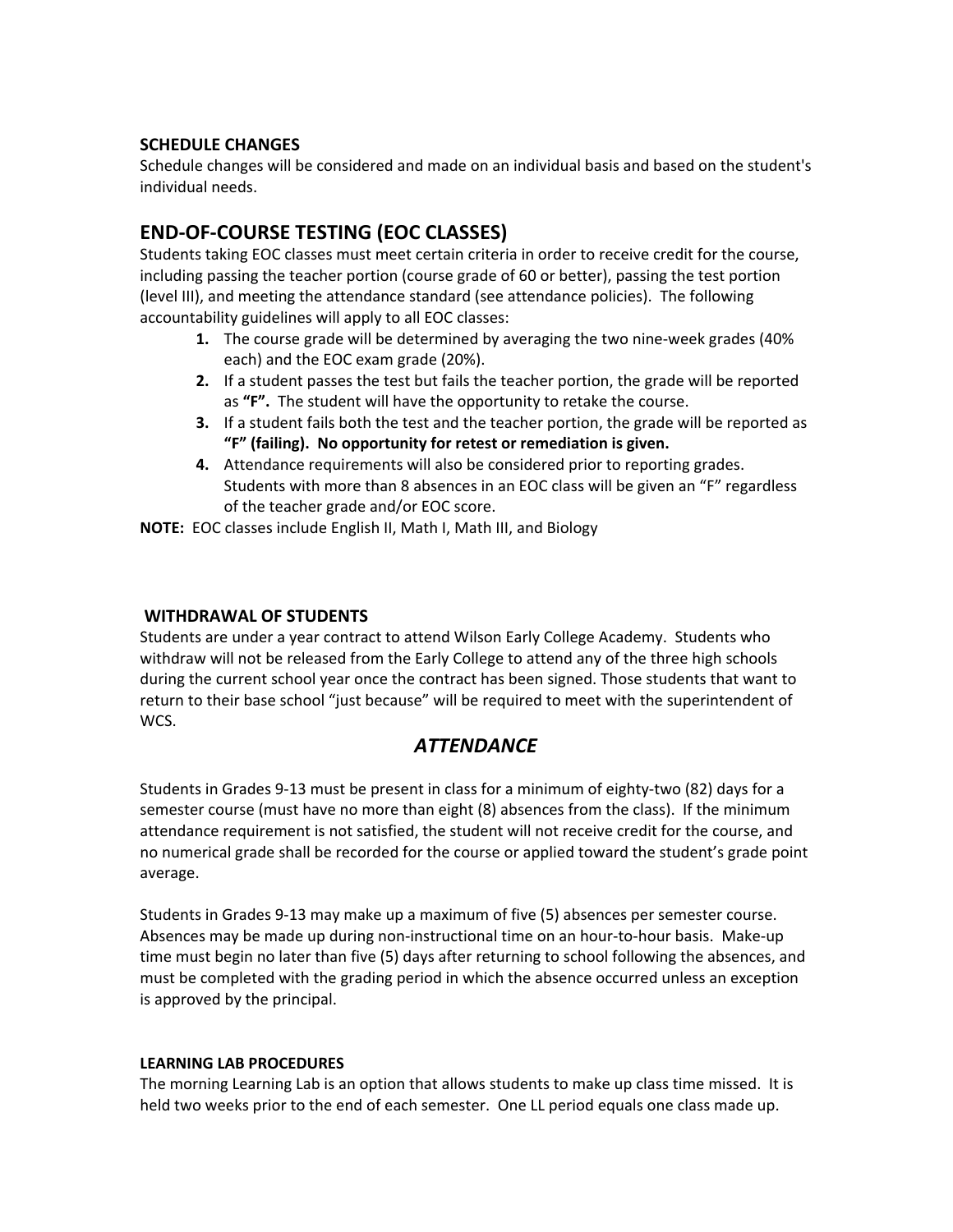A student may make up any time missed from school by attending Learning Lab, regardless of whether the absence was excused, unexcused, or resulted from an out-of-school suspension. The student is responsible for reporting promptly to the supervisors at the designated time and for having academic work to do during the session. Anyone who missed part of a session or reports late will **not** receive credit.

Absences may **not** be made up after the nine weeks in which the absences took place. Absences may **not** be made up during exam time. Absences may not be made up after the semester has ended. Absences incurred during the first semester must be made up **before** the end of the semester.

To be considered in attendance for the school day, students must be present for at least three (3) hours of instruction. According to Wilson County School Board of Education policy, a student must be present **75 minutes** in class to be counted present.

# **Student Conduct**

**Behavioral Policies and Procedures**

#### **General Discipline Policy**

All Wilson County School System and Wilson Early College Academy rules apply to the regular instructional day as well as extracurricular activities and other events affiliated with the school, including activities off campus and such behaviors that may affect the safe and orderly environment of the school.

#### **Student Behavior**

The academic and social expectations for students at Wilson Early College Academy are high. Respect for oneself and others as well as respect for instructional time and a healthy learning environment are essential to a successful school. Students are expected to display appropriate behavior at all times--in the classroom, hallways, restrooms, cafeteria, parking lots, buses, and at all school-sponsored events. Judicially, staff members have authority over students regardless of place. Students are expected to respect this authority. Disciplinary measures vary based upon the seriousness of the infraction. Teachers and school administrators must adhere to the measures prescribed by the policies of the Wilson County School System. When a student violates a classroom or school standard, the student may be referred to the proper school administrator, who will make any necessary investigations. If disciplinary measures are necessary, the administrator may assign, but is not limited to after school detention or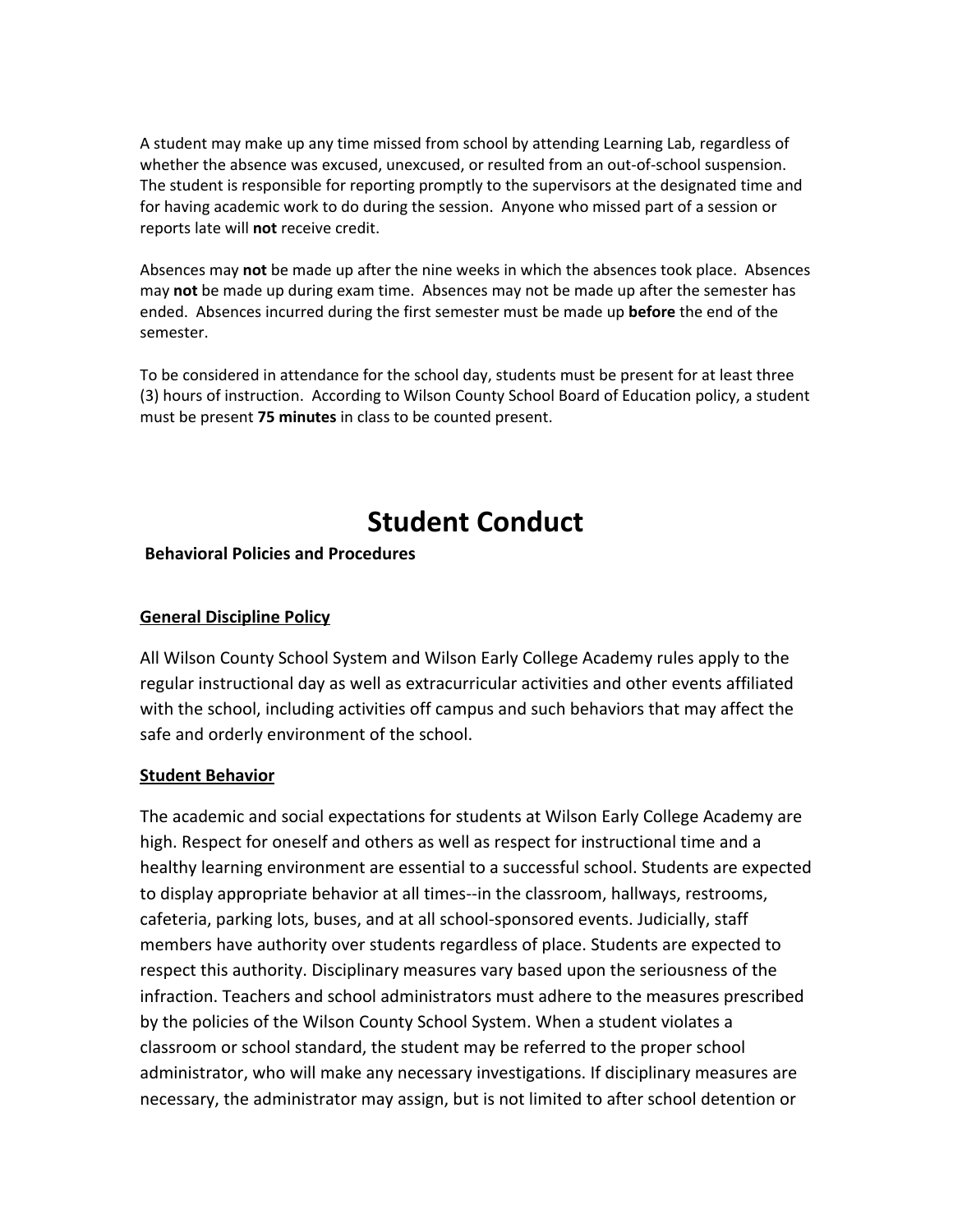out-of-school suspension (OSS). Serious or repeated offenses may result in a recommendation for long-term suspension. Disciplinary measures are progressive in application. When a student is referred to an administrator, several different approaches may be used in an attempt to effect a behavior change. Naturally, the school is concerned with the causes of misbehavior; however, each student must understand that he/she will have to accept the consequences of misbehavior.

#### **Dress Code**

According to WCS Board Policy 7314, the principal shall exercise appropriate discretion in implementing the dress code, including making reasonable accommodations on the basis of students' religious beliefs or medical conditions. Students are expected to adhere to standards of dress and appearance that are compatible with an effective learning environment. Presenting a bodily appearance or wearing clothing which is disruptive, provocative, revealing, profane, vulgar, offensive or obscene, or which endangers the health or safety of the student or others is prohibited. Examples of prohibited dress or appearance include, but are not limited to: exposed undergarments; sagging pants; excessively short or tight garments; bare midriff shirts; strapless shirts; attire with messages or illustrations that are lewd, indecent, or vulgar or that advertise any product or service not permitted by law to minors; head covering of any kind; see-through clothing; attire that exposes cleavage; any adornment such as chains or spikes that reasonably could be perceived as or used as a weapon; and any symbols, styles, or attire frequently associated with intimidation, violence or violent groups about which students at a particular school have been notified. Sunglasses in the building are also prohibited unless approval has been granted by administration because of medical reasons. If a student's dress or appearance is such that it constitutes a threat to the health or safety of others, distracts the attention of other students or staff from their work, or otherwise violates this dress code, the principal or principal's designee may require the student to change his or her dress or appearance.

Wilson Early College Academy will implement the following consequences for violating this policy:

**1st Offense**: Referred to office/Warning/Call home for change of clothing

**2nd Offense**: Referred to office/Parent call home/1 day After school detention

**3rd Offense**: Referred to office, will receive 1 Day OSS

**4th Offense**: Referred to office, will receive OSS and possible removal from WECA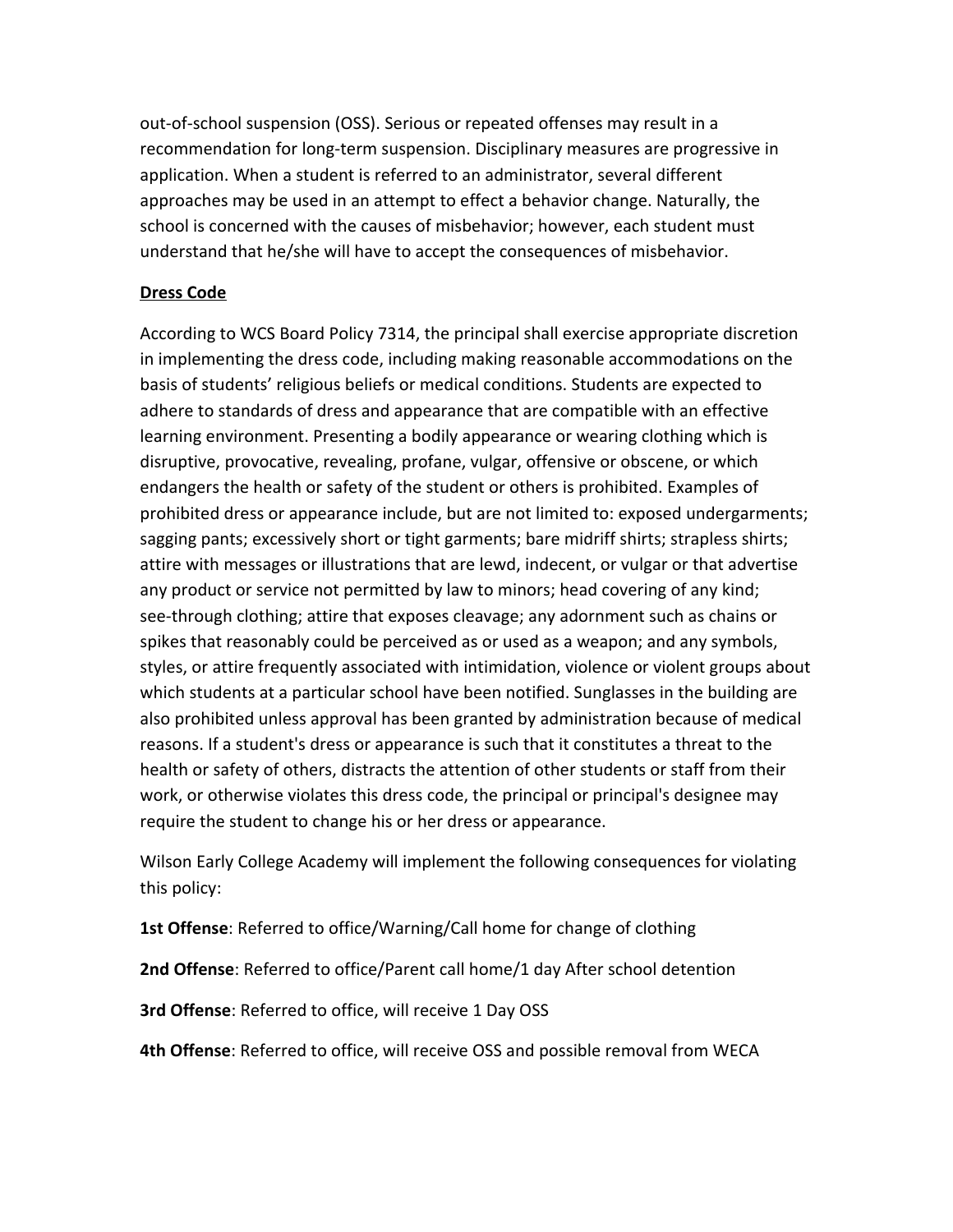# **PARENTAL CONCERNS**

#### **INVOLVEMENT**

In order for WECA to be effective, it is necessary for parents to cooperate and become involved. They must be familiar with the building policies and procedures. They should also actively participate in parent-teacher conferences and PTO.

#### **CONFERENCES**

Parents are welcome and encouraged to come to school to talk with your teachers. Appointments must be made to coincide with the teacher's schedule. Conferences may be scheduled through the guidance department. Call Mrs. Lamm @ 252-246-1436.

#### **VISITORS**

We are located on the  $2^{nd}$  floor of J building at Wilson Community College. All visitors to the Wilson Early College Academy must check in at the office and obtain a visitor's pass, which they are to wear throughout their visit. Unauthorized visitors in the building will be considered trespassing.

Parents are to schedule conferences in advance at times convenient for both teachers and themselves. Conferences will be scheduled at such times that they do not interrupt or interfere with a teacher's class. Students are not permitted to have visitors during the school day.

# **GENERAL INFORMATION**

#### **CLASSROOM**

Students will…

- be in the appropriate area of the room by the designated time.
- come to class prepared with all the necessary supplies and assignments.
- show respect, regard, and consideration for themselves and others.
- refrain from disrupting the learning environment.
- actively participate in the lesson.

#### **CHANGE OF ADDRESS/ PHONE NUMBER**

Students who move or whose address is otherwise changed MUST notify the office of the change for modification of records. Telephone numbers MUST also be updated as often as they change.

#### **SCHOOL CAMPUS**

Students should not arrive on the campus of Wilson Community College before 10:15 a.m. unless there is a special project or reason for them to be on campus. Students who ride the bus or who are transported to school by their parents are not to be in the student parking lot before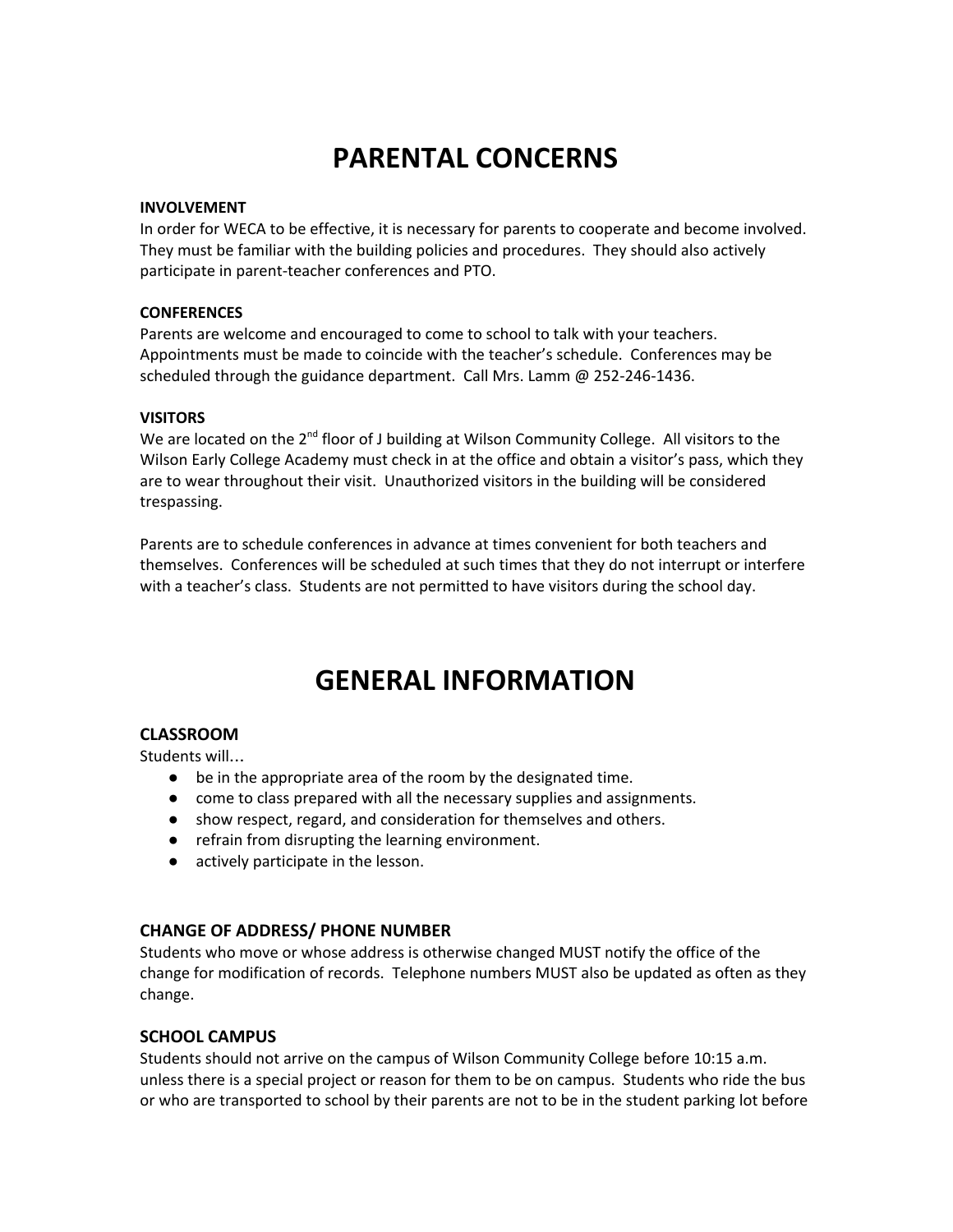school. When students arrive on campus, they are expected to immediately report to Wilson Early College and prepare to go to class.

The school day is concluded at 5:00 p.m. for students. Unless students have a special reason or a project on which they are working, they are expected to clear campus at 5:00. Students will not be allowed to wait for extended periods of time for transportation. All students have access to the school buses and are welcome to make use of this service. All students, unless supervised in an activity, should be off campus by 5:10 p.m.

### **LEAVING CAMPUS/ CHECKING OUT**

After boarding the bus or arriving on campus, a student is considered the responsibility of the school system and is not allowed to leave without checking out in the school office. Students are urged to stay in school all day. Doctor or other appointments should be scheduled outside of school hours or on school holidays whenever possible. If a child needs to be dismissed early, he or she must bring a note to the office before the school day begins. This note needs to include the reason for requesting early release, the parent's signature, and a phone number where that parent can be reached for verification. Students should bring a doctor's note when returning to school.

Before leaving school, students must sign out in the office. Only parents or legal guardians may pick up students. Failure to follow school procedures for signing out of school will result in disciplinary action.

#### **VANDALISM / PROPERTY DAMAGE**

Wilson Early College Academy is your school. Students are expected to have respect for school property and to take good care of books, desks, and other furniture and equipment. Students who destroy or vandalize school or personal property will be required to pay for losses or damages. If students willfully destroy school property, suspension may be necessary. If you accidentally damage something, report it to a teacher or the office immediately.

#### **BEHAVIOR CONSEQUENCES**

It is essential that students get along with people and conform to established rules and regulations. In order to establish this desirable educational climate, it is necessary to have an atmosphere that is safe, orderly, and disciplined. The consequence chart for inappropriate student behavior can be found in your handbook. Administrators reserve the right to handle any behaviors not explicitly listed and to alter consequences as they deem appropriate.

#### **CAFETERIA**

The participation and cooperation of all students will help in determining the type of service offered to students. Students are expected to cooperate with the cafeteria workers by helping to keep the cafeteria as clean and pleasant as possible. The lunchroom manager and staff want to serve you and they solicit your support for improving the cafeteria program.

● Students should report directly to the cafeteria (multi-purpose room) during the lunch period. Students are not allowed outside the designated lunch areas without the permission of an administrator or staff member. Students will not be allowed to remain unsupervised in classrooms.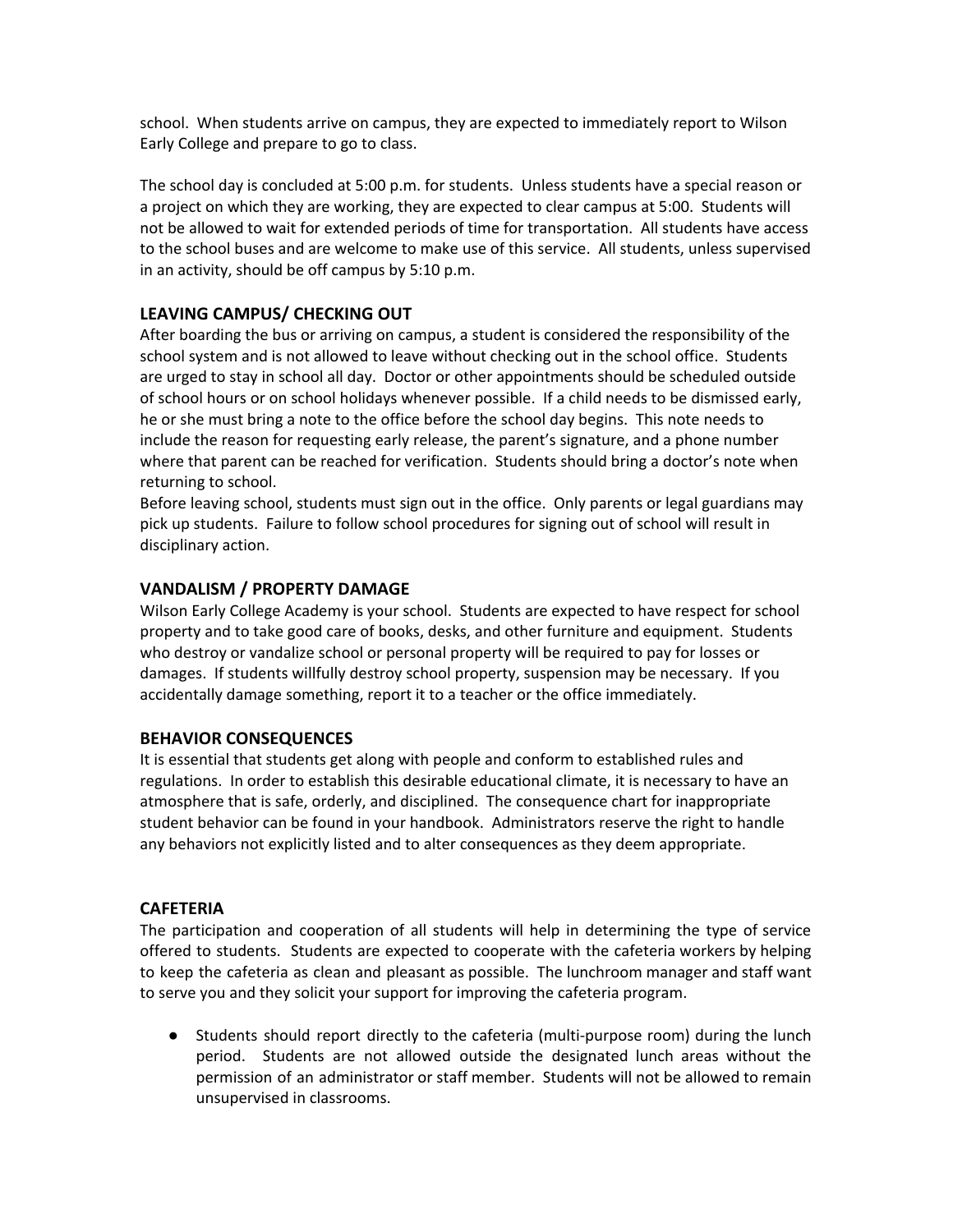- All trays and eating utensils should be removed from the table and placed in the trash can.
- Students may purchase lunches by the day or by the week directly from the cafeteria.
- The throwing of food, napkins, utensils, etc. is prohibited.
- Students are not to leave the designated areas during lunch without the permission of an administrator or staff member.
- Glass containers are not allowed on campus for safety reasons.
- Neither Wilson Early College, nor any other Wilson County School, has open lunch. Students are expected to remain on campus for lunch.

#### **DRIVER'S EDUCATION**

Driver's Education classes are held in the 1<sup>st</sup> semester. Class work must be taken before "behind the wheel" training begins. In order to be eligible and to keep a driver's permit a student must be 15 years of age or older, be enrolled in school, have passed at least three (3) out of four (4) classes the previous semester, and must not be suspended for enumerated student conduct.

#### **COUNSELING SERVICES**

The Counseling Department of Wilson Early College Academy exists to help students, parents, and teachers. It is important that students become aware of the services available so that they can take advantage of all the services offered by the Counseling Department. Counselors are available to assist and advise each student about personal problems, academic problems, course selection, college choices, scholarships, and career choices.

#### **COLLEGE VISITS**

College visits must be cleared and prearranged through the Counseling Department and must be approved by the principal. Seniors will be allowed to have two excused absences each semester to attend college-sponsored programs. A letter from the parent should be presented prior to the visit and a letter from the institution should be presented upon return.

#### **CLASS OFFICERS**

Class Officers are elected to provide leadership to the class throughout the school year. Students are encouraged to participate in these elections and to select the student best qualified for the office (Mrs. Shannon Campbell will be the SGA Advisor). The following officers for each class will be elected: President, Vice- President, Secretary, Treasurer, and Reporter. Class officers must possess a 2.8 or better grade point average.

#### **Clubs**

All students are allowed to participate in high school clubs, but students in grades 10 or higher will be allowed to participate in college clubs with permission from parents, and high school and college representatives.

*\*Consent forms must be completed prior to participation in college clubs.*

# **EMERGENCY INFORMATION**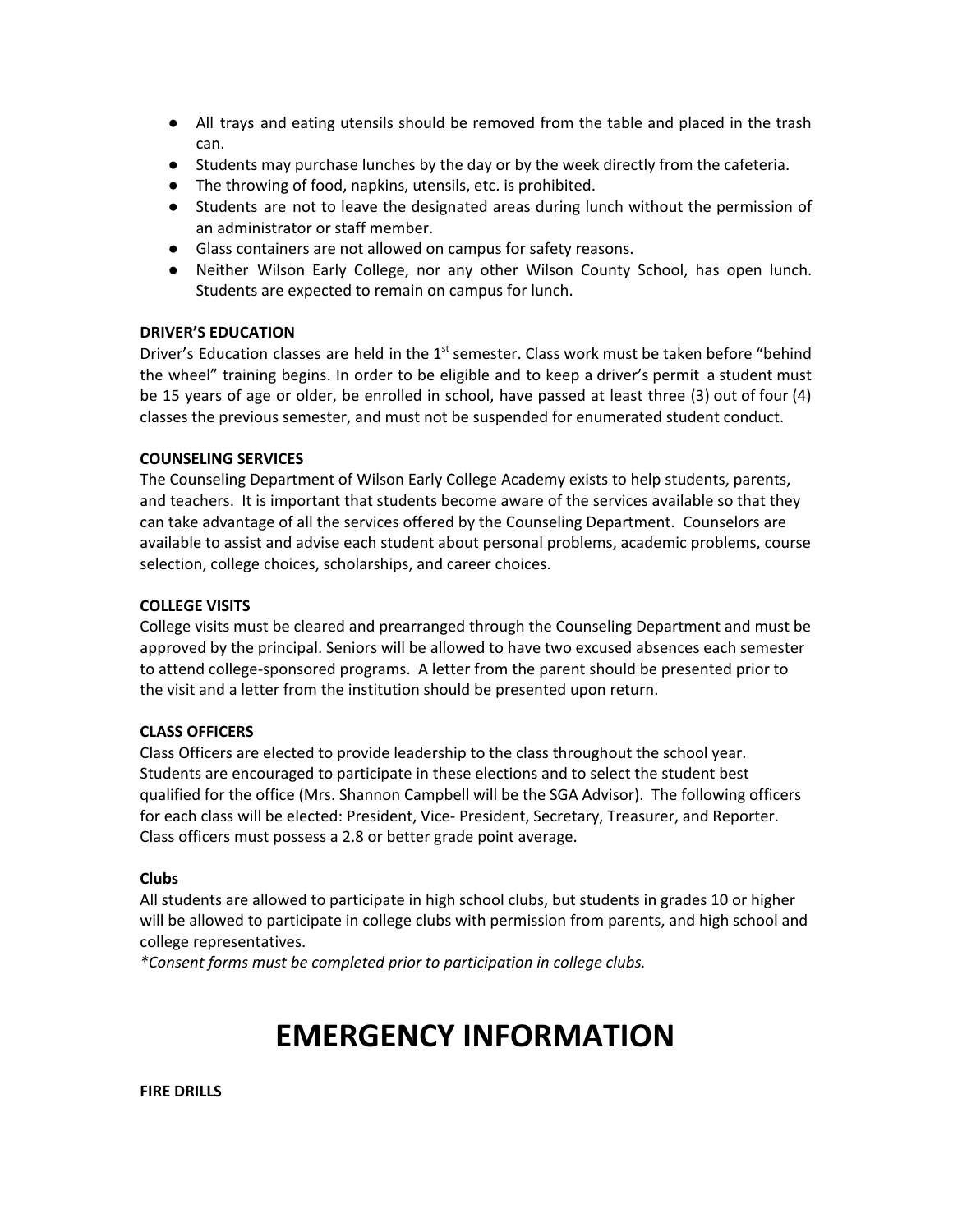In case of a fire emergency, the signal to evacuate the building will alarm. There will be an evacuation plan posted in each classroom which will instruct students to go to designated areas outside back of building. Each teacher will instruct you regarding specific procedures. During fire drills, each student will remain with the teacher. Failure to do so will result in disciplinary action being taken. When the bell sounds to re-enter the building, students should move quickly and quietly back to their classrooms.

*\*Throughout campus, evacuation plans are posted on light poles.*

#### **TORNADO DRILLS**

In case of a tornado emergency, the signal to evacuate the building will alarm. Everyone will go to his/her assigned area in the corridor or along the inside wall. There will be a tornado plan posted in each classroom. When students are asked to assume the "tornado position," they are to do the following:

- Go downstairs and get between Library and stairwell doors by our restrooms.
- Position yourself on the floor facing the wall.
- Remain quiet until "all clear" is sounded.
- Then move quickly and quietly back to the classroom.

*\*Throughout campus, evacuation plans are posted on light poles.*

#### **ILLNESS / INJURY AT SCHOOL**

If a student is injured or becomes ill at school, he or she is to report to his or her teacher and secure a pass to come to the main office. If necessary the office staff will try to contact his or her parent. All students who are injured or become ill must check out through the main office before leaving school. Telephone information is essential.

#### **IMMUNIZATION CERTIFICATE**

North Carolina law requires all students enrolled in a North Carolina school to have an immunization record on file. This form can be secured from the Wilson County Health Department or from the child's personal physician. A new student may be enrolled temporarily for 30 days. A certificate must be presented by the 30<sup>th</sup> day of school or the student will be withdrawn from school as required by North Carolina law.

#### **MEDICATION**

Students needing doctor prescribed medication while at school must have a statement of permission signed by the parent or guardian. A labeled bottle with the student's name and dosage is required and should be left in the counseling office.

#### **STUDENT INSURANCE**

Parents have the opportunity to purchase school accident insurance for their children. School-time and twenty-four hour coverage will be available. An information sheet explaining the program is available in the office.

# **TRANSPORTATION**

#### **BUS TRANSPORTATION**

School bus transportation is a privilege that may be withdrawn for inappropriate behavior. A student is to ride the bus to which he or she is assigned. Any emergency request to ride a bus or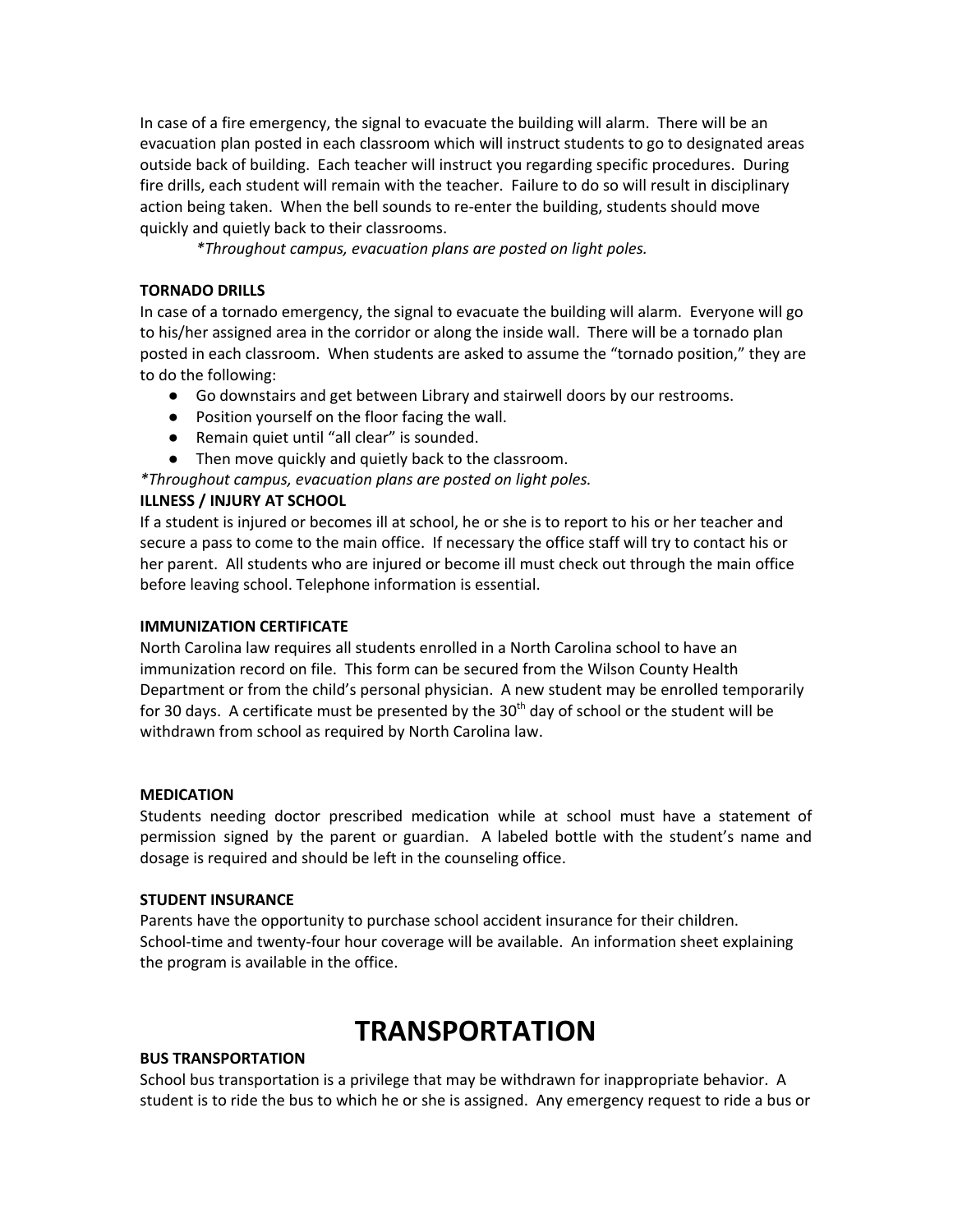a different bus must be requested in writing by the parent or guardian and submitted to the office. Students will be allowed to get off of buses only at school, home, and locations that are in route as requested in writing by the parents. According to state law, the school bus driver is authorized by the principal to supervise the students who ride the bus to and from school. As a result, the bus driver is in complete charge of the bus and its occupants at all times. Students riding the bus must comply with the requests of the driver.

#### **BUS DISCIPLINE**

Students with school bus violations will face the following disciplinary action:

| $1st$ Offense           | <b>Warning</b>                                      |
|-------------------------|-----------------------------------------------------|
| $2nd$ Offense           | 3 day bus suspension                                |
| 3 <sup>rd</sup> Offense | 5-10 day bus suspension                             |
| 4 <sup>th</sup> Offense | Bus suspension for the remainder of the school year |

- *Fighting on school bus will result in an automatic suspension from school.*
- *Administration reserves the right to further disciplinary action for more serious offenses.*

#### **CAR TRANSPORTATION**

The state of North Carolina provides transportation for all students attending Wilson Early College Academy. It is a privilege for students to drive their cars on campus; therefore, these students must adhere to the following regulations or be restricted from driving.

- The safe operation of motor vehicles is required. Vehicles must not travel in excess of 5 mph on campus. All traffic laws apply. Seat belts are required for driver and ALL passengers. No squalling of tires, reckless driving, racing motors, improper use of brakes, loud music, hanging out of windows, driving on grass or blowing horns for non-safety reasons is permitted, this will result in loss of driving privileges.
- Once a student enters campus he or she is not allowed to leave without following the procedure for checking out of school. All students should park and then immediately enter the building. Students are urged to lock their cars before leaving them.
- Once a student enters the building he or she can only return to the parking lot with the permission of an administrator.
- Students may not use their vehicles to illegally take themselves or other students off campus; violations may result in disciplinary action.
- As a condition of being allowed to park on the school grounds, the student and the student's parent(s) or guardian(s) hereby must agree to allow school officials to search any vehicle at any time. This includes the trunk and glove compartment areas of the vehicle whether or not it is the vehicle to which the parking permit specifically applies. The school official will search the vehicle if he or she has reasonable suspicion to believe that the student has drugs, weapon(s), alcohol or any prohibited substance as defined in the Alcohol and Drug Policy of the Wilson County Board of Education.

#### **Academic Progress and Driving**

The state of North Carolina has placed requirements on high school students to motivate them to achieve academically. This motivation is in the form of state law, which requires that every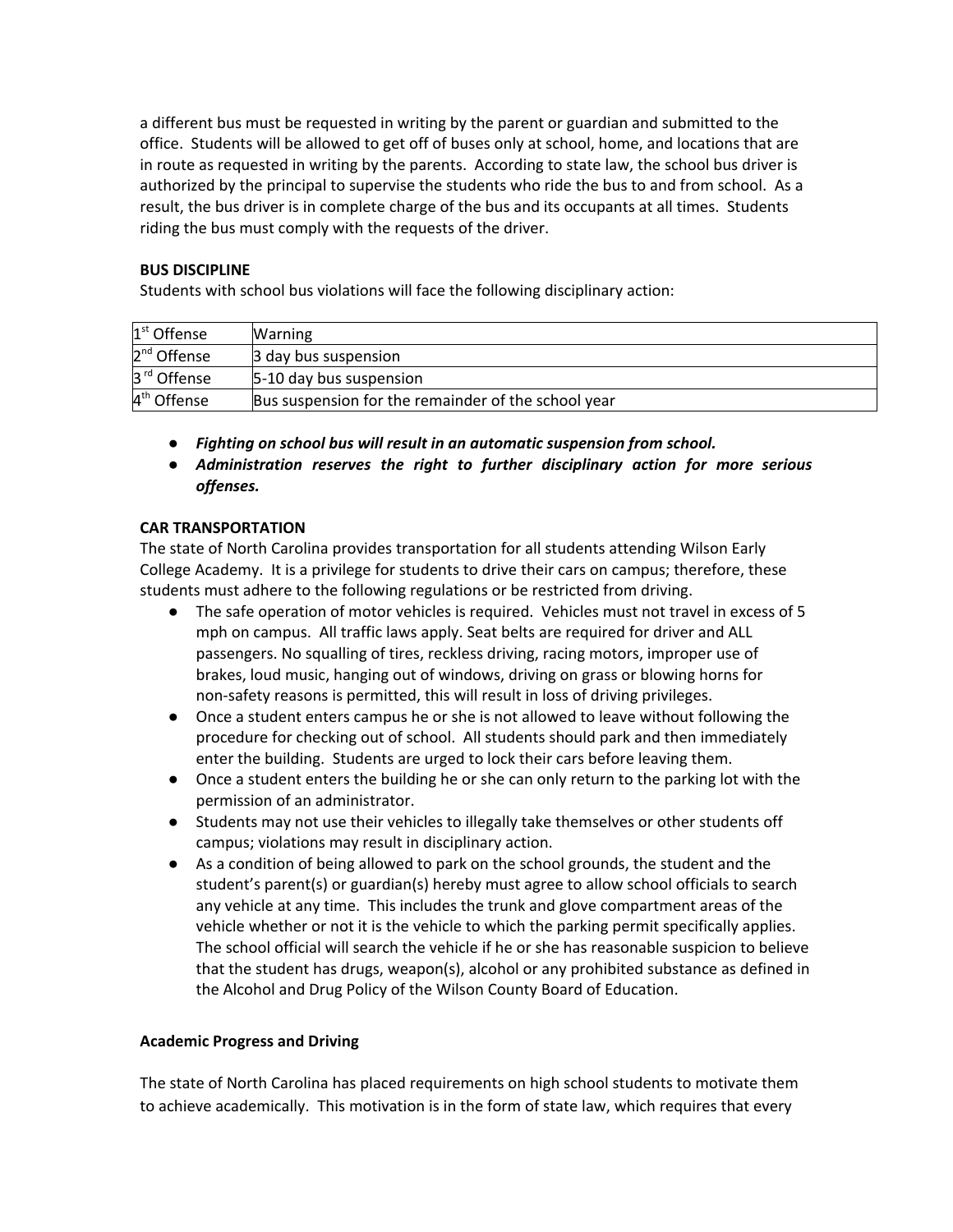high school student must pass at least three units in the previous semester in order to retain their license to drive in the State of North Carolina.

Student grades are reported each semester to the State of North Carolina. If a student loses his or her license, they are NOT eligible to get their license back until they have demonstrated adequate academic progress at their school. This will consist of passing 3 of 4 courses in their present semester and 3 of 4 courses in the next semester. Loss of license for academic reasons will mean at least 2 semesters without driving privileges.

# **BOARD POLICIES**

#### **5510 HOMEWORK 5510**

The Board of Education believes that homework is an important part of the educational program. Homework assignments should be purposeful continuations or extensions of the instructional program and appropriate to the students' developmental levels. Homework should help students become responsible, self-directed learners, improve their academic achievement and provide reinforcement opportunities.

Because students complete assignments at varying paces, it is difficult to determine the actual length of time a student will need to complete a homework assignment. For this reason, the expectation of the Board is that teachers use sound judgment in determining the amount of homework assigned each night. The table below provides general guidelines for the amount of time a student should spend on homework nightly. The Board further recognizes that the level of rigor of some high school courses may periodically require additional time for homework over those listed. These courses might include, but are not limited to, Advanced Placement, International Baccalaureate, and other college level courses.

| <b>Grade Span</b> | <b>Suggested Maximum Length of Nightly Homework</b> |  |
|-------------------|-----------------------------------------------------|--|
| Grades K - 2      | 30 Minutes                                          |  |
| Grades 3-5        | 45 Minutes                                          |  |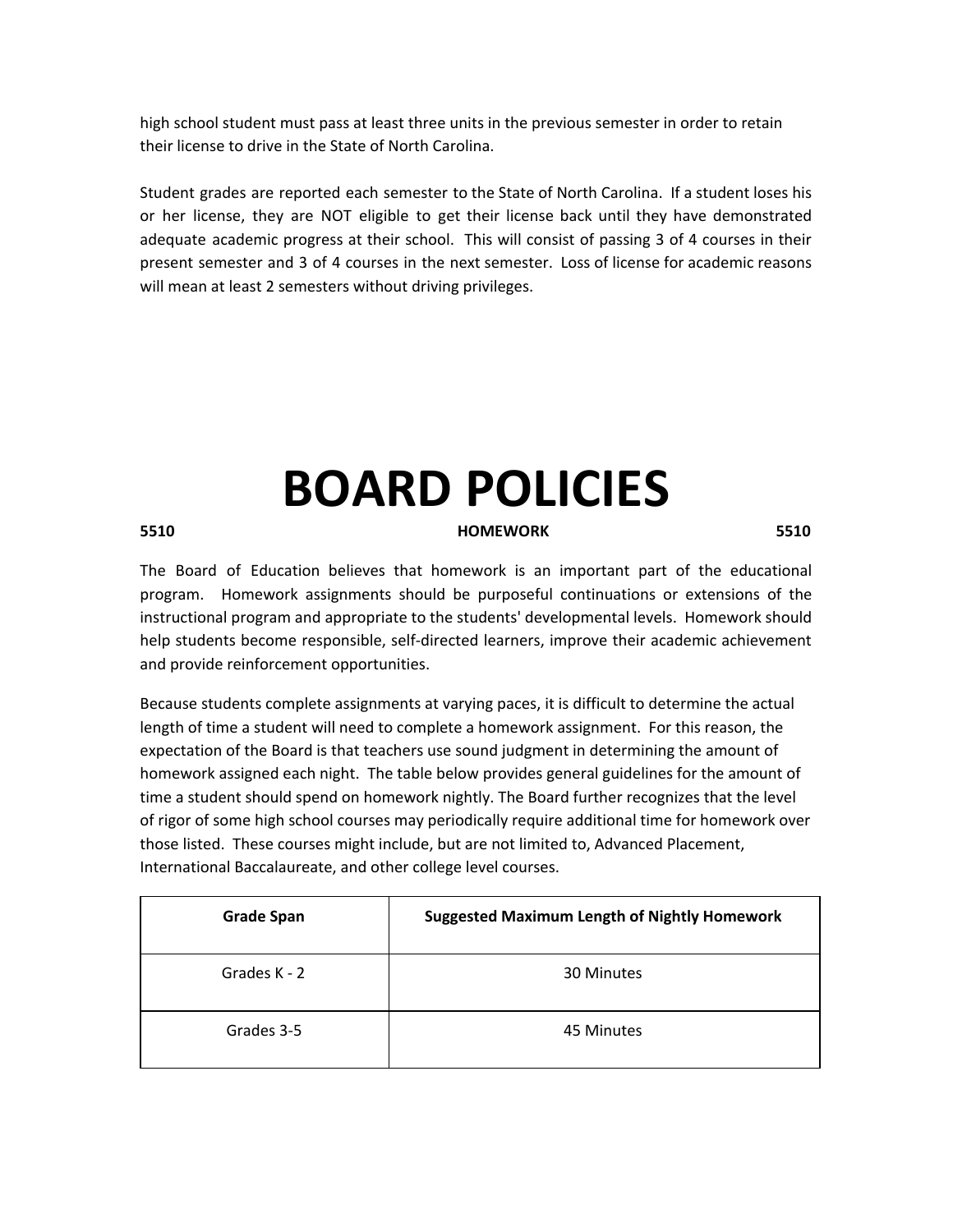| Grades 6-8  | 60 Minutes       |
|-------------|------------------|
| Grades 9-12 | 60 - 120 Minutes |

Teachers should make every effort to give clear directions for homework assignments. They should also make sure that assignments are based on skills that have been taught previously in the classroom. Students should be able to use the particular skills, and should be familiar with the assignment that they are to complete using the skills. Students should be given an opportunity to ask questions about the assignment before going to another activity.

Teachers should minimize the use of homework assignments or projects which will involve the expenditure of funds by a student.

Homework shall never be used as a method of punishment.

Legal Reference: G.S. 115C-36, -47, -276, -288, -307. Adopted: August 4, 1995 Revised: May 15, 2017

### **5520 GRADING SYSTEM 5520**

The Board of Education requires that all parents be informed at regular intervals of the progress of their children in order to promote a process of continuous evaluation of student performance; to inform the student, his parents, and counselor of the student's progress; and to provide a basis for bringing about improvement in student performance, where such change seems necessary.

- **5520.1** Meaningful evaluation shall include consideration of all activity that has occurred during the particular evaluation period. Such activities may include homework, projects, reports, class participation, and tests, which shall include unit tests. Teachers shall keep accurate records of all graded assignments in order to substantiate a grade given in a course. Class attendance shall also be kept and reported to parents. The relative value attached to any activity shall be determined by the importance of the activity toward achieving the course objectives.
- **5520.2** When determining the final grade for a grading period, teachers shall weight assignments and assessments as indicated in the tables below.

| Type of Assignment / Assessment | Grades K-8 | Grades 9-12 |
|---------------------------------|------------|-------------|
|---------------------------------|------------|-------------|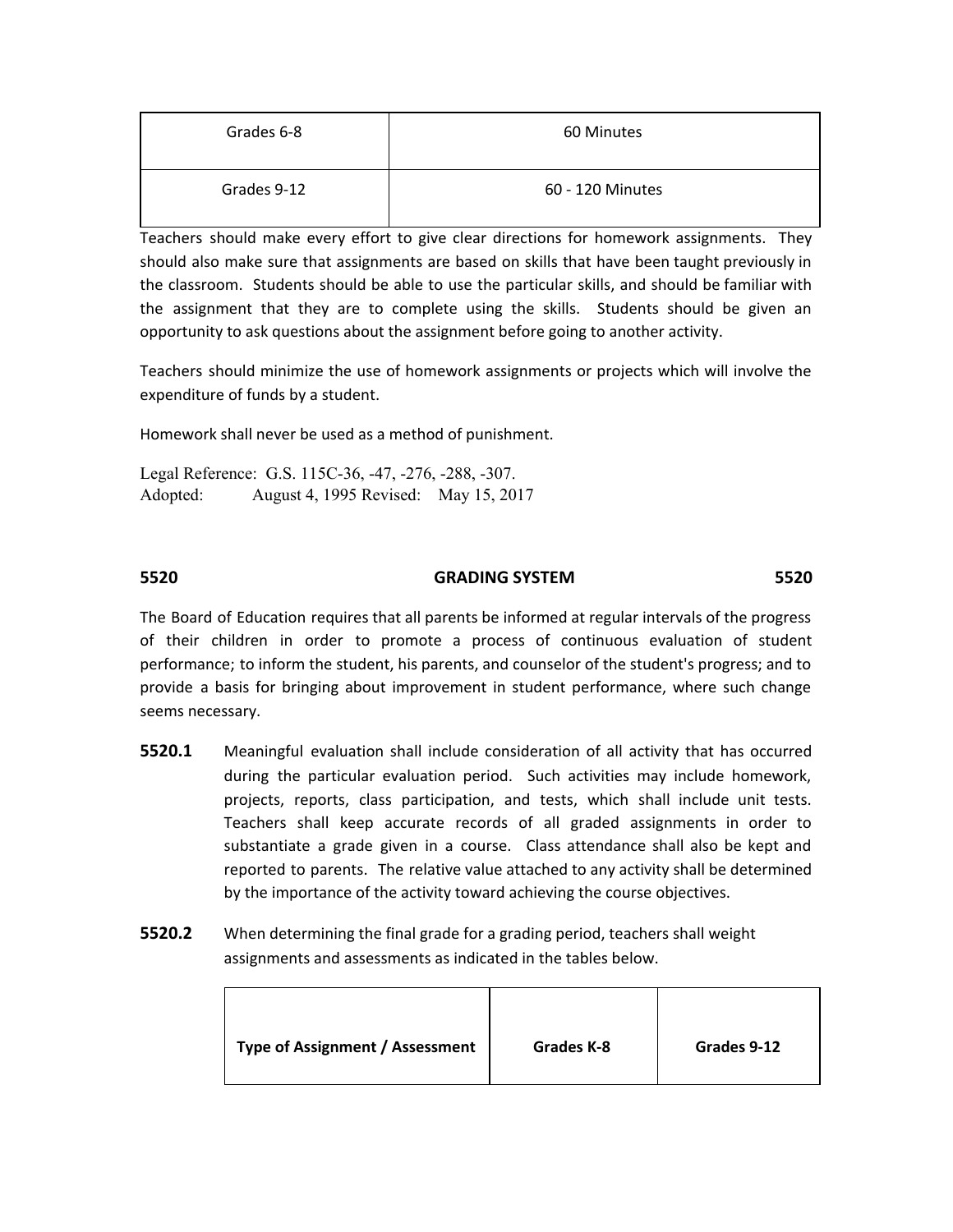| Tests / Projects    | 50% | 60% |
|---------------------|-----|-----|
| Quizzes / Classwork | 45% | 35% |
| Homework            | 5%  | 5%  |

Teachers shall ensure that there are an adequate number of assignments / assessments in each category during a grading period such that no single assignment or assessment has a disproportionate effect on a student's final grade for the grading period.

- **5520.3** The Board realizes the obstacles a student faces when trying to recover from an extremely low grading period average. For this reason, in grades K-8, no student shall receive a final grade for a grading period that is below 50%. In grades 9-12, no student shall receive a final grade for the first 9-week period of the semester that is below 40%. There is no lowest grade limit on the grade issued for the second 9-week period of a semester.
- **5520.4** In addition to regular progress report cards and other school contacts with the home, interim reports are to be issued during the regular grading periods to alert parents when students are not doing satisfactory work.
- **5520.5** Parental conferences are a valuable method of reporting to parents. Conferences regarding a student's progress in a particular class shall include the teacher of that class.
- **5520.6** The Superintendent may consider and propose for Board approval alternative or non-traditional methods of assessing student progress.

Legal Reference: G.S. 115C-47, -81 Adopted: August 4, 1995 Revised: May 15, 2017

#### **6820 SELLING OR SOLICITING 6820**

**6820.1** The Wilson County Board of Education recognizes the need for school-sponsored organizations to have adequate financial support for their programs. Even though the Board discourages the door-to-door sales of merchandise, it also realizes the necessity of having some fund-raising sales. School-related organizations are encouraged to be creative in the types of projects they choose, in an attempt to avoid door-to-door sales. Soliciting outside the school premises for funds for school activities, or sales of products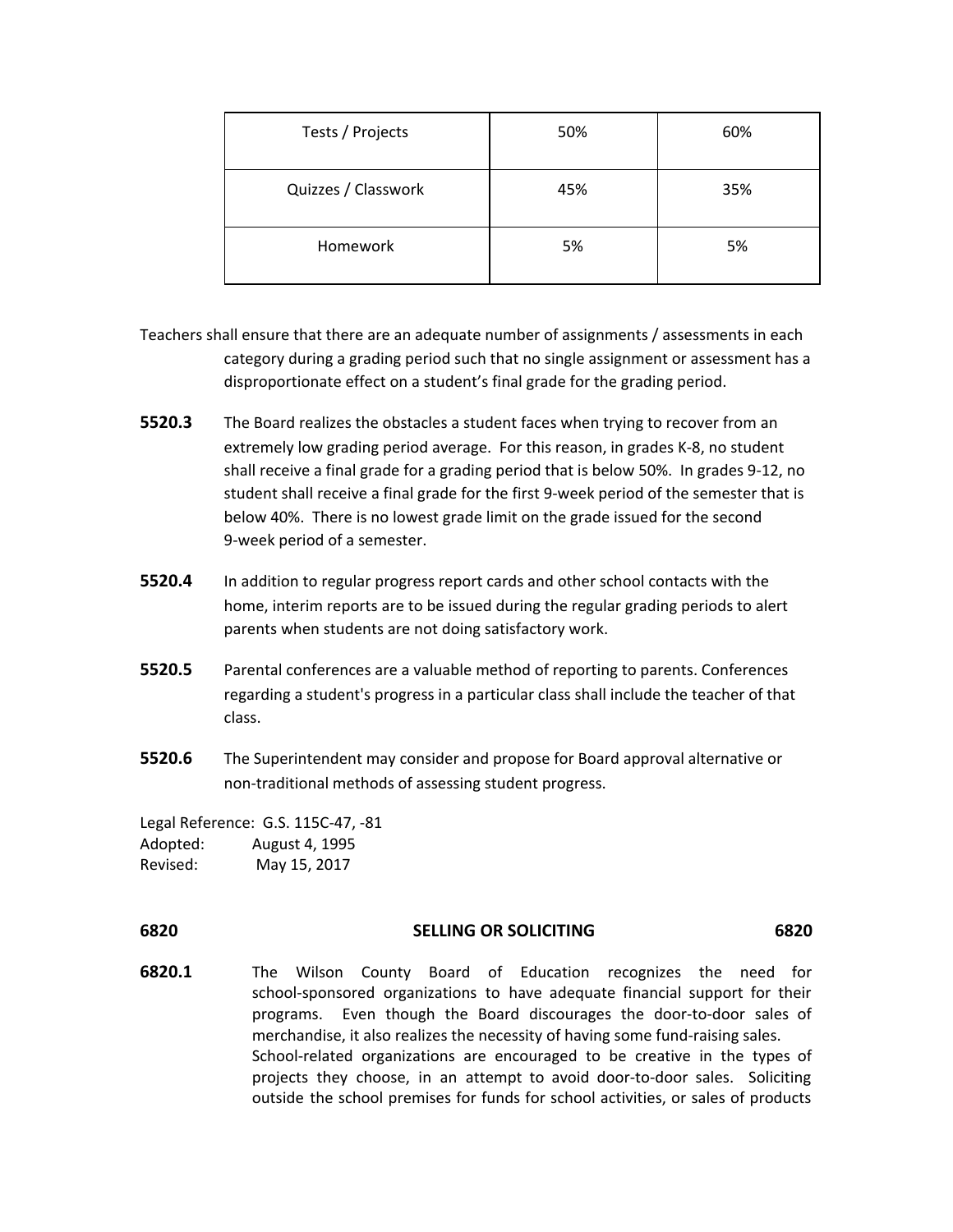outside the school premises for funds for school activities by the students or staff of any school, in the name of any school, or on behalf of any school, shall have the prior written approval of the Superintendent and the principal. All money collected and expended as a result of such activities shall be recorded in the accounts of the school treasurer and shall be subject to the annual school audit.

Any such activity should be undertaken only after careful consideration of such factors as the disrupting influence upon the individual pupil and the reputation of the school within the community.

At each school, with the approval of the principal, students may participate in one school-wide fundraising project per year, during non-instructional hours. In addition, high school student organizations, with the approval of the principal, may engage in additional fundraising projects.

Solicitation or borrowing of products for school activities shall have the principal's approval.

- **6820.2** Raffles. School-related organizations may conduct raffles, with the Superintendent's permission, for the purpose of supporting school programs and extracurricular activities. Any organization desiring to conduct a raffle must notify the principal in writing, at least thirty (30) days in advance. The advance notice must include the date, time, and place of the raffle; a description of the prizes to be awarded and their cost; and a summary of how the profit will be spent. If the principal approves the request, he shall forward it to the Superintendent for approval. All raffles must comply with the following rules:
	- (a) The sponsoring organization must be recognized by the Department of Revenue as tax-exempt, pursuant to G.S. §105-130.11(a).
	- **(b)** Raffles shall be limited to two per sponsoring organization per calendar year.
	- **(c)** The maximum cash prize that may be offered or paid for any one raffle is ten thousand dollars (\$10,000) and if merchandise is used as a prize, and is not redeemable for cash, the maximum fair market value of that prize may be fifty thousand dollars (\$50,000). No real property may be offered as a raffle prize.
	- **(d)** At least ninety percent (90%) of the net proceeds of the raffle shall be used by the sponsoring organization for educational purposes. The "net proceeds" of the raffle means the receipts less the cost of prizes awarded.
	- **(e)** None of the net proceeds of the raffle may be used to pay any person to conduct the raffle, or to rent a building where the tickets are received or sold or the drawing is conducted.
	- **(f)** All funds raised by raffles must be deposited, maintained, accounted for, and disbursed in compliance with Policy 2210.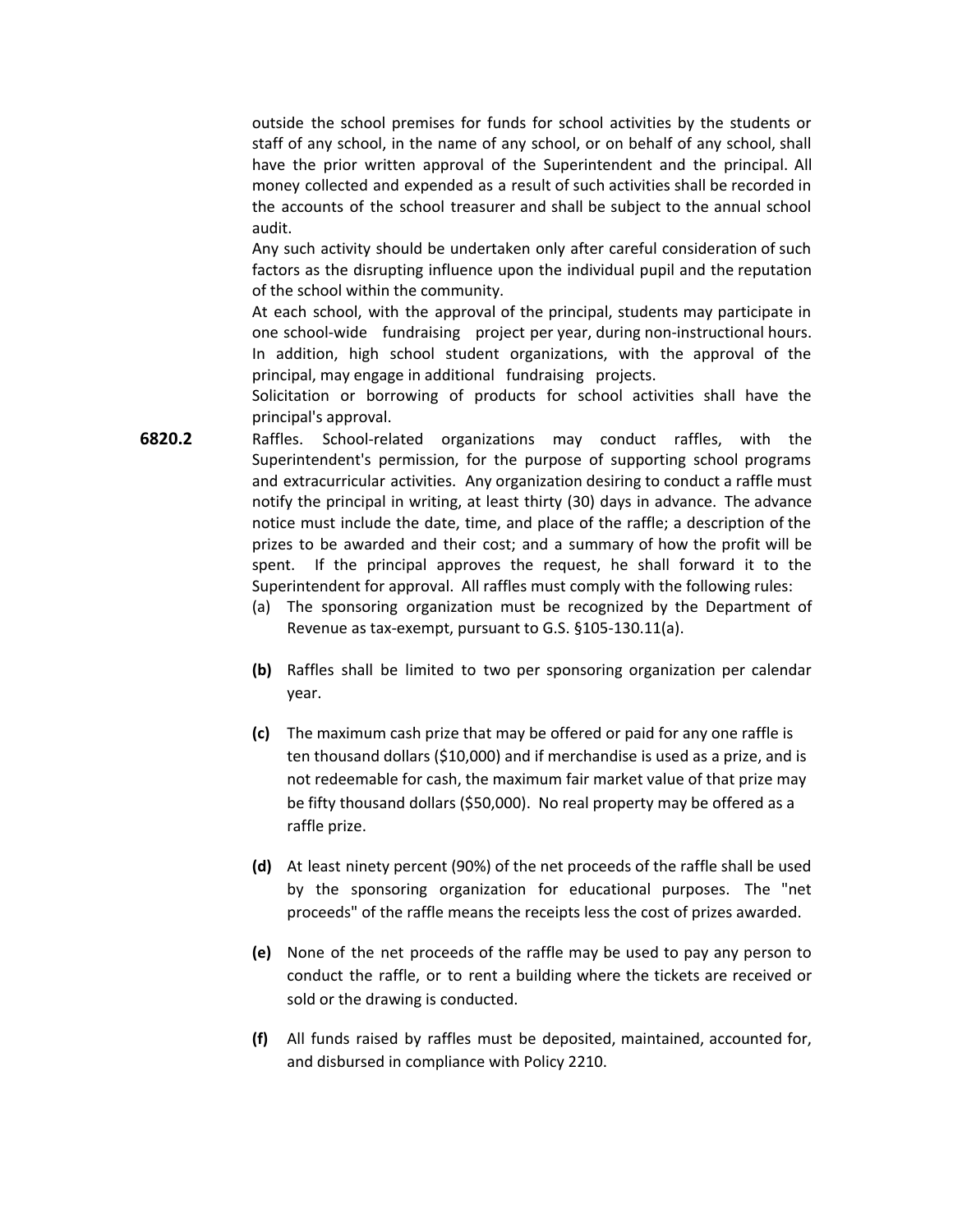Legal Reference: G.S. 115C-47 36, -47, 14-238, 14-309.15, 105-130.11 Adopted: August 4, 1995 Revised: October 23, 1995 Revised: May 15, 2017

#### **6000 Attendance**

Attendance in school is central to educational achievement and school success. Attendance and participation in class form an integral part of the teaching-learning process, and thereby may be part of the grade earned. Additionally, regular attendance develops patterns of behavior essential to success in later life, both personal and business. While there are times when students must be absent from school due to physical inability to attend, it must be understood that parents or legal guardians have the responsibility for ensuring that students attend and remain at school daily.

**6000.1** Teachers shall maintain accurate attendance records, both daily and by class where appropriate.

**6000.2** Principals shall adhere to all conditions of the North Carolina Compulsory Attendance Law, and shall notify parents or guardians of their responsibility under the same law. The principal or his designee shall notify the parent, guardian, or custodian after the child has accumulated three (3) unexcused absences (as defined in **[Policy](http://policy.microscribepub.com/cgi-bin/om_isapi.dll?clientID=208857783&headingswithhits=on&hitsperheading=on&infobase=wilson.nfo&jump=P6111&softpage=PL_frame#JUMPDEST_P6111) 6111**) in a school year. After not more than six (6) unexcused absences, the principal shall notify the parent, guardian, or custodian by mail that he may be in violation of the Compulsory Attendance Law and may be prosecuted if the absences cannot be justified under **[Policy](http://policy.microscribepub.com/cgi-bin/om_isapi.dll?clientID=208857783&headingswithhits=on&hitsperheading=on&infobase=wilson.nfo&jump=P6110&softpage=PL_frame#JUMPDEST_P6110) 6110**. Once the parents are notified, the school social worker shall work with the child and his family to analyze the causes of the absences and determine steps, including adjustment of the school program or obtaining supplemental services, to eliminate the problem.

After ten (10) accumulated unexcused absences in a school year, the principal shall review any report or investigation prepared by the school social worker in accordance with **N.C. [General](http://www.ncleg.net/EnactedLegislation/Statutes/HTML/BySection/Chapter_115C/GS_115C-381.html) Statute § [115C-381](http://www.ncleg.net/EnactedLegislation/Statutes/HTML/BySection/Chapter_115C/GS_115C-381.html)** and shall confer with the student and his parent, guardian, or custodian if possible to determine whether the parent, guardian, or custodian has received notification pursuant to this section and made a good faith effort to comply with the law. If the principal determines that parent, guardian, or custodian has not, he shall notify the district attorney. If he determines that the parent, guardian, or custodian has, he may file a complaint with the juvenile intake counselor under N.C. General Statute § 7A-561 that the child is habitually absent from school without a valid excuse.

**6000.3** All classroom activities are important, and difficult if not impossible to replace if missed. School-related activities as outlined below, however, shall not be counted as absences from either class or school. It is the intention of the Board of Education that classes missed for such reasons be kept to an absolute minimum through close scrutiny and a monitoring system on the part of the principal. Assignments missed for these reasons shall be completed by students, and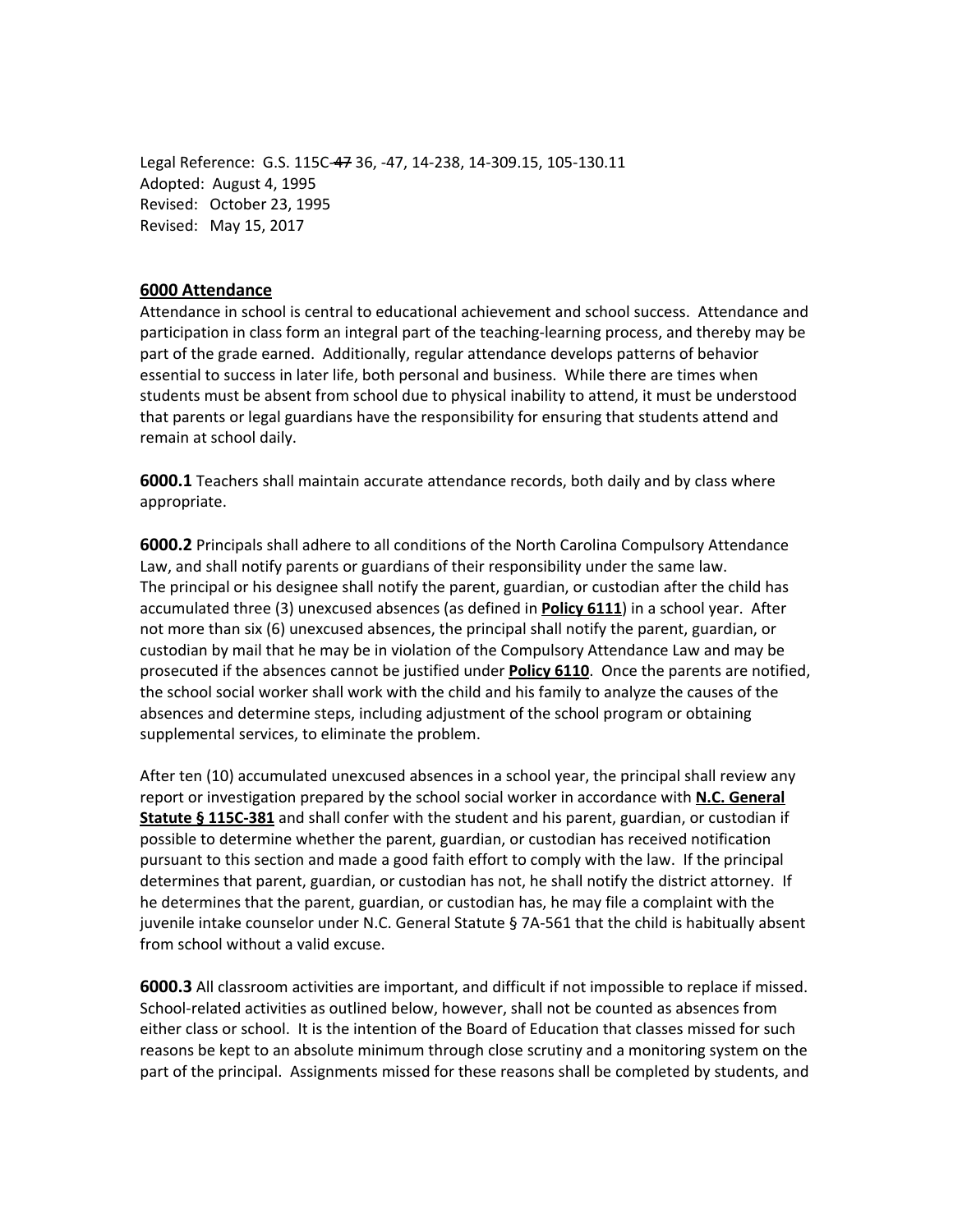are due on the day the student returns to class, unless granted additional time by the classroom teacher.

- **a.** Field trips sponsored by the school
- **b**. School-initiated and scheduled activities
- **c**. Athletic events requiring early dismissal from school
- **d.** Governor or legislative pages
- **e**. In-school suspension

**f**. Participation in a job-shadow, Career & Technical Education student organization, or other work-based opportunity, as described in G.S.115C-47(34a).

**6000.5** Students in Grades 9-12 must be present in class for 90 percent of the days enrolled. If the minimum attendance requirement is not satisfied, the student shall not receive academic credit for the course, and no numerical grade shall be recorded for the course or applied toward the student's grade point average.

**6000.6** Students in Grades 9-12 may make up a maximum of five (5) absences per semester course, and a maximum of ten (10) absences in a yearlong course. Absences may be made up during non-instructional time on an hour for hour basis. Make-up time must begin no later than five (5) days after returning to school following the absence, and must be completed within the grading period in which the absence occurred unless an exception is approved by the principal.

**6000.8** The responsibility for satisfying attendance requirements rests with students and their parents or legal guardians. In order to help students meet the attendance requirements, teachers shall notify the principal when student absences, either from homeroom or an individual class, reach four (4) in a semester or eight (8) in a year in Grades 9-12, or fifteen (15) in a year in Grades K-8. The principal shall in turn notify parents or guardians of the absences in writing. The notice to parents or guardians shall include a warning of the possible consequences of additional absences and/or a copy of this policy. Students at any age who accumulate excessive absences may experience consequences ranging from extra make-up work to grade retention. Any failure by teachers or principals to provide notice of absences in accordance with this section shall not excuse any absences and shall not justify waiver or modification of the consequences for excessive absences.

**6000.9** In the event a student receives no credit or is retained because of excessive absences under this policy, the student and his parents or legal guardians may request a waiver or modification of the consequences. A request for waiver or modification shall be submitted in writing to the principal no later than five (5) days after either the notification of the consequences or the end of the applicable semester, whichever is earlier. The written request must describe the reasons for the requested waiver or modification. Requests will be considered only for the reasons which are extraordinary and compelling. In the event of a written request for waiver or modification, the principal shall appoint an interdisciplinary attendance committee to advise the principal whether the student's particular circumstances justify the waiver or modification of the no-credit or retention provisions of this policy. The principal shall notify the student and his parents or legal guardians concerning the time and place of a hearing before the interdisciplinary committee and shall indicate that their presence is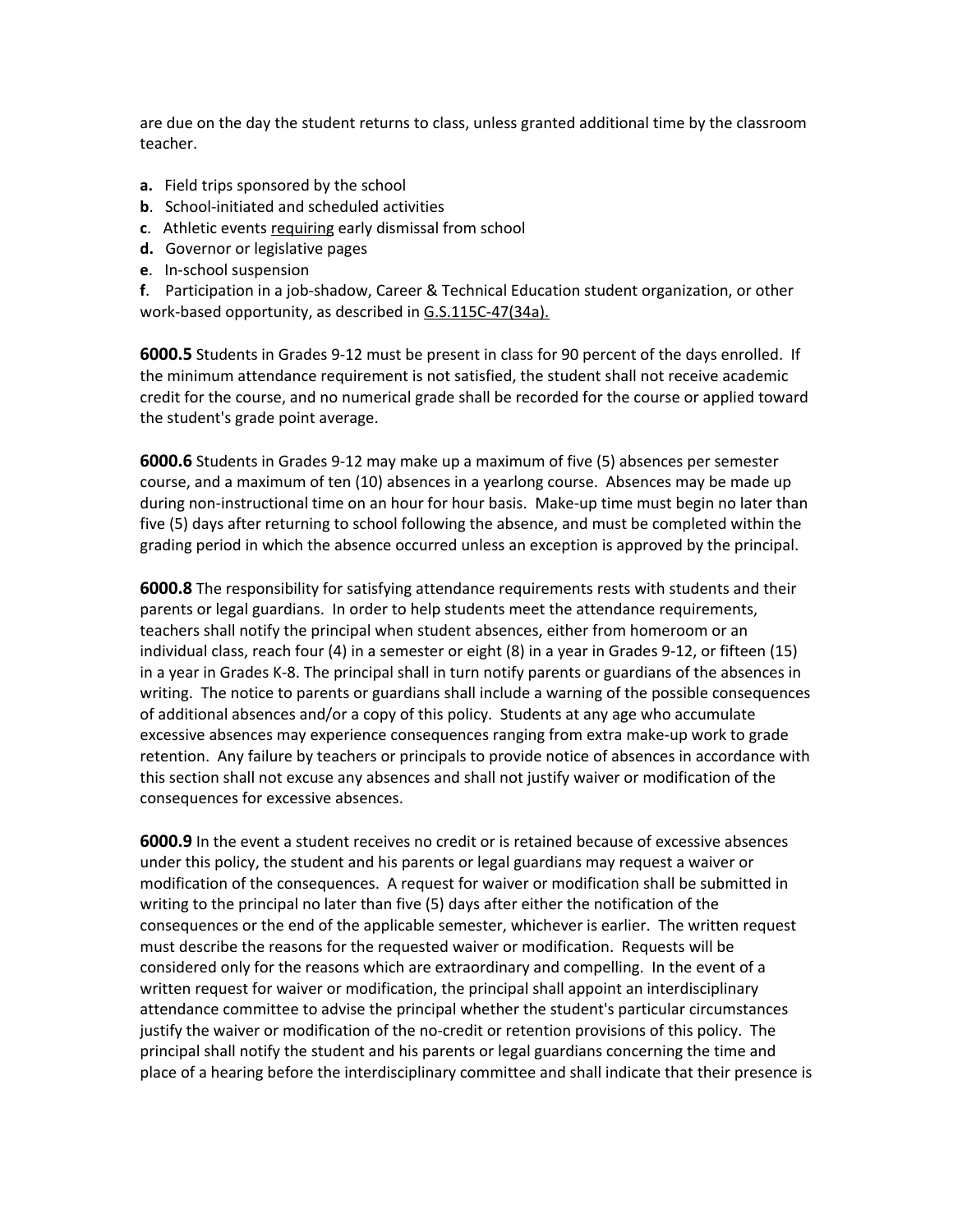required. The principal shall have the authority to waive or modify the no-credit or retention provision of the policy, before or after the hearing by the committee.

#### Legal Reference: **G.S. [115C-47](http://www.ncleg.net/EnactedLegislation/Statutes/HTML/BySection/Chapter_115C/GS_115C-47.html), 378 to [-383](http://www.ncga.state.nc.us/gascripts/statutes/StatutesTOC.pl?0115C)**

### **3037/4037/6904/8311 PROHIBITION AGAINST DISCRIMINATION, HARASSMENT AND BULLYING**

The board believes that all employees and students should be free of unlawful discrimination, harassment, and bullying as a part of a safe, orderly, caring and inviting working and learning environment. The board commits itself to nondiscrimination in all its educational and employment activities. The board expressly prohibits unlawful discrimination, harassment or bullying , including on the basis of race, color, religion, ancestry, national origin, gender, socioeconomic status, academic status, gender identity, physical appearance, sexual orientation, or mental, physical, developmental, or sensory disability, or by association with a person who has or is perceived to have one or more of these characteristics. The board also prohibits retaliation against an employee or student who has exercised any rights made available through state or federal law, including prohibiting retaliation for reporting violations of this policy. Any violation of this policy is considered a serious violation and appropriate action will be taken in response to a violation.

1. *Discrimination* means any act that unreasonably and unfavorably differentiates treatment of others based solely on their membership in a socially distinct group or category, such as race, color, religion, ancestry, national origin, gender, socioeconomic status, academic status, gender identity, physical appearance, sexual orientation, or mental, physical, developmental, or sensory disability, or by association with a person who has or is perceived to have one or more of these characteristics. Discrimination may be intentional or unintentional.

2. *Harassment* can be a type of unlawful discrimination. Harassment is unwanted, unwelcomed and uninvited behavior that demeans, threatens or offends the victim and results in a hostile environment for the victim. The hostile environment can be created through pervasive or persistent misbehavior or a single incident, if sufficiently severe. Harassing behavior may include but is not limited to epithets, derogatory comments or slurs and lewd propositions, assault, impeding or blocking movement, offensive touching or any physical interference with normal work or movement, and visual insults, such as derogatory posters or cartoons. Legitimate age-appropriate pedagogical techniques are not considered harassing behavior. It is possible for harassment to occur at various levels; between fellow students or co-workers, between supervisors and subordinates, between employees and students, or imposed by non-employees, including visitors, on employees and/or students.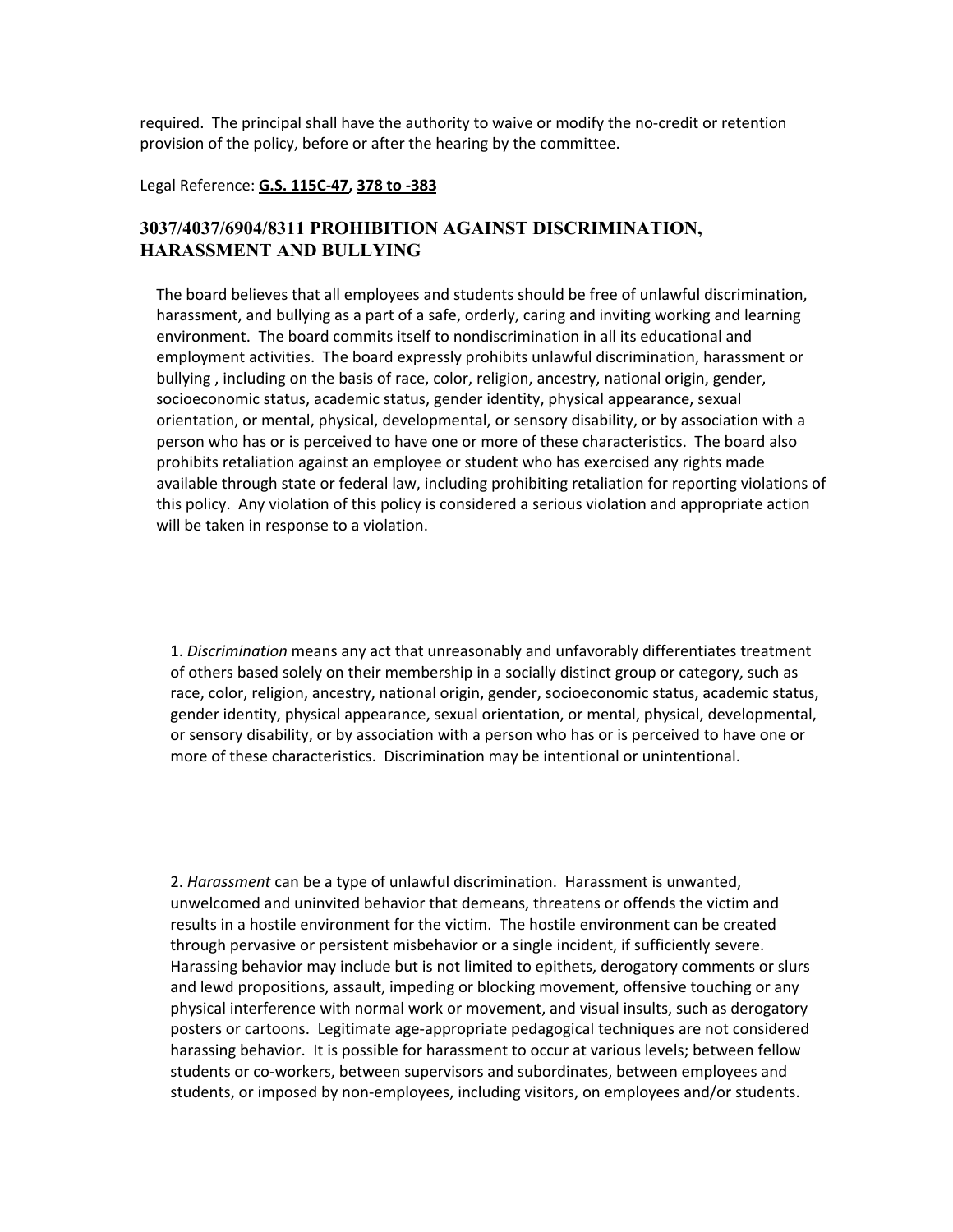3. *Bullying* is a form of harassment. Bullying means the repeated intimidation of others by the real or threatened infliction of physical, verbal, written, electronically transmitted (e.g. cyber-bullying) or emotional abuse or through attacks on the property of another. Bullying may include, but is not limited to, verbal taunts, name-calling and putdowns, extortion of money or possessions, implied or stated threats, and exclusion from peer groups.

4. Students and employees are encouraged to submit any complaints of discrimination, harassment or bullying through the complaint procedure established in this policy.

5. The board prohibits reprisal or retaliation against any person who reports an act of discrimination, harassment or bullying. The consequence and appropriate remedial action for a person who engages in reprisal or retaliation shall be determined by the principal, after consideration of the nature and circumstances of the act, in accordance with applicable federal, state or local laws, policies and regulations.

6. The superintendent shall designate an employee(s) to participate in training pertaining to anti-discrimination, anti-harassment and anti- bullying and the recognition and reporting of these actions to school officials. The designee will provide leadership and training in the school district regarding this policy and state requirements. As funds are available, the board will provide additional training for students and staff regarding the board's policy on discrimination, harassment and bullying and will create programs to address these issues. The superintendent will ensure that any training or programs provided will include identifying groups that may be the target of discrimination, harassment or bullying; identifying places at which such behavior may occur including within school buildings, at school bus stops, via the Internet, etc.; and providing clear examples of behavior that constitutes discrimination, harassment or bullying .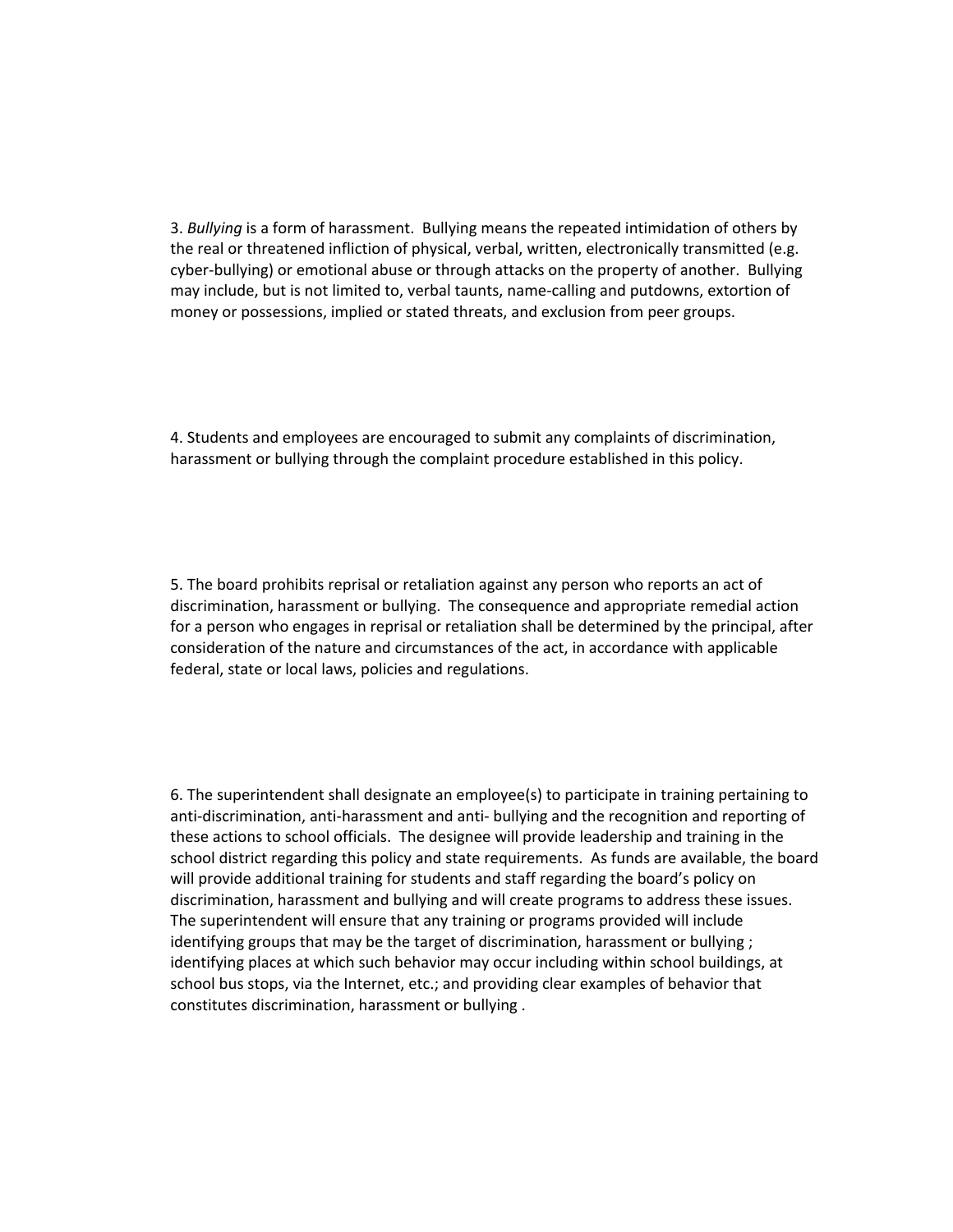7. The Board of Education considers an act of discrimination, harassment or bullying to be very serious and is committed to a prompt and thorough investigation of all complaints, followed by appropriate action. The Board requires a written complaint, in order to establish proper documentation and to avoid any misunderstanding about the nature or severity of concerns which are raised. Absent a written complaint submitted in accordance with the procedure, the Board of Education and Central Office administrators will not be considered to have received notice of discrimination, harassment or bullying behavior by school employees.

8. All formal complaints of discrimination, harassment or bullying shall be submitted and investigated according to the following procedure:

A. Complaints of discrimination, harassment or bullying shall be confidential. Information shall be given only to those individuals who need to have access to it in order to appropriately investigate and address the complaint.

B. The administration shall develop a complaint form to be filed by students or employees who feel they have been the victim of discrimination, harassment or bullying.

C. A student or employee who believes that he/she has suffered discrimination, harassment or bullying may report the matter to the school principal, who shall promptly inform the Superintendent or designee. The principal shall provide the student or employee with a copy of this policy and the form for use in filing a complaint and shall notify the student or employee of his or her right to file a complaint. The principal shall also inform the student's parent of the alleged discrimination, harassment or bullying.

D. Any school-level employee who has actual knowledge or who receives from a student a report of an alleged act of discrimination, harassment or bullying shall promptly report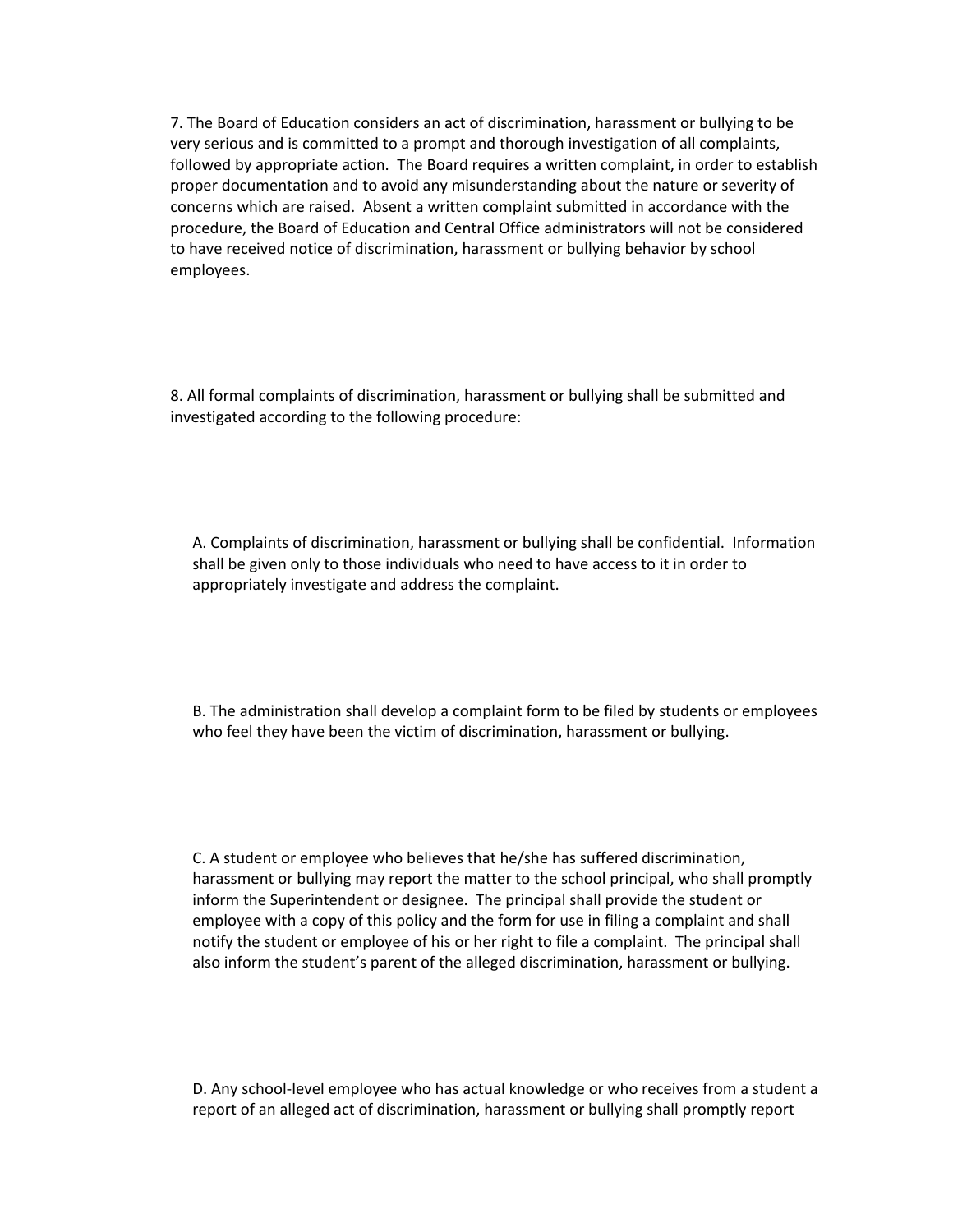the same to the principal. Failure by the employee to do so may subject the employee to disciplinary action. The principal shall promptly notify the Superintendent or designee and the student's parent.

E. Complaints of discrimination, harassment or bullying shall be promptly and thoroughly investigated and appropriate action shall be taken.

9. The superintendent is responsible for providing effective notice to students, parents and employees of the procedures for reporting and investigating complaints of discrimination, harassment and bullying. The school district will investigate complaints of discrimination, harassment and bullying and will take reasonable steps to eliminate the discrimination, harassment or bullying.

10. The Superintendent will assign trained personnel to investigate complaints of discrimination, harassment and bullying that are not able to be resolved at the school level or if repeated complaints are made against the same student or employee. The superintendent or designee will publish the names, addresses and phone numbers of the "Title IX coordinator" (for sex discrimination), "Section 504 coordinator" (for discrimination on the basis of disability) and the "ADA coordinator" (also for discrimination on the basis of disability) in a manner intended to ensure that employees, applicants, students, parents and other individuals who participate in the school district's program are aware of the coordinators. The purpose of the coordinator positions is to provide additional protection of nondiscrimination rights. The coordinator either must (1) implement a resolution to discrimination, harassment or bullying complaint, to the extent a resolution can be reached and the coordinator has the authority to implement corrective action or (2) notify the superintendent that intervention by other school officials is required to resolve the situation.

11. The superintendent or designee shall maintain confidential records of complaints or reports of discrimination, which identify the names of any individuals accused of discrimination, harassment and bullying and the resolution of such reports or complaints.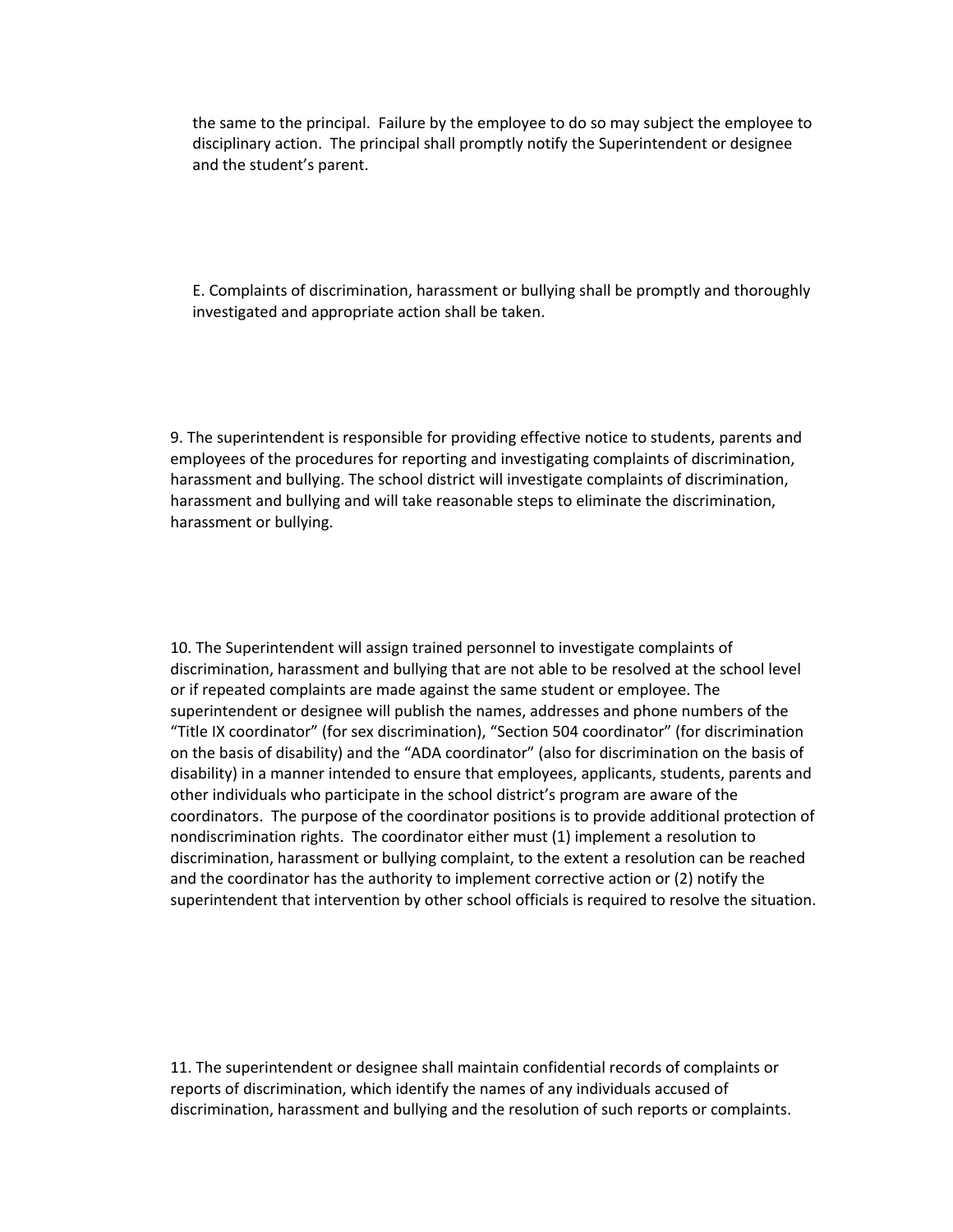The superintendent also shall maintain records of training, corrective action or other steps taken by the district to help provide an environment free of discrimination, harassment and bullying. Principals shall review the master list of complaints and their resolution when a transferred employee is received at a school. The superintendent shall report to the State Board of Education all verified cases of discrimination, harassment or bullying as required by State Board of Education policy.

12. The board is committed to promoting the worth and dignity of all individuals regardless of race, color, religion, national origin, sex, pregnancy, age or disability. The board directs the superintendent to establish training and other programs to help eliminate unlawful discrimination, harassment and bullying and to foster an environment of understanding and respect for all individuals.

13. The superintendent is required to evaluate the effectiveness of efforts to correct or prevent discrimination, harassment and bullying and will share these evaluations periodically with the board.

Legal References: Title VI of the Civil Rights Act of 1964, 42 U.S.C. [2000d](http://www4.law.cornell.edu/uscode/42/2000d.html) et seq., 34 [C.F.R.](http://www.access.gpo.gov/nara/cfr/cfr-table-search.html#page1) pt. [100](http://www.access.gpo.gov/nara/cfr/cfr-table-search.html#page1); Title VII of the Civil Rights Act of 1964, 42 U.S.C. [2000e](http://www4.law.cornell.edu/uscode/42/2000e.html) et seq.; Title IX of the Education Amendments of 1972, 20 U.S.C. [§1681](http://www4.law.cornell.edu/uscode/20/1681.html) et seq., 34 [C.F.R.](http://www.access.gpo.gov/nara/cfr/cfr-table-search.html#page1) pt. 106; Equal Employment Opportunity Commission's "Final Amended Guidelines on Discrimination Because of Sex"; Age Discrimination in Employment Act of 1967, as amended, 29 [U.S.C.](http://www4.law.cornell.edu/uscode/29/621.html) 621 et seq.; The Rehabilitation Act of 1973, 29 U.S.C. [706\(8\),](http://www4.law.cornell.edu/uscode/29/706.html) [-794](http://www4.law.cornell.edu/uscode/29/794.html), 34 [C.F.R.](http://www.access.gpo.gov/nara/cfr/cfr-table-search.html#page1) pt. 104; The Americans With Disabilities Act, 42 U.S.C. [12134](http://www4.law.cornell.edu/uscode/42/12134.html), [28](http://www.access.gpo.gov/nara/cfr/cfr-table-search.html#page1) [C.F.R.](http://www.access.gpo.gov/nara/cfr/cfr-table-search.html#page1) pt. 35; Office of Civil Rights, Sexual Harassment Guidance: Harassment of Students by School Employees, Students or Third Parties, 62 Fed. Reg. 12,034 (1997); Office of Civil Rights, Racial Incidents and Harassment Against Students at Educational Institutions; Investigative Guidance, 59 Fed. Reg. 11,448 (1994); G.S. [126-16;](http://www.ncleg.net/EnactedLegislation/Statutes/HTML/BySection/Chapter_126/GS_126-16.html) State Board of Education Policy Number SS-A-007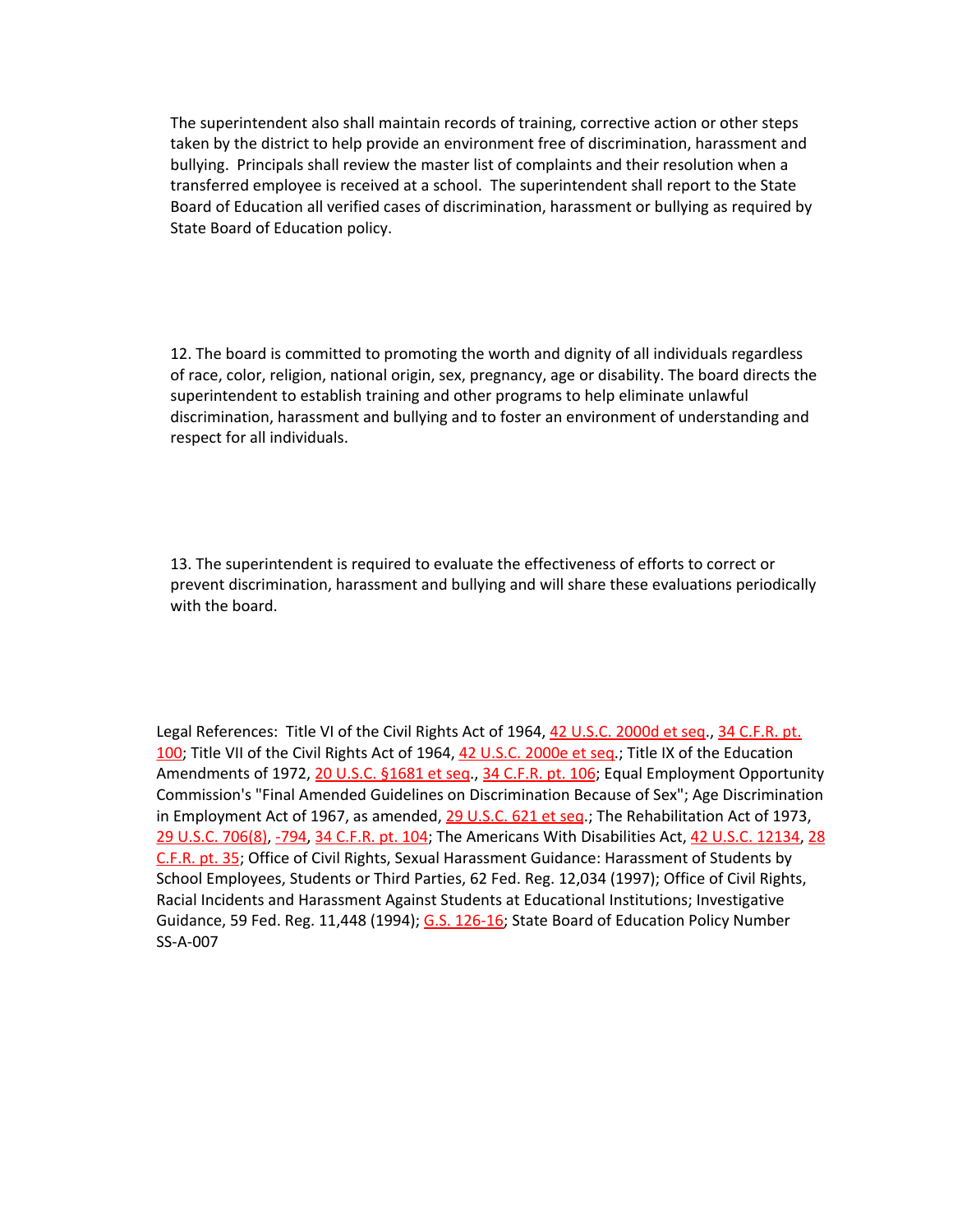#### **6103 Absences**

In the event of an absence or tardiness, it shall be the responsibility of the student to bring to the principal or his designee a note signed by the parent or guardian citing the reason for such absence or tardiness. A principal may require any additional documentation deemed necessary to verify an absence or tardiness.

Such notes shall be presented within two days of the student's return to school. Failure to comply will result in the absence or tardiness being recorded as unexcused, as provided in **[Policy](http://policy.microscribepub.com/cgi-bin/om_isapi.dll?clientID=208857783&headingswithhits=on&hitsperheading=on&infobase=wilson.nfo&jump=P6111&softpage=PL_frame#JUMPDEST_P6111) [6111](http://policy.microscribepub.com/cgi-bin/om_isapi.dll?clientID=208857783&headingswithhits=on&hitsperheading=on&infobase=wilson.nfo&jump=P6111&softpage=PL_frame#JUMPDEST_P6111)**.

*Legal Reference: G.S. [115C-47,](http://www.ncleg.net/EnactedLegislation/Statutes/HTML/BySection/Chapter_115C/GS_115C-47.html) [-288](http://www.ncleg.net/EnactedLegislation/Statutes/HTML/BySection/Chapter_115C/GS_115C-288.html), [-378](http://www.ncga.state.nc.us/gascripts/statutes/StatutesTOC.pl?0115C) to -381*

#### **6110 Excused Absences**

#### **6110.1** *Valid conditions for excused absences are:*

**A**. Illness or injury which makes the student physically unable to attend school.

**B.** Isolation ordered by the State Board of Health.

**C.** Death in the immediate family.

**D**. Emergency medical or dental appointment or such an appointment which has been approved in advance by the principal.

**E**. Participation as a party, or under subpoena as a witness in a court proceeding, or before an administrative tribunal.

**F**. Observance of an event required or suggested by the religion of the student or the student's parent(s) with prior approval by the principal.

**G.** Participation in a valid educational opportunity, such as travel, with prior approval by the principal. Within five days after returning to the school setting, the student shall present to the principal for his approval a log of activities and a written report explaining what insight or perspective the student gained by this trip.

**6110.2** In the event of an absence, a student shall be required to make up work without receiving penalties to their marks or grades.

**6110.3** The responsibility for securing and arranging for make-up work rests with the student in grades 9-12. Students in grades K-8 will have make-up work arranged at the direction of the teacher.

**6110.4** Make-up work shall be assigned at the convenience of the teacher, and may be specific material missed by the student, or may be of a reinforcement or enrichment nature.

**6110.5** Regardless of whether the absence is excused or unexcused, students must begin making up class work within five (5) school days. Absences occurring at the end of a grading period and prior to an opportunity to perform make-up work will result in a grade of "Incomplete" until an opportunity has been provided for such make-up work.

*Legal Reference: G.S. [115C-47,](http://www.ncleg.net/EnactedLegislation/Statutes/HTML/BySection/Chapter_115C/GS_115C-47.html) [-307](http://www.ncleg.net/EnactedLegislation/Statutes/HTML/BySection/Chapter_115C/GS_115C-307.html), [-378](http://www.ncga.state.nc.us/gascripts/statutes/StatutesTOC.pl?0115C) to -381*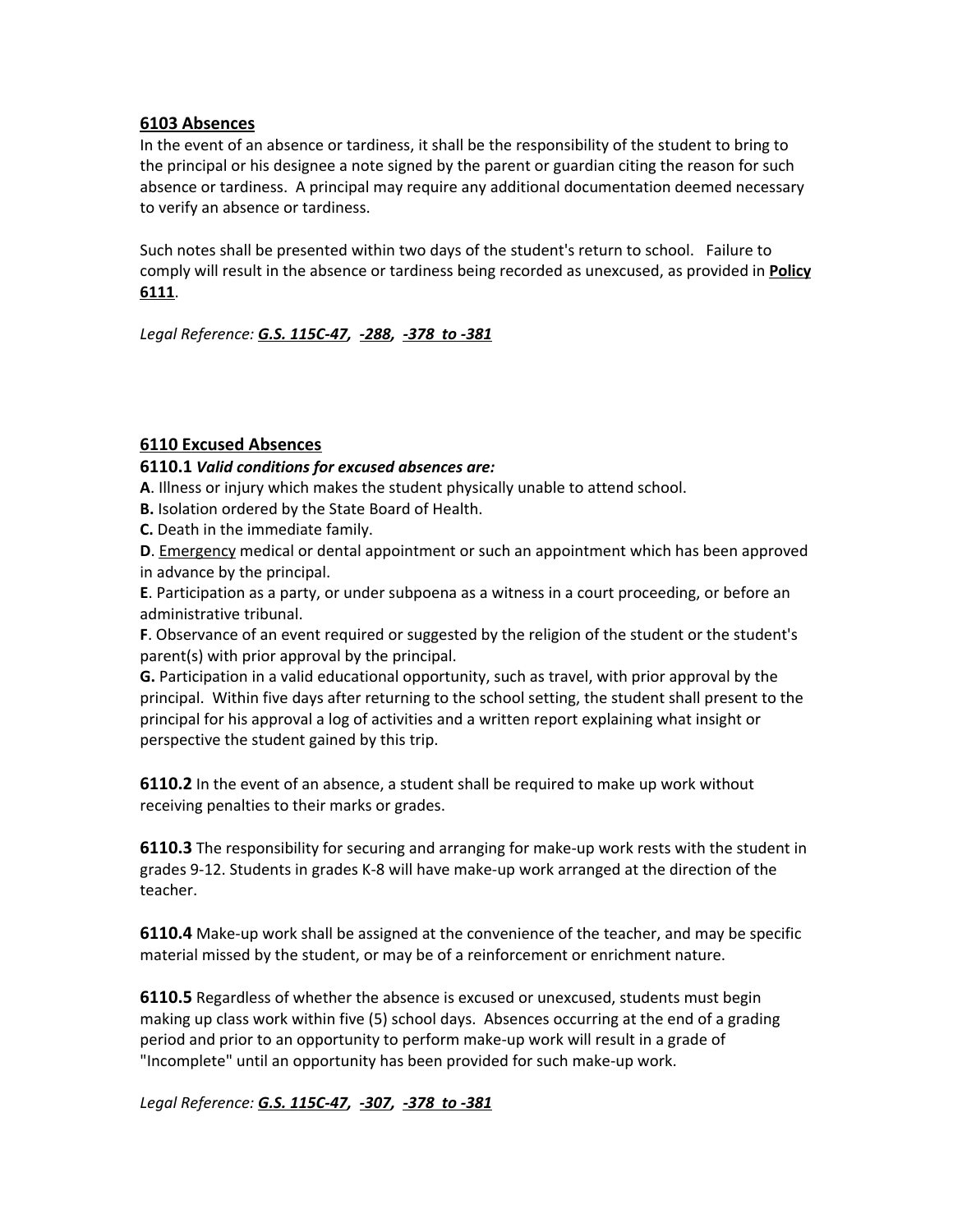### **6111 Unexcused Absences**

Any absence not meeting the requirements of an excused absence shall be an unexcused absence. This includes, but is not limited to:

- A. Any absence not classified as excused in **Policy [6110.1.](http://policy.microscribepub.com/cgi-bin/om_isapi.dll?clientID=208857783&headingswithhits=on&hitsperheading=on&infobase=wilson.nfo&jump=P6110.1&softpage=PL_frame#JUMPDEST_P6110.1)**
- B. Any absence listed in **Policy [6110.1](http://policy.microscribepub.com/cgi-bin/om_isapi.dll?clientID=208857783&headingswithhits=on&hitsperheading=on&infobase=wilson.nfo&jump=P6110.1&softpage=PL_frame#JUMPDEST_P6110.1)** for which proper and timely notification is not furnished to the principal.

**6111.1** Any absence of a student that results from a suspension of that student for misconduct pursuant to **G.S. [115C-391](http://www.ncleg.net/EnactedLegislation/Statutes/HTML/BySection/Chapter_115C/GS_115C-391.html)** shall not be considered an unexcused absence for purposes of the Compulsory Attendance Law. A student who has been suspended pursuant to **G.S. [115C-391](http://www.ncleg.net/EnactedLegislation/Statutes/HTML/BySection/Chapter_115C/GS_115C-391.html)** shall be provided an opportunity to make up all class work, including semester or grading-period examinations missed during the suspension.

#### *Legal Reference: G.S. [115C-47,](http://www.ncleg.net/EnactedLegislation/Statutes/HTML/BySection/Chapter_115C/GS_115C-47.html) [-378](http://www.ncga.state.nc.us/gascripts/statutes/StatutesTOC.pl?0115C) to -381, -390.5* **6400 Student Conduct and Discipline**

For a school to meet the needs of its students there must be an environment conducive to serious study and respect for oneself, other people, and property. The purpose of this code is to provide in a single document those policies relating to the conduct of students in the Wilson County Public Schools judged to be necessary for the safe and effective operation of the schools.

To implement this policy, definitions, procedures, regulations and a Code of Student Conduct are established in [Policies](http://policy.microscribepub.com/cgi-bin/om_isapi.dll?clientID=208858774&headingswithhits=on&hitsperheading=on&infobase=wilson.nfo&jump=P6400&softpage=PL_frame#JUMPDEST_P6400) 6400 through [6602](http://policy.microscribepub.com/cgi-bin/om_isapi.dll?clientID=208858774&headingswithhits=on&hitsperheading=on&infobase=wilson.nfo&jump=P6602&softpage=PL_frame#JUMPDEST_P6602) of the Board Policy Manual. A copy of these policies and the procedures shall be published and made available at the beginning of each school year to each student and his/her parent/guardian.

All students shall comply with all rules and regulations governing behavior and conduct. This Code of Student Conduct shall apply to:

**(1**) Any student in any school building or on any school premises before, during or after school hours;

**(2)** Any student on any bus or other vehicle on which the student is being transported as part of any school activity as well as at any bus stop;

**(3)** Any student during any school function, activity or event;

**(4**) Any student at any time when he is subject to the authority of school personnel; or

**(5**) Any student whose conduct at any time or place has a direct and immediate effect on maintaining order and discipline in the schools.

The purpose of this Code of Student Conduct is to provide a learning environment where all students are able to obtain an education in a safe, orderly school. The development of well-disciplined students is the ultimate goal of these policies. Violation of Board policies, rules or regulations, the Code of Student Conduct, regulations issued by the individual school, or the North Carolina General Statutes will result in disciplinary action, which may include suspension of the student from the Wilson County Public School System pursuant to Board policies.

Students shall be informed by local school rules or local school authorities of any infractions not listed in this Code of Conduct that may result in short-term or long-term suspension or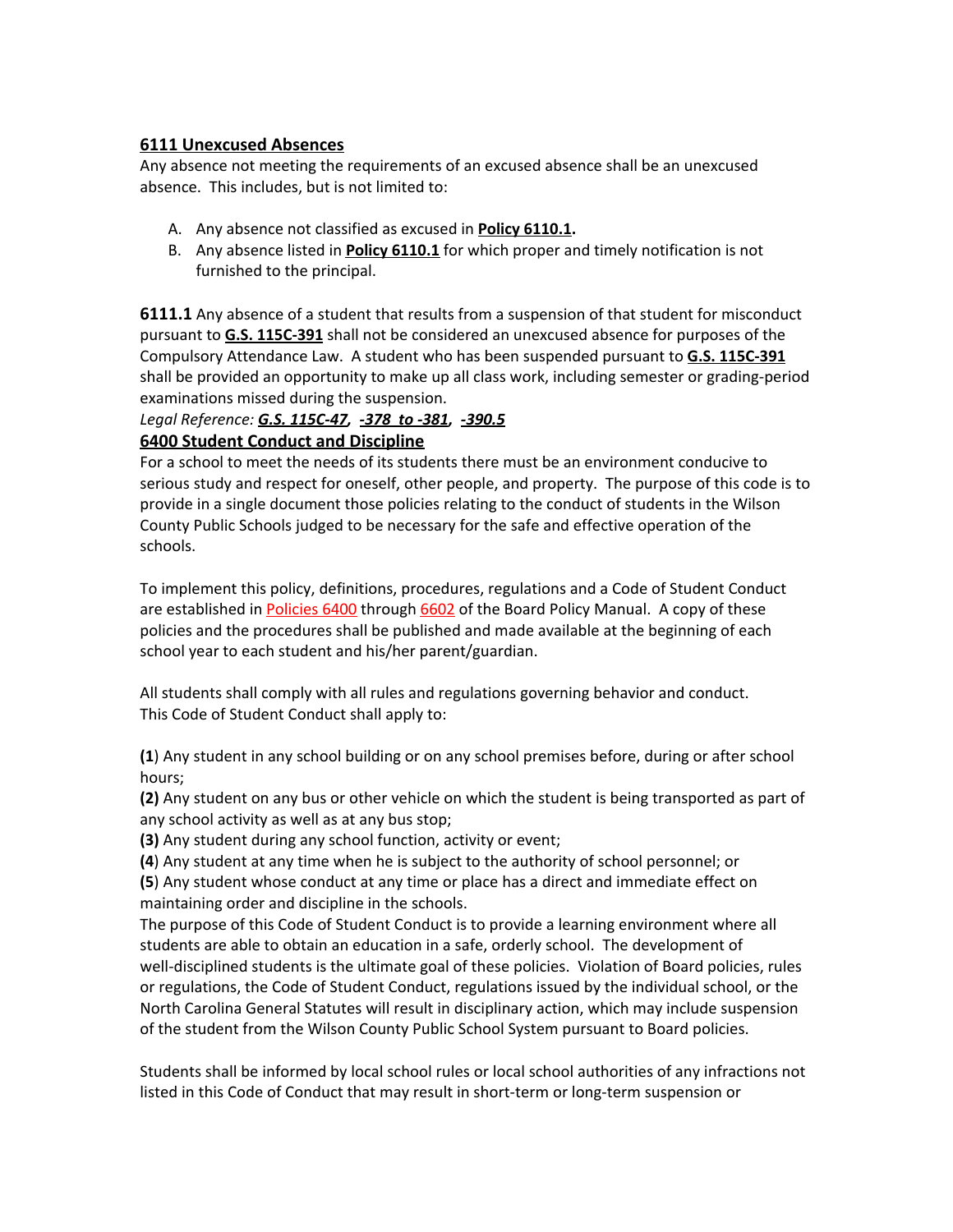expulsion. During the period that a student is suspended, he is prohibited from entering the grounds of any Wilson County Public School and from attending any school-related functions without express permission of his school principal.

When a school official learns or reasonably believes that any student has violated any Board or school policy, rule or regulation that may also be a criminal violation of the laws of the United States or the State of North Carolina, he shall determine whether it is necessary or appropriate to report such violation to the proper law enforcement agency pursuant to [Board](http://policy.microscribepub.com/cgi-bin/om_isapi.dll?clientID=208858774&headingswithhits=on&hitsperheading=on&infobase=wilson.nfo&jump=P6602&softpage=PL_frame#JUMPDEST_P6602) Policy 6602. In such cases, school officials shall cooperate fully with the law enforcement agency; however, internal disciplinary proceedings shall proceed independently from any criminal investigation and prosecution.

As required by N.C.G.S. 115C-288(g), the principal shall notify the Superintendent and law enforcement authorities immediately when the principal has personal knowledge, a reasonable belief, or actual notice from school personnel that any of the following acts has occurred on school property: assault resulting in serious personal injury, sexual assault, sexual offense, rape, kidnapping, indecent liberties with a minor, assault involving the use of a weapon, possession of a firearm in violation of the law, possession of a weapon in violation of the law, or possession of a controlled substance in violation of the law. For the purposes of this section, "school property" includes any public school building, bus, public school campus, grounds, recreational area, or athletic field, in the charge of the principal.

Infractions of the Student Code of Conduct are grouped by classes of offense. Class of offense relates to the degree to which the behavior disrupts the orderly educational process in the school in terms of their effect on the behavior of others and the degree to which the behavior presents a potential for harm to others. For each rule, a range of consequences is provided as appropriate responses depending upon the judgment as to:

· the degree to which the behavior disrupts the orderly educational process in the school;

· the degree to which the behavior presents a potential for harm to others or property;

· the degree to which the behavior harms others or property;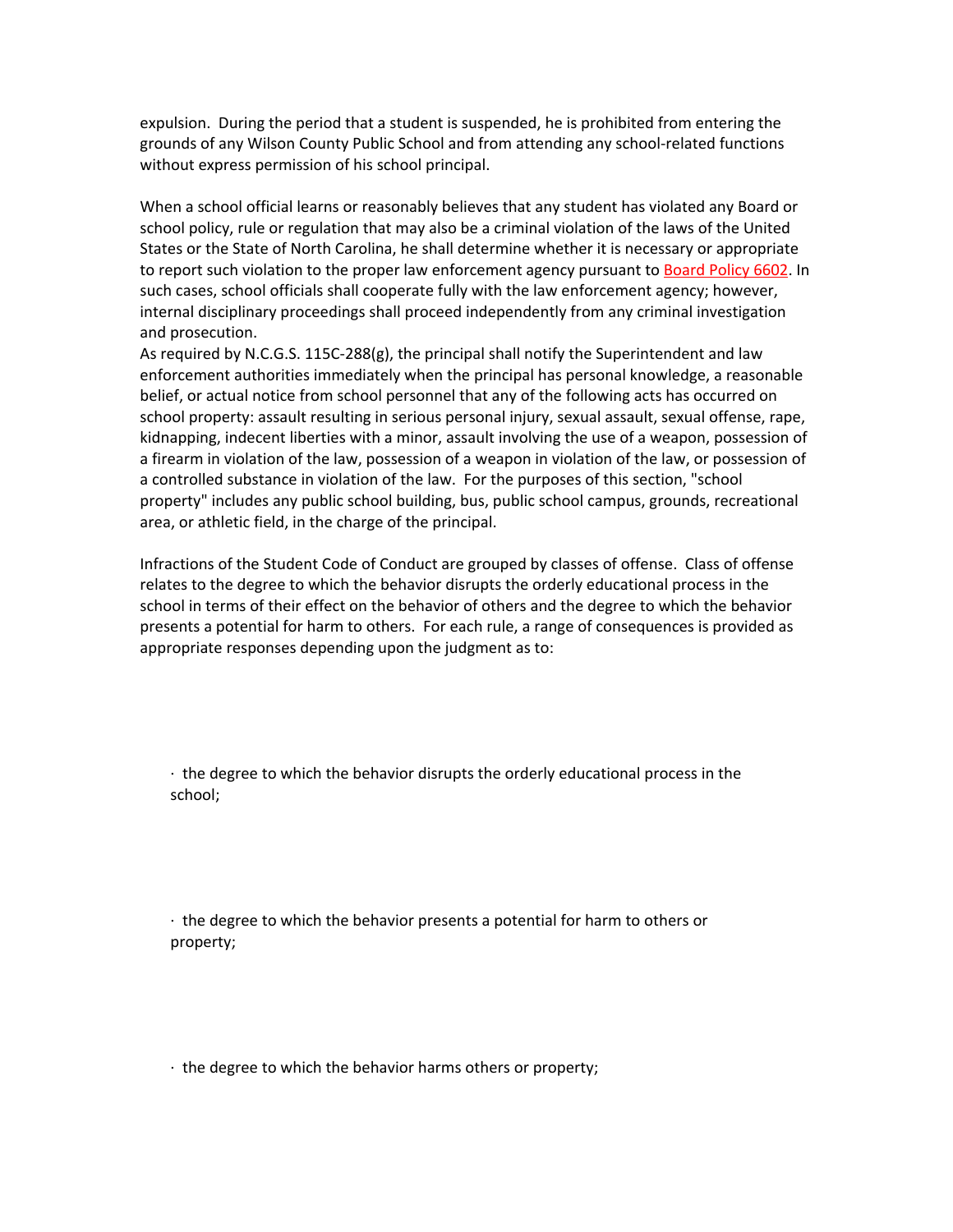· the student's unresponsiveness to reasonable available discipline alternatives and preventive measures prior to the referral to the principal or his/her designee; and

· previous violations of the same code of conduct provisions.

These factors may be deemed aggravating factors which elevate a minor offense to a serious offense. In addition, any student who has violated one or more sections of the Code may be subject to more severe disciplinary action than is recommended in the Code for violations of a single Code section.

Long-term suspension and expulsion should be restricted to serious violations of the Student Code of Conduct that either threaten the safety of students, staff, or school visitors, or threaten to substantially disrupt the educational environment. Principals may, however, in their discretion, determine that aggravating circumstances justify treating a minor violation as a serious violation. The superintendent and principals shall have authority to consider the student's intent, disciplinary and academic history, potential benefits to the student of alternative student suspension, and other mitigating and aggravating factors, when deciding to recommend or impose long-term suspension.

**Level One Violations** - The following conduct is prohibited as outlined below:

**6400-1-01 Inappropriate Dress** - Presenting a bodily appearance or the wearing of clothing which is deemed disruptive, provocative, indecent, vulgar, or obscene, or that endangers the health or safety of the student or others.

**6400-1-02 Classroom Misconduct** – Exhibiting behavior that violates classroom and/or school rules resulting in the distraction and obstruction of the education process or that is discourteous, impolite, bad mannered and/or rude.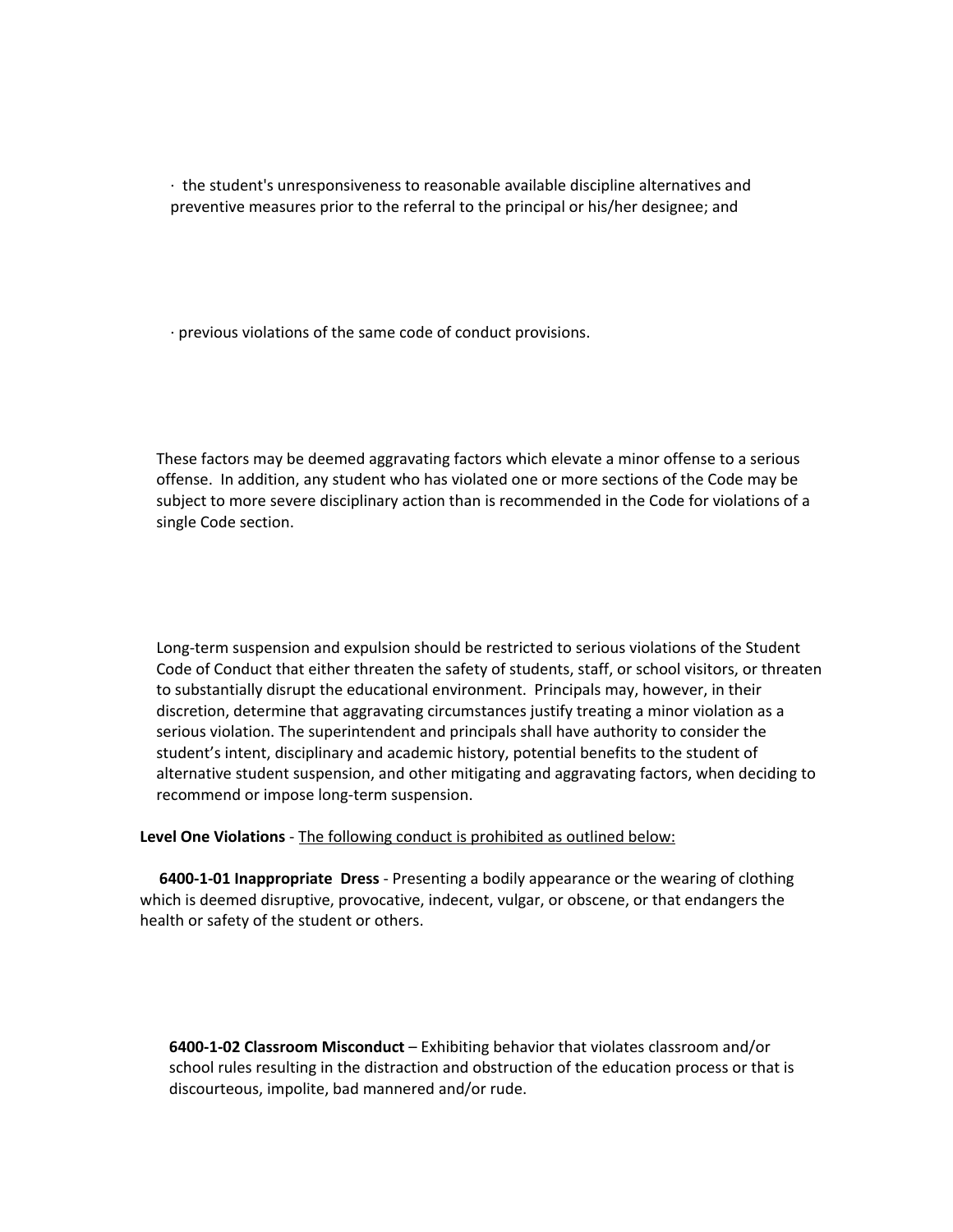**6400-1-03 Unauthorized Use of Electronic Device** – Unauthorized use of any personal electronic device that a student is in possession of which electronically communicates, sends, receives, stores, reproduces or displays voice and/or text communication or data. This includes but is not limited to cellular phones, pagers, smart phones, music and media players, gaming devices, tablets, laptop computers, and personal digital assistants.

**6400-1-04 Inappropriate Peer Relations** - Engaging in behavior which is immoral, indecent, overly affectionate, or of a sexual nature while in the school setting, or engaging in sexually harassing behavior toward another student. Unwelcome sexual advances, requests for sexual favors, and other verbal or physical conduct of a sexual nature constitute sexual harassment by a student when such conduct has the purpose or effect of unreasonably interfering with another student's educational performance or creating an intimidating, hostile, or offensive environment.

In the event that a student believes that he/she has been sexually harassed by another student, he/she should bring the matter to the attention of the principal. The principal or the principal's designee will investigate the matter and may impose disciplinary sanctions on the harassing student in accordance with disciplinary policies. The principal shall maintain separate, appropriate documentation of such events. Any student reporting sexual harassment who is not satisfied with the principal's response or who continues to be sexually harassed may follow the student grievance procedures found in Policy 6902. However, student discipline records remain confidential and may not be revealed by the principal or other school personnel to the student reporting sexual harassment.

**6400-1-05 Lack of Integrity** - Engaging in or attempting to engage in cheating, plagiarism, falsification, violation of software copyright laws, or violation of computer access. Students are subject to disciplinary action and/or academic penalty.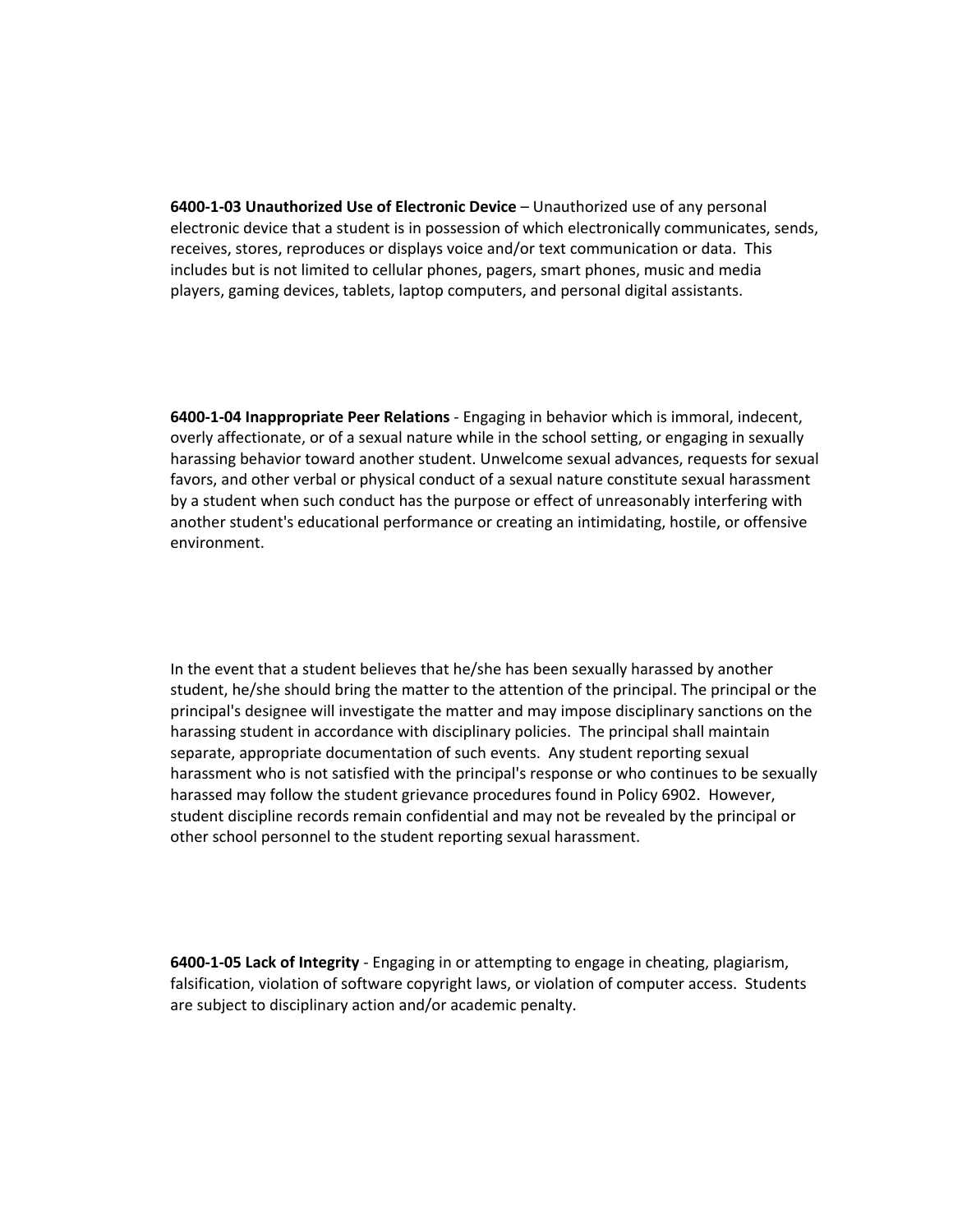**6400-1-06 Disruption** - Using passive resistance, noise, threat, fear, intimidation, coercion, force, violence, or any other form of conduct that causes the disruption of any lawful function, mission, or process of the school, or urging any other student to engage in such conduct.

**6400-1-07 Unexcused Tardies** – A student's failure to be in the student's place of instruction or activity at the assigned time and place without a valid excuse.

**6400-1-08 Internet/Computer Misuse** – Violation of terms of acceptable use of the internet by students and educators as defined in Board Policy [5451.](http://policy.microscribepub.com/cgi-bin/om_isapi.dll?clientID=1508459093&infobase=wilson.nfo&jump=P5451&softpage=Document42#JUMPDEST_P5451)

**Consequence** – A positive behavior plan has been developed for the administration of this Code of Student Conduct. The positive behavior plans contain age appropriate sanctions for violations of the Code of Student Conduct including suspension from school. However, the **first** violation of any of the **Level One** offenses may result in short-term suspension for up to ten (10) days. Any subsequent violation of a **Level One** offense during a school year may result in long-term suspension. **Exception:** Students shall not be long-term suspended or expelled from school solely for truancy or tardiness offenses and shall not be short-term suspended for more than two days for such offenses.

**Level Two Violations** - The following conduct is prohibited as outlined below:

**6400-2-01 Gambling** - Participation in any unauthorized event, action, or statement which relies on chances for the monetary advantage of one participant at the expense of others.

**6400-2-02 Verbal Abuse/Disrespect** - Participation in serious or persistent verbal action that prevents an orderly and peaceful learning environment. Cursing, using vulgar, obscene, or abusive language including slurs or insults intended to mock a person's race, religion, sex, national origin, disability or intellectual ability or using sexually offensive or degrading language, are specifically prohibited.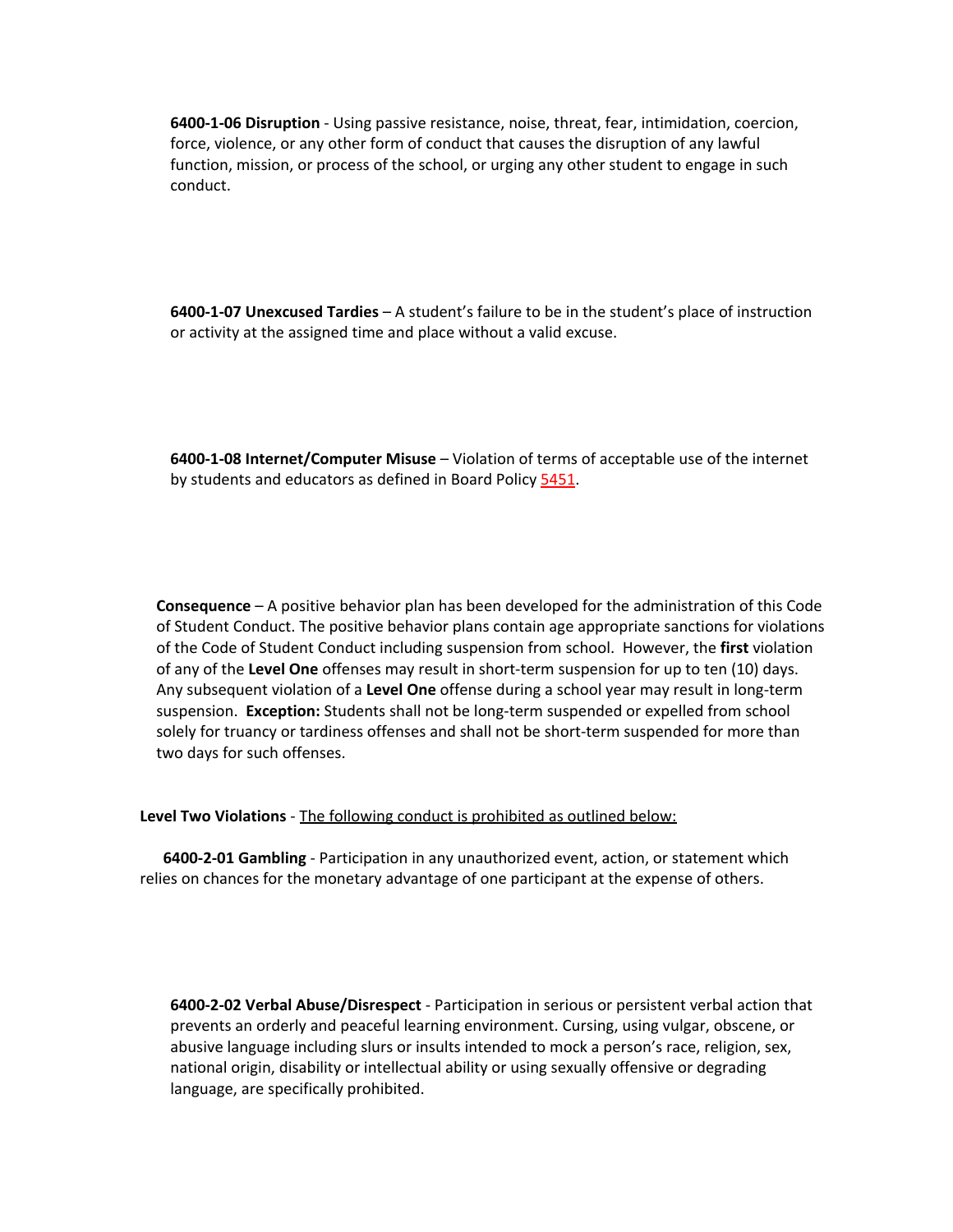**6400-2-03 Major Disruption** – Using noise, threat, fear, intimidation, coercion, force, violence, extreme passive resistance, or any other form of conduct that causes the disruption of any lawful function, mission, or process of the school, or urging any other student to engage in such conduct.

**6400-2-04 Insubordination** – Failing to follow a directive after being personally notified by any school employee.

**6400-2-05 Hazing** - Requiring a fellow student to wear abnormal dress, playing abusive or ridiculous tricks on a fellow student, frightening, scolding, swearing, harassing, or subjecting a fellow student to personal indignity.

**6400-2-06 Protests** - Engaging in any protest, march, picket, sit-in, or similar activity, on any school campus, which has as its purpose the disruption of any lawful function, mission, or process of the school.

**6400-2-07 Boycotts** - Participating in any boycott or walk-out of any lawful school function at which attendance is required.

**6400-2-08 Disruptive or Obscene Literature and Illustrations** - Possessing or distributing literature or illustrations that are obscene or that significantly disrupt the educational process.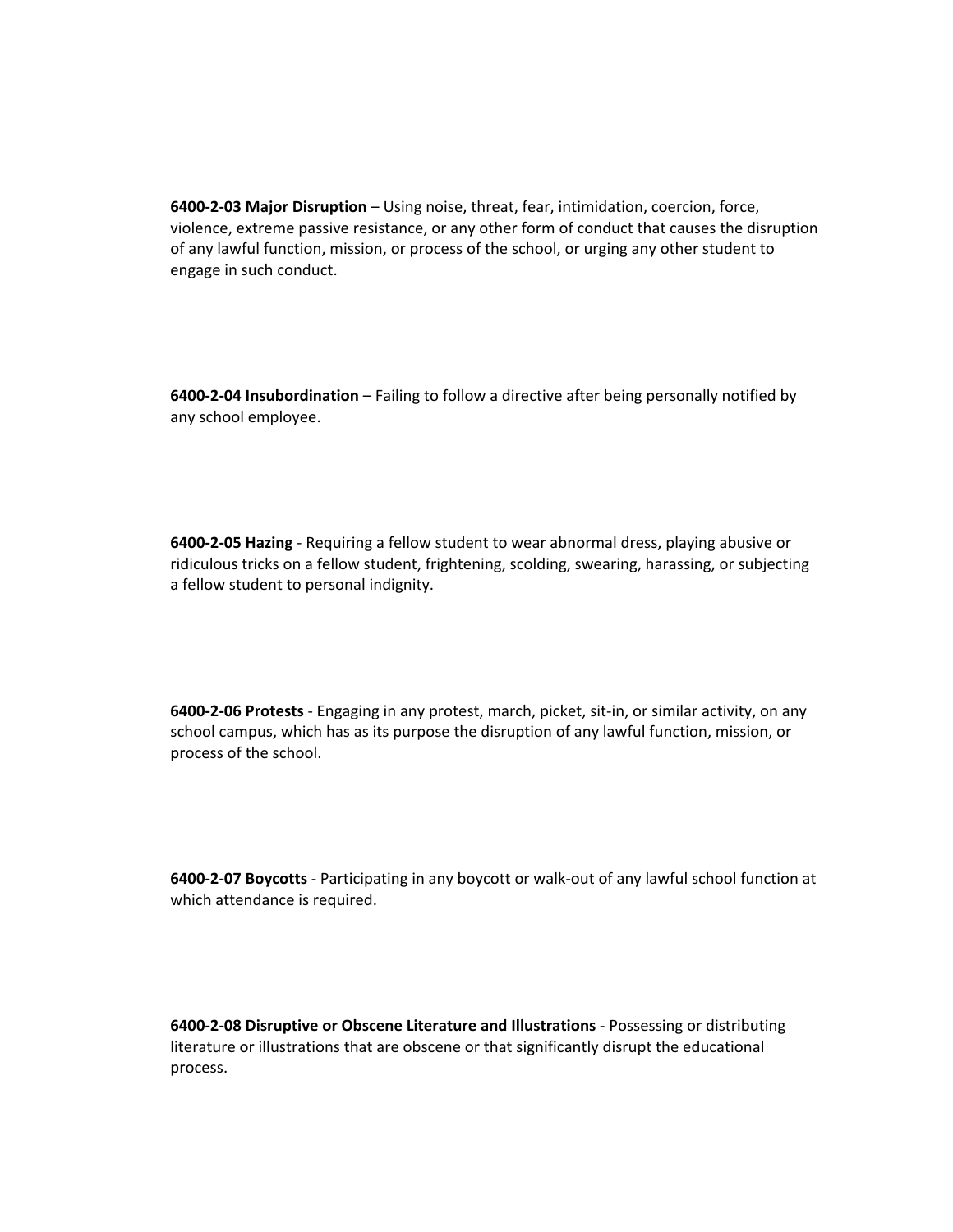**6400-2-09 Fighting** - Hitting, shoving, scratching, biting, blocking the passage of, or throwing objects at another person. Taking any action or making comments or writing messages which might reasonably be expected to result in a fight.

**6400-2-10 Theft** - Stealing, attempting to steal, or knowingly being in possession of stolen property.

**6400-2-11 Damage to Property** - Intentionally damaging or attempting to damage or deface school or private property while under school jurisdiction.

**6400-2-12 Use of Tobacco Products** - No student shall possess or use any tobacco product in any school building or school vehicle at any time, or on the school grounds during the school day or at any time when the student is subject to the supervision of designated school personnel, such as when the student is at any school function, extracurricular event, field trip, or activity.

For the purposes of this policy, "tobacco product" is defined to include cigarettes, cigars, blunts, bidis, pipes, chewing tobacco, snuff, electronic cigarettes and any other items containing, made or derived from, or reasonably resembling tobacco or tobacco products. "Tobacco use" includes smoking, chewing, dipping, or any other use of tobacco products.

**6400-2-13 Trespassing** - Being on the campus of any school except the one to which the student is assigned during the school day without the knowledge and consent of the officials of that school. Students who loiter at any school after the close of the school day without special need or proper supervision are trespassers and may be prosecuted if they fail to leave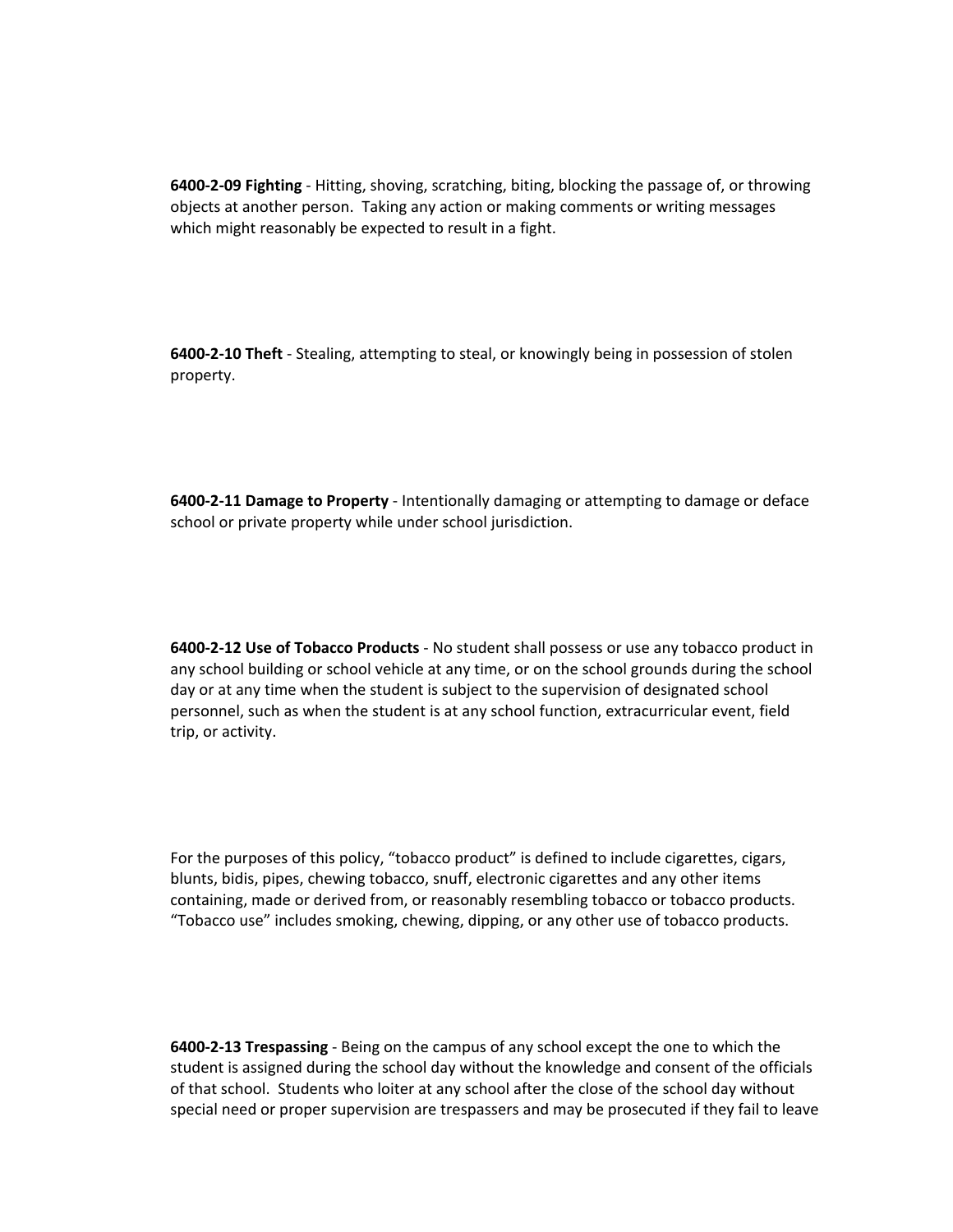when instructed to do so. A student who has been suspended from school is trespassing if he or she appears on the property of any Wilson County school during the suspension period without the express permission of the principal.

**6400-2-14 Misconduct on the School Bus** - Failing to follow the directives of the school bus driver and the rules and regulations of school bus safety as well as the rules of this policy while at a school bus stop, or in the school bus parking lot, or while riding on a school bus or other school vehicle. Violation of these rules may result in temporary or permanent suspension from the privilege of school transportation services as well as from school.

**6400-2-15 Skipping Class** – Being out of class without prior approval from school personnel during the instructional day after having arrived onto school grounds.

**6400-2-16 Skipping School** - Leaving school grounds during the instructional day without prior approval from a site administrator.

**Consequence** - A positive behavior plan has been developed for the administration of this Code of Student Conduct. The positive behavior plans contain age appropriate sanctions for violations of the Code of Student Conduct including suspension from school. However, for the first violation of any Level Two provisions, a student may be short-term or long-term suspended. Any subsequent violation of a **Level Two** provision may result in long-term suspension. **Exception:** Students shall not be long-term suspended or expelled from school solely for truancy or tardiness offenses and shall not be short-term suspended for more than two days for such offenses.

**Level Three Violations** - The following conduct is prohibited as outlined below:

**6400-3-01 Fireworks or Ammunition** - Possessing, distributing, igniting or using any fireworks or ammunition on school premises, or in any vehicles on school premises.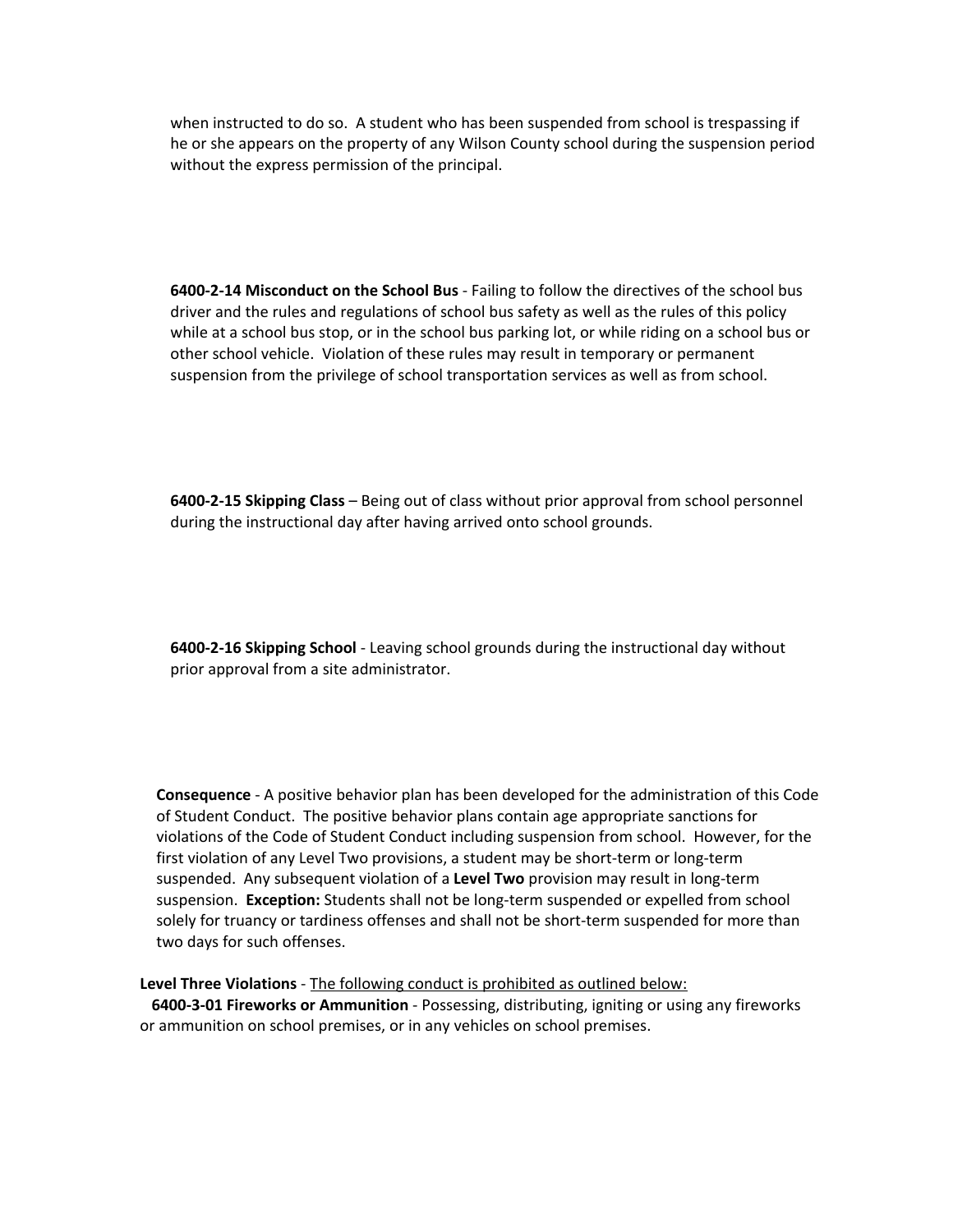**6400-3-02 Assault on Another Student** - Assaulting or attacking, or causing or attempting to cause physical injury to another student or intentionally behaving in such a manner that could reasonably cause physical injury to any student.

**6400-3-03 Assault on a School Employee** -Assaulting, causing or attempting to cause physical injury to a school employee or behaving in such a manner that could reasonably cause physical injury to any school employee.

6400-3-04 Possession of Weapons other than Firearms – Possessing, handling, transferring, or bringing on school property any items including but not limited to knife, razor, BB gun, air rifle, air pistol, slingshot, blackjack, brass knuckles or facsimile or other item that could be considered a weapon or dangerous instrument.

**6400-3-05 Fire Alarm**s - Setting off, attempting to set off, or aiding and abetting anyone in giving a false fire alarm. It shall also be prohibited to interfere with or damage any part of a fire alarm, fire detection, smoke detection, or fire extinguishing system.

**6400-3-06 Threats** - Directing toward any person within the school context any language or act which constitutes a threat of force or violence. Statements of threats to kill or harm students or school personnel, regardless of actual intent, will be considered as violations of this policy.

**6400-3-07 Harassment/Intimidation/Bullying** - Unwanted, unwelcomed and uninvited behavior that demeans threatens or offends the victim and results in a hostile environment for the victim. Attempting to extort money, personal property, or personal services. Repeated intimidation of others by the real of threatened infliction of physical, verbal,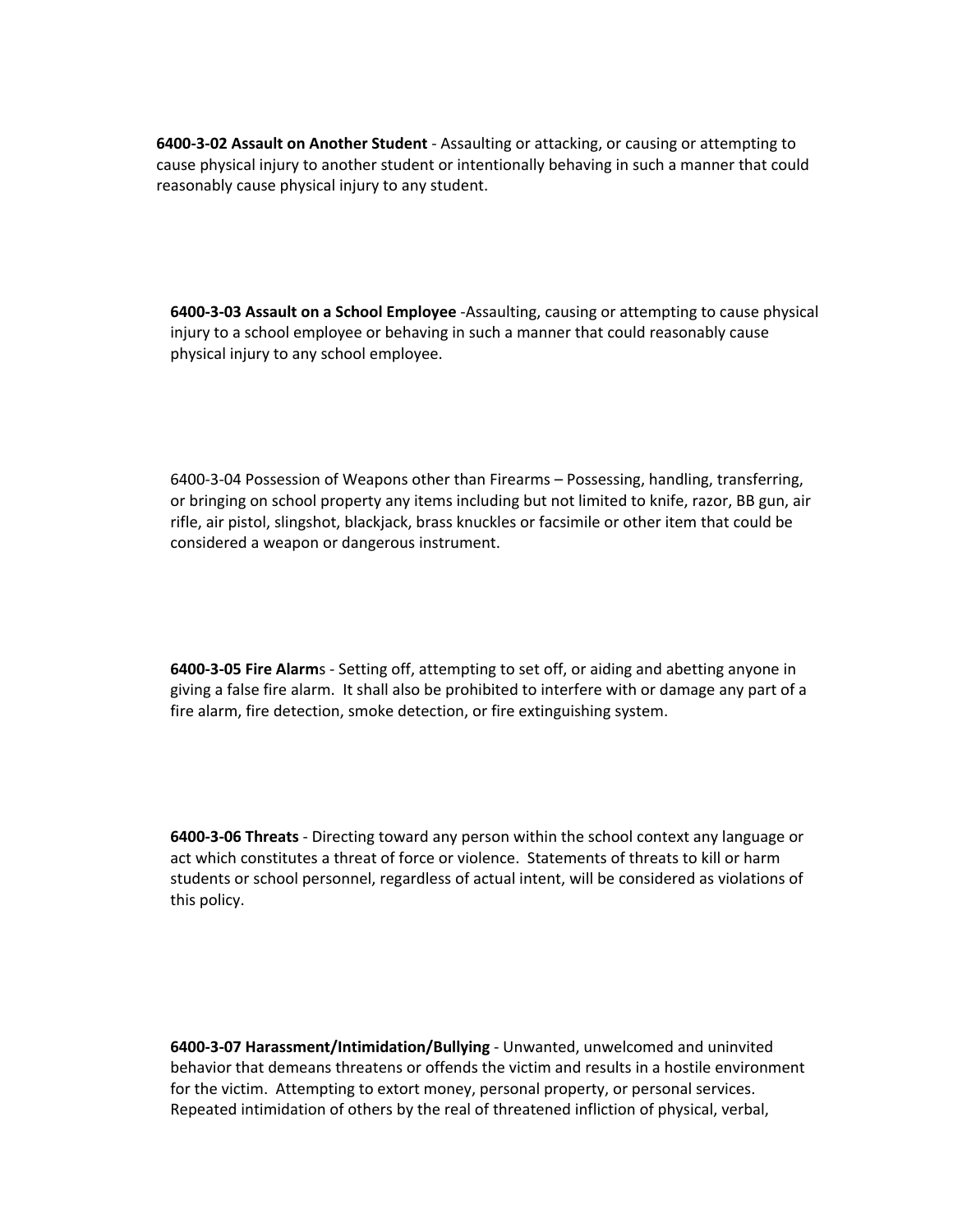written, electronically transmitted (e.g. cyber-bullying) or emotional abuse or through attacks on the property of another.

**6400-3-08 Possession of Drugs or Alcohol** - Knowingly possessing, using, or being under the influence of any narcotic drug, hallucinogenic drug, amphetamine, barbiturate, synthetic stimulant such as MDPV and mephedrone (e.g., "bath salts"), synthetic cannabinoid (e.g., "Spice" or "K2"), marijuana, anabolic steroids, alcoholic beverages, malt beverages, fortified wine, other intoxicating liquor or controlled substance, drug paraphernalia, or counterfeit drugs, or inhaling or ingesting any chemicals or products with the intention of altering the student's mood or behavior. The possession of drugs or alcohol in quantity may be considered possession for the purpose of distribution. If the quantity possessed is greater than a single unit of drugs or alcohol, or is of a greater quantity or amount of drugs or alcohol than would be likely to be consumed by an individual in a single use, it will be considered possession for the purpose of distribution. (See 6400-4-06)

Students suspended for possession or use of drugs or alcohol shall participate in the following interventions:

a. Upon reentry to school following suspension, the student will be assigned to a school counselor for counseling services as determined by the principal, student, and counselor involved. The parents are also encouraged to participate in determining counseling services.

b. The student will attend an appropriate substance abuse program selected by the Superintendent. Failure to comply with this requirement may result in long-term suspension. This student's parent(s) is/are encouraged to attend the program as well.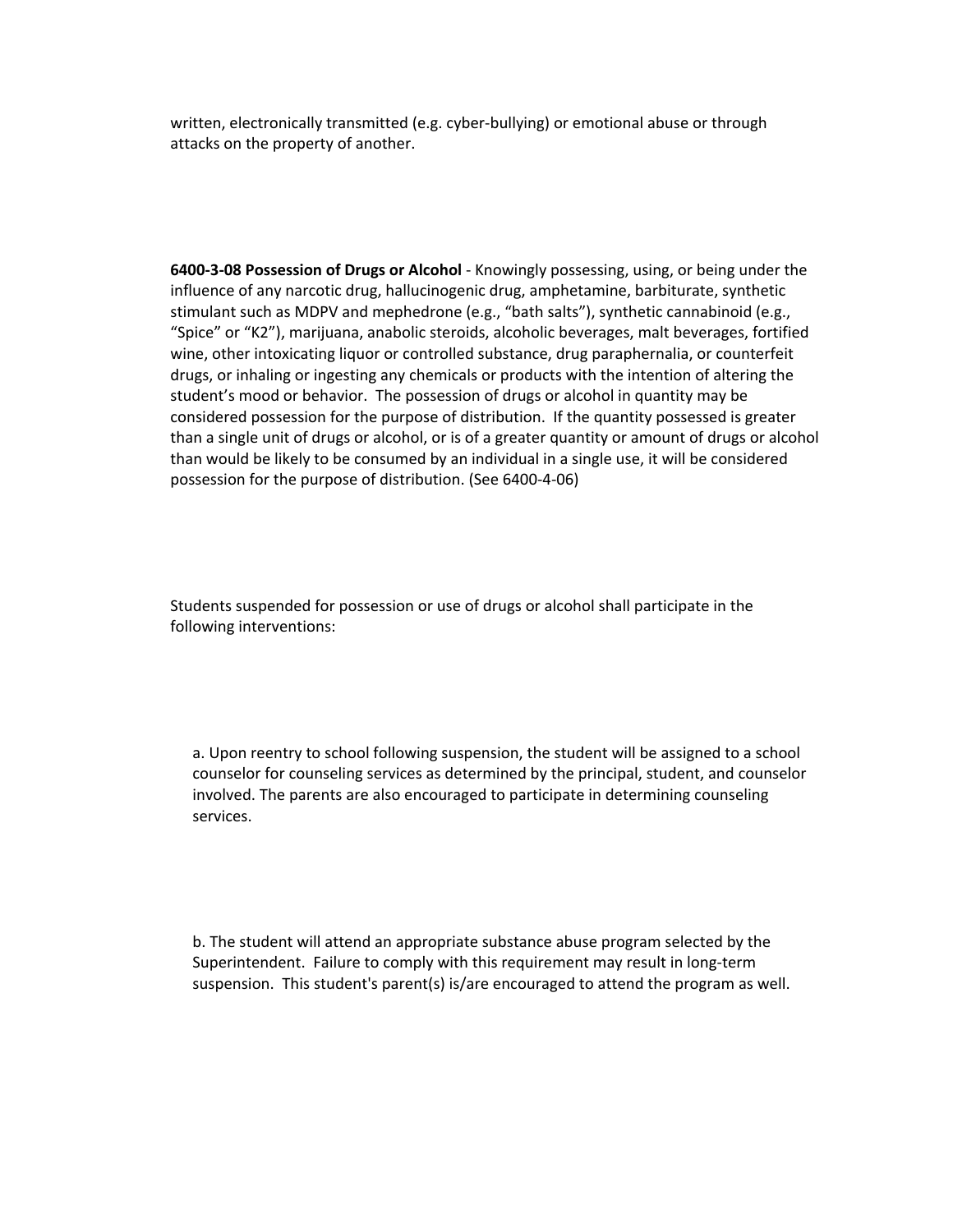**Consequence** - A positive behavior plan has been developed for the administration of this Code of Student Conduct. The positive behavior plans contain age appropriate sanctions for violations of the Code of Student Conduct including suspension from school. However, for the first violation of any **Level Three** provision a student may be short-term or long-term suspended. Any subsequent violation of a **Level Three** provision may result in a long-term suspension.

**Level Four Violations** - The following conduct is prohibited as outlined below:

**6400-4-01 Possession or Use of a Firearm** - Possessing, handling, using, transferring or bringing on school property a firearm.

For purposes of this rule, "firearm" is defined as:

1. A weapon, including a starter gun, which will or is designed to or may readily be converted to expel a projectile by the action of an explosive;

2. The frame or receiver of any such weapon; or

3. Any firearm muffler or firearm silencer.

The term "firearm" shall not include an inoperable antique firearm, a BB gun, stun gun, air rifle, or air pistol, and shall not include a weapon used solely for educational or school-sanctioned ceremonial purposes or in a school-approved program conducted under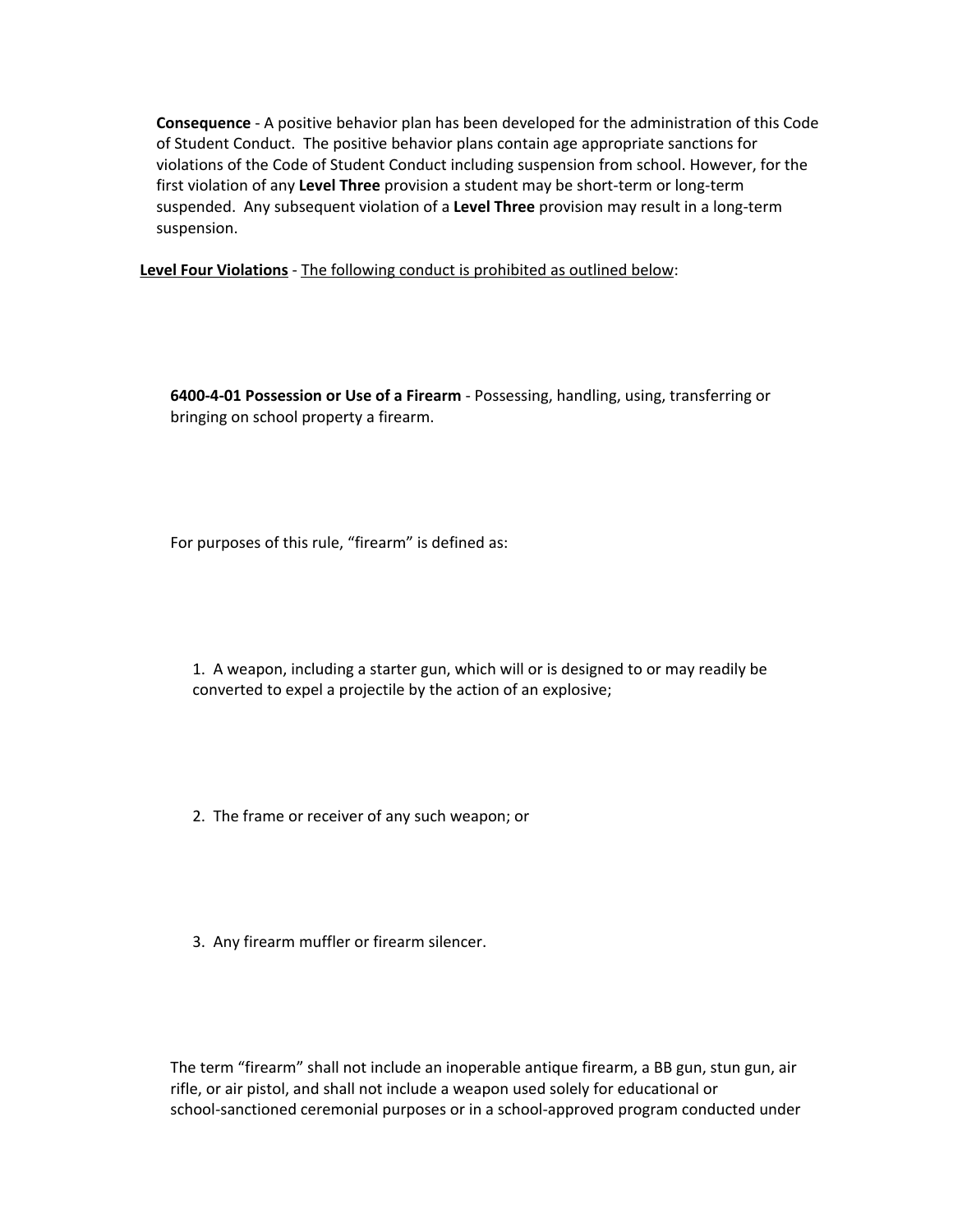the supervision of an adult whose supervision has been approved by the principal or Superintendent.

**6400-4-02 Destructive Device** - Possessing or placing on school premises any destructive device. For purposes of this rule, "destructive device" is defined as an explosive, incendiary, or poison gas:

1. Bomb.

2. Grenade.

3. Rocket having a propellant charge of more than four ounces.

4. Missile having an explosive or incendiary charge of more than one- quarter ounce.

5. Mine.

6. Similar device.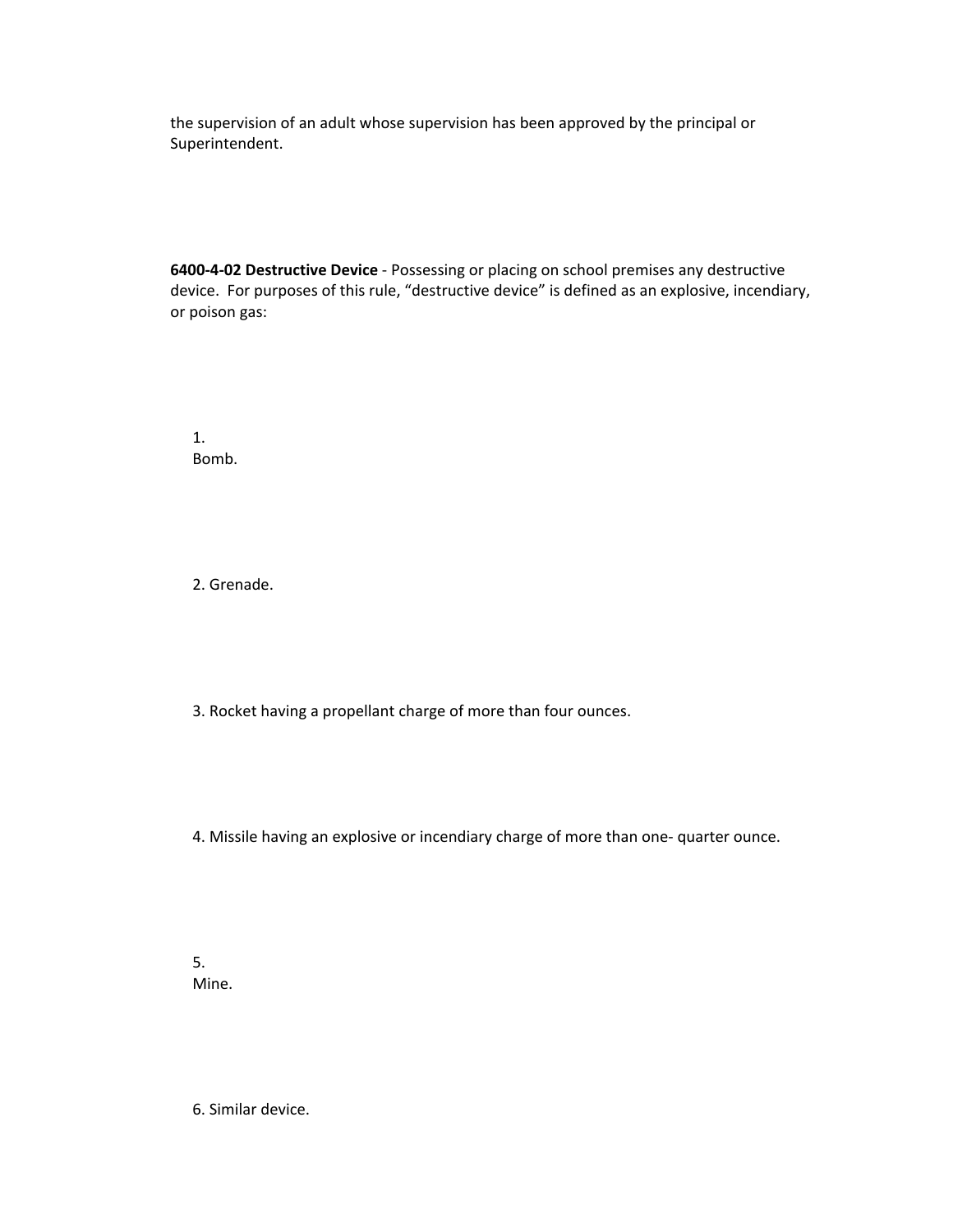**6400-4-03 Arson** - Burning or attempting to burn any school building or property. Possessing incendiary material (i.e., gasoline, kerosene, or other flammable liquid) for the purpose of burning or the attempted burning of school property.

**6400-4-04 Bomb Threat** - Making a bomb threat or hoax by making a false report that a device designed to cause damage or destruction by explosion, blasting, or burning is located on school premises. Statements of threats of mass destruction of school property, regardless of actual intent, will be considered as violations of this policy.

**6400-4-05 Use of a Weapon** - Using in a threatening or dangerous manner any weapon or other object that can reasonably be considered a weapon or a facsimile of a weapon.

**6400-4-06 Distribution of Drugs or Alcohol** - Transmitting, selling, receiving or conspiring or attempting to transmit, buy or sell, or receive any narcotic drug, hallucinogenic amphetamine, barbiturate, synthetic stimulant such as MDPV and mephedrone (e.g., "bath salts"), synthetic cannabinoid (e.g., "Spice" or "K2"), marijuana, anabolic steroids, alcoholic beverages, malt beverages, fortified wine, other intoxicating liquor or controlled substance, chemicals or products with the intention of altering the student's mood or behavior, drug paraphernalia, or counterfeit drugs. The possession of drugs or alcohol in quantity may be considered possession for the purpose of distribution. If the quantity possessed is greater than a single unit of drugs or alcohol, or is of a greater quantity or amount of drugs or alcohol than would be likely to be consumed by an individual in a single use, it will be considered possession for the purpose of distribution.

Students suspended for distribution of drugs or alcohol shall participate in the following interventions: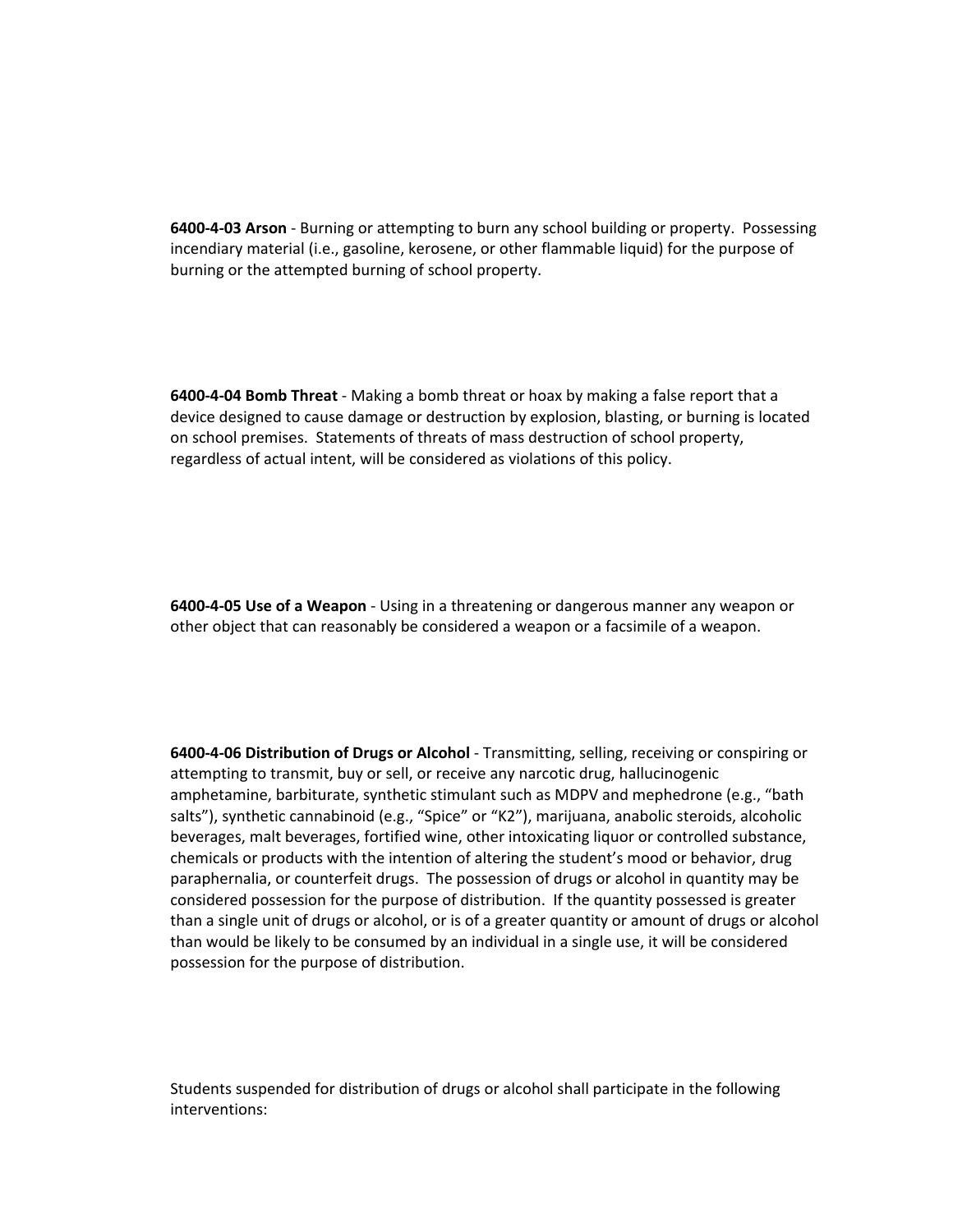Upon reentry to school following suspension, the student will be assigned to a school counselor for counseling services as determined by the principal, student, and counselor involved. The parents are also encouraged to participate in determining counseling services.

The student will attend an appropriate substance abuse program selected by the Superintendent. Failure to comply with this requirement may result in long-term suspension. This student's parent(s) is/are encouraged to attend the program as well.

**Consequence** - A positive behavior plan has been developed for the administration of this Code of Student Conduct. The positive behavior plans contain age appropriate sanctions for violations of the Code of Student Conduct including suspension from school.

For a violation of 6400-4-01 (Firearms) and 6400-4-02 (Destructive Devices), a student may be suspended for 365 calendar days in accordance with G.S. [115C-390.10](http://www.ncleg.net/EnactedLegislation/Statutes/HTML/BySection/Chapter_115C/GS_115C-390.10.html). However, the superintendent shall not impose a 365-day suspension if the superintendent determines that the student:

1. Took or received the firearm or destructive device from another person on educational property or at a school-sponsored event off educational property or found the firearm or destructive device on educational property or at a school-sponsored event off educational property;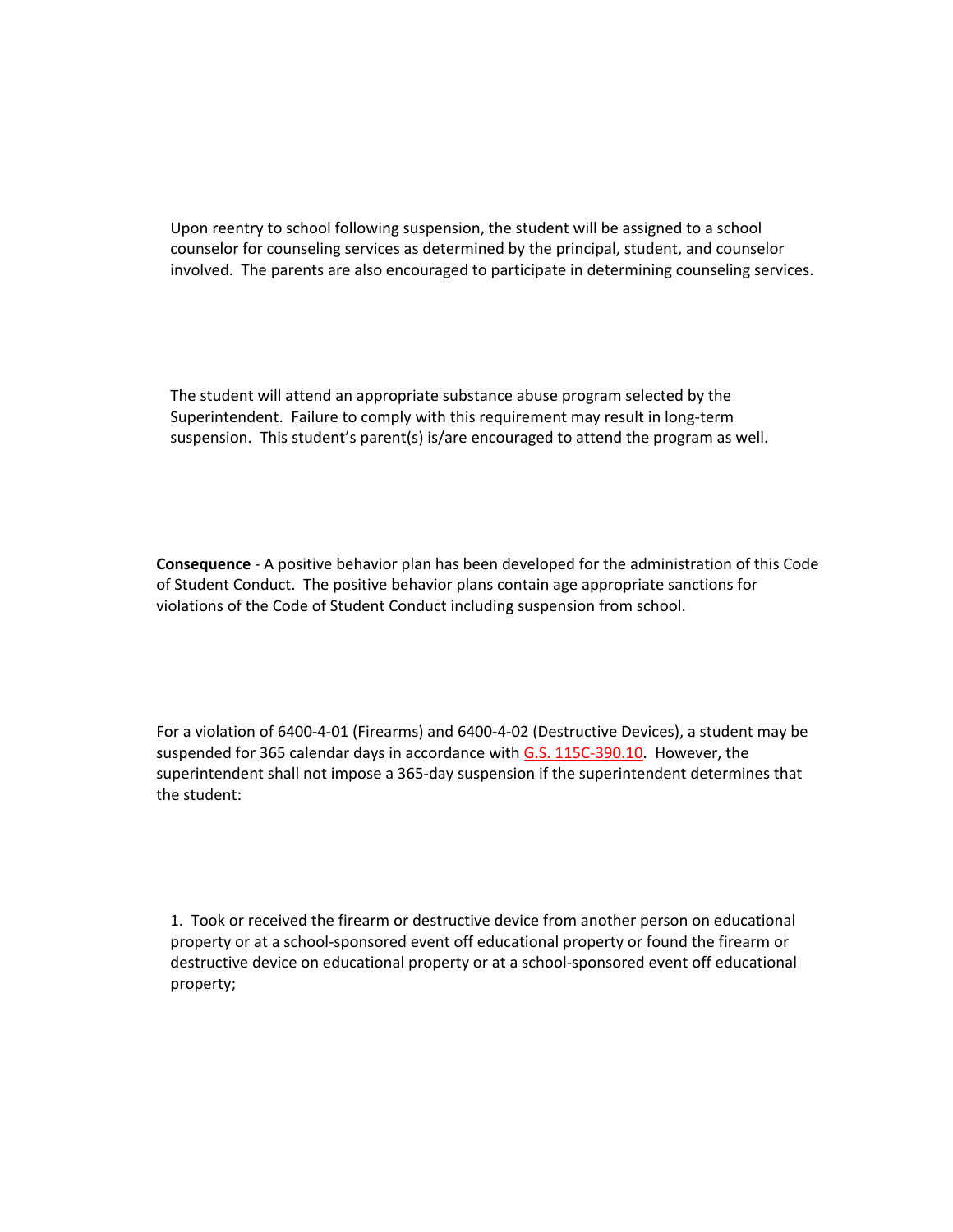2. Delivered or reported the firearm or destructive device as soon as practicable to a law enforcement officer or a school employee; **and**

3. Had no intent to use the firearm or destructive device in a harmful or threatening way.

For a violation of 6400-4-03, 6400-4-04, 6400-04-05, and 6400-4-06, a student may be longterm suspended.

Expulsion may be imposed in accordance with Board Policy [6509](http://policy.microscribepub.com/cgi-bin/om_isapi.dll?clientID=1508459093&infobase=wilson.nfo&jump=P6509&softpage=Document42#JUMPDEST_P6509)

#### **6600 Investigations**

To maintain order and discipline in the schools and to protect the safety and welfare of students and school personnel, school authorities may search a student, student lockers or student automobiles under the circumstances outlined below and may seize any illegal, unauthorized, or contraband materials discovered in the search

As used in this policy, the term "unauthorized" means any item dangerous to the health or safety of students or school personnel, or disruptive of any lawful function, mission or process of the school, or any item described as unauthorized in school rules available beforehand to the student.

A student's failure to permit searches and seizures as provided in this policy will be considered grounds for disciplinary action.

#### **6600.01 Personal Searches**

A student's person and/or personal effects (e.g., purse, book bag, etc.) may be searched whenever a school authority has reasonable suspicion to believe that the student is in possession of illegal or unauthorized materials and it is reasonable to believe the materials could be found on the student's person or in the student's personal effects, given its size or shape. Reasonable suspicion is not required if a student freely, voluntarily, and knowingly consents to the search.

If a frisk or "pat down" search of a student's person is conducted, it will be conducted in private by a school official of the same sex and with an adult witness present, when feasible.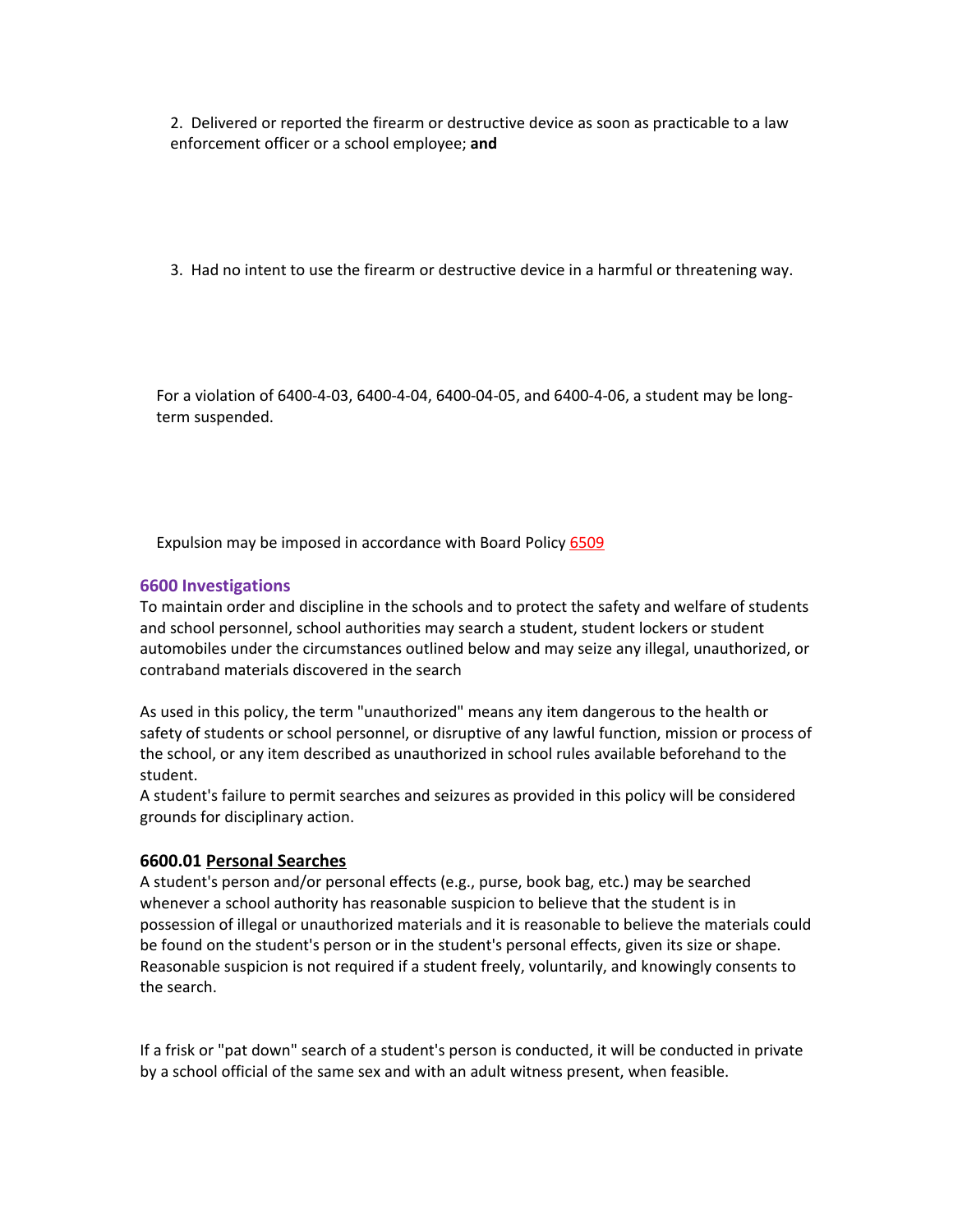If the school official has reasonable suspicion to believe that the student has on his or her person an item imminently dangerous to the student or to others, a more intrusive search of the student's person may be conducted. Such a search may only be conducted in private by a school official of the same sex, with an adult witness of the same sex present, and only upon the prior approval of the Superintendent or his designee, unless the health or safety of students will be endangered by the delay which might be caused by following these procedures.

#### **6600.02 Locker Searches**

Student lockers are school property and remain at all times under the control of the school; however, students are expected to assume full responsibility for the security of their lockers. Student lockers may not be used to store illegal, unauthorized or contraband material. Inspections of lockers may be conducted by school authorities for any reason consistent with Board policies, the Code of Student Conduct, or school rules and regulations, at any time, without notice, without consent, and without a search warrant. A student's personal effects may only be searched pursuant to the guidelines for personal searches, **Policy [6600.01](http://policy.microscribepub.com/cgi-bin/om_isapi.dll?clientID=379263553&headingswithhits=on&hitsperheading=on&infobase=wilson.nfo&jump=P6600.01&softpage=PL_frame#JUMPDEST_P6600.01)**.

#### **6600.03 Automobile Searches**

Students are permitted to park on school premises as a matter of privilege, not of right. The school retains authority to conduct routine patrols of student parking lots and inspections of the exteriors of student automobiles on school property. Such patrols and inspections may be conducted without notice, without student consent, and without a search warrant. The interiors of student vehicles may be inspected whenever a school authority has reasonable suspicion to believe that illegal or unauthorized materials are contained inside. Reasonable suspicion may be based upon objects in the interior of the car which are in plain view.

#### **6600.04 Seizure of Illegal Materials**

If a properly conducted search yields illegal materials, such findings shall be turned over immediately to proper legal authorities for ultimate disposition. Legal Reference: G.S. [115C-47,](http://www.ncleg.net/EnactedLegislation/Statutes/HTML/BySection/Chapter_115C/GS_115C-47.html) [-288](http://www.ncleg.net/EnactedLegislation/Statutes/HTML/BySection/Chapter_115C/GS_115C-288.html), [-307](http://www.ncleg.net/EnactedLegislation/Statutes/HTML/BySection/Chapter_115C/GS_115C-307.html)

#### **6401 Student Dress and Appearance**

The Wilson County Board of Education respects a student's right to choose his or her style of dress or appearance. However, students are expected to adhere to standards of cleanliness and dress that are compatible with the requirement of a good school environment. If a student's dress or lack of cleanliness is such that it constitutes a threat to health or safety, the principal or principal's designee may require the student and student's parent or guardian to take appropriate action to remedy the situation. In addition, if a student's dress or appearance is so unusual, inappropriate or lacking in cleanliness that it clearly disrupts class or learning activities, the student may be required to change his or her dress or appearance.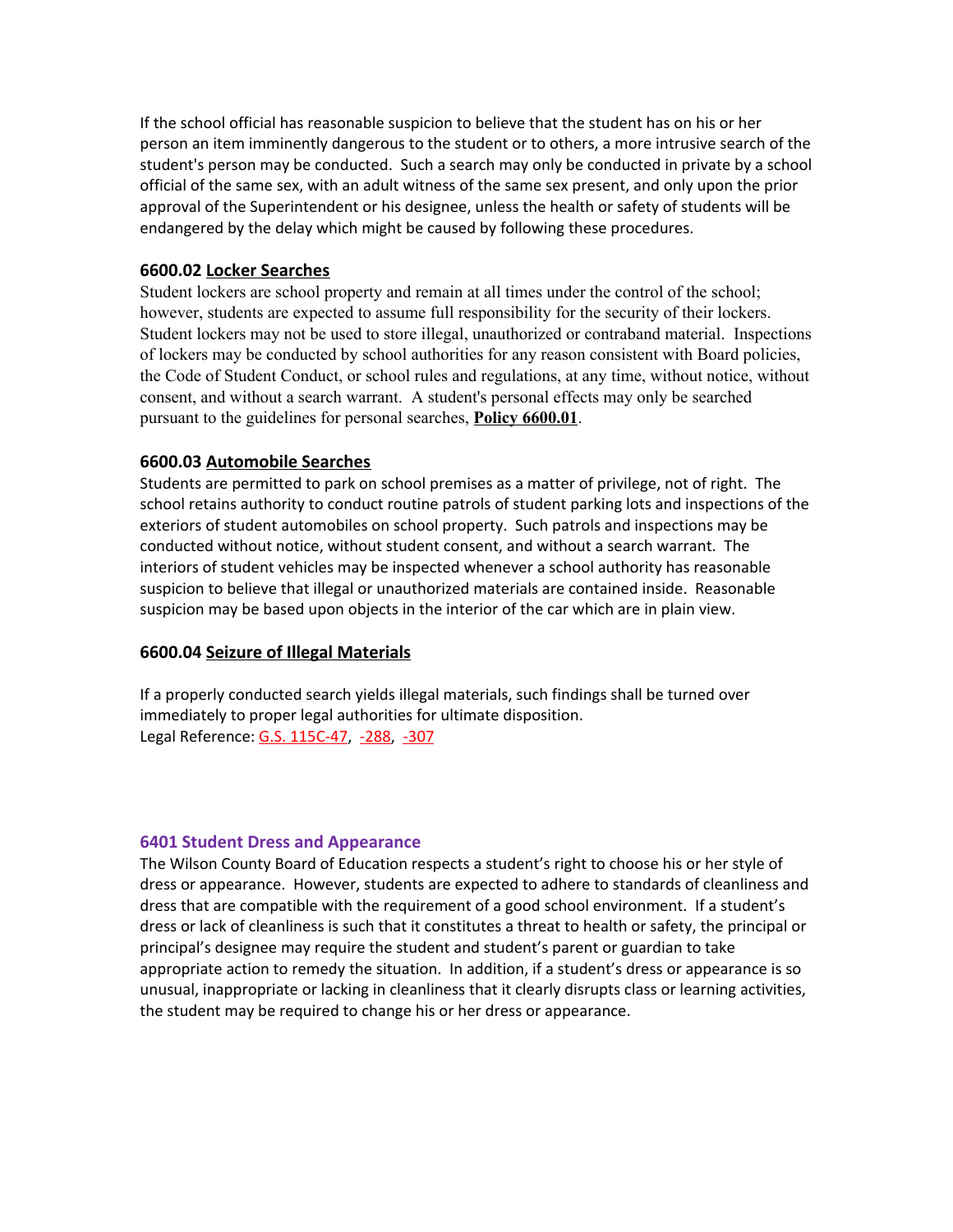Student violations of this policy shall be handled by the principal or principal's designee. Violation of this policy shall be a Level One violation of Policy [6400](http://policy.microscribepub.com/cgi-bin/om_isapi.dll?clientID=1508459093&infobase=wilson.nfo&jump=P6400&softpage=Document42#JUMPDEST_P6400) and the penalty shall be the same as any other Level One violation.

Principals will maintain guidelines to assist students in determining appropriate dress and appearance for school, copies of which will be made available to parents and students. Items listed below shall be included in all school guidelines and shall apply to all students. Reasonable accommodations will be made by the school principal or principal's designee for those students who, because of a sincerely held religious belief, cultural heritage or medical reason, request a waiver of a particular guideline for dress or appearance. The superintendent shall establish appropriate procedures and regulations for requests and disposition of waiver requests. Accommodations shall be made by the principal to accommodate students involved in special duties, vocational classes and projects, special events or other activities that would allow for nonconforming dress on a school campus.

• Clothing and appearance must be age appropriate, not disruptive to the teaching- learning process and cannot be provocative, indecent, vulgar or obscene.

• Hats, sweatbands, bandannas or sunglasses will not be worn inside the school buildings.

• Shorts must be of adequate length to reach the end of one's fingertips when the student is standing and the arms are by one's sides.

• Skirts and dresses must be no higher than three (3) inches above the top of the knee.

• Clothing will not be allowed which promotes alcoholic beverages, tobacco or the use of controlled substances, depicts violence, profanity, vulgarity or obscenity, is of a sexual nature or is of a disruptive nature.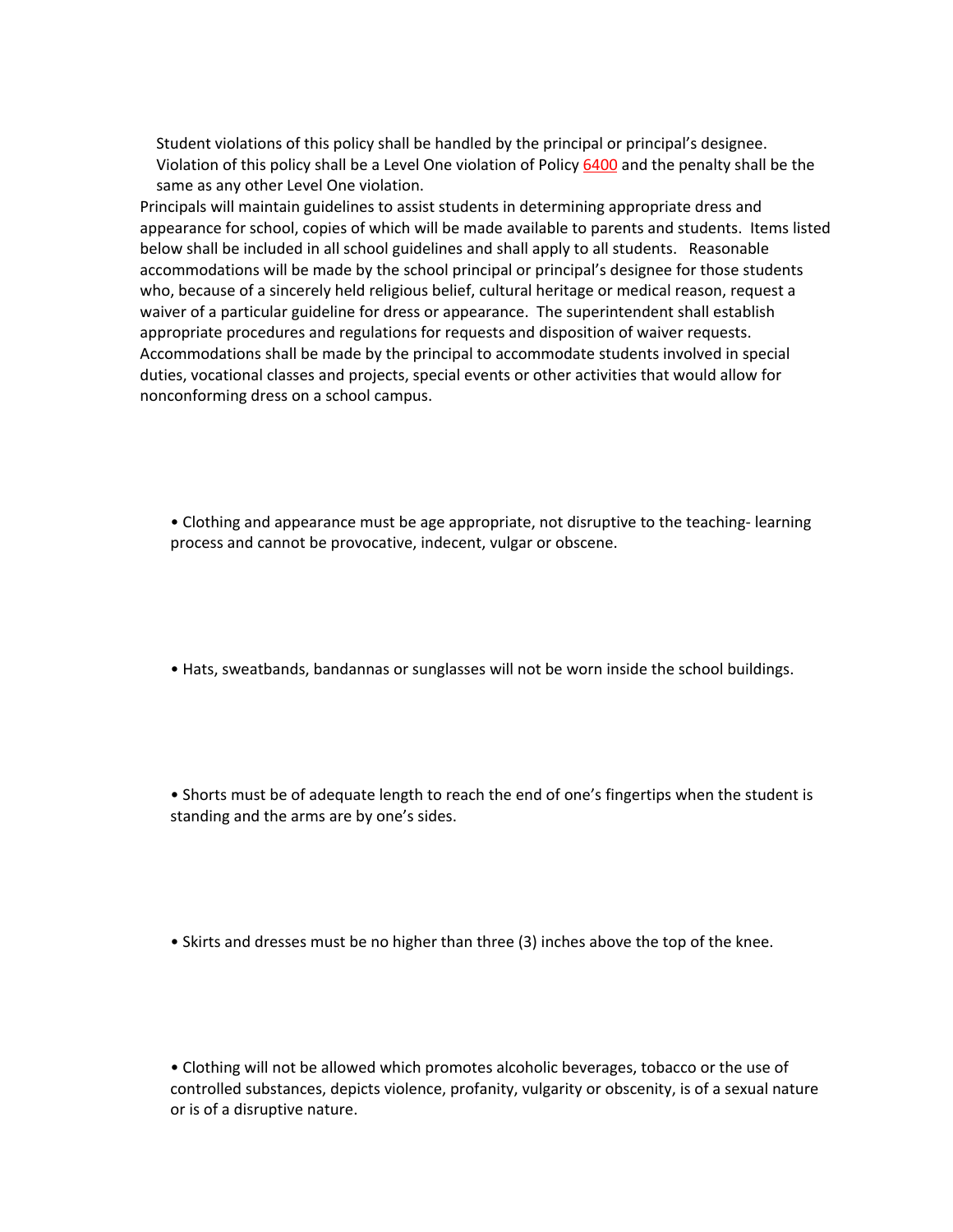• Shirts and blouses must cover the waist and midriff and go past the waistline. Tank tops or spaghetti-strap tops may not be worn as an outer garment.

• Footwear is required. Bedroom shoes are not allowed. Students in laboratory or shop environments must wear closed-toe shoes. Students in physical education classes must wear athletic shoes. Shoes that have laces must be laced and tied.

• Clothing is not to be sheer or mesh and cannot have excessive holes.

• Undergarments are not to be visible.

• Clothing must be worn appropriately (nothing inside-out or backwards, no rolled-up pant legs or unfastened bibbed overalls, no sagging pants, belts must be buckled and worn at the waistline, etc.).

• Clothing will not be allowed that is intentionally shredded or torn.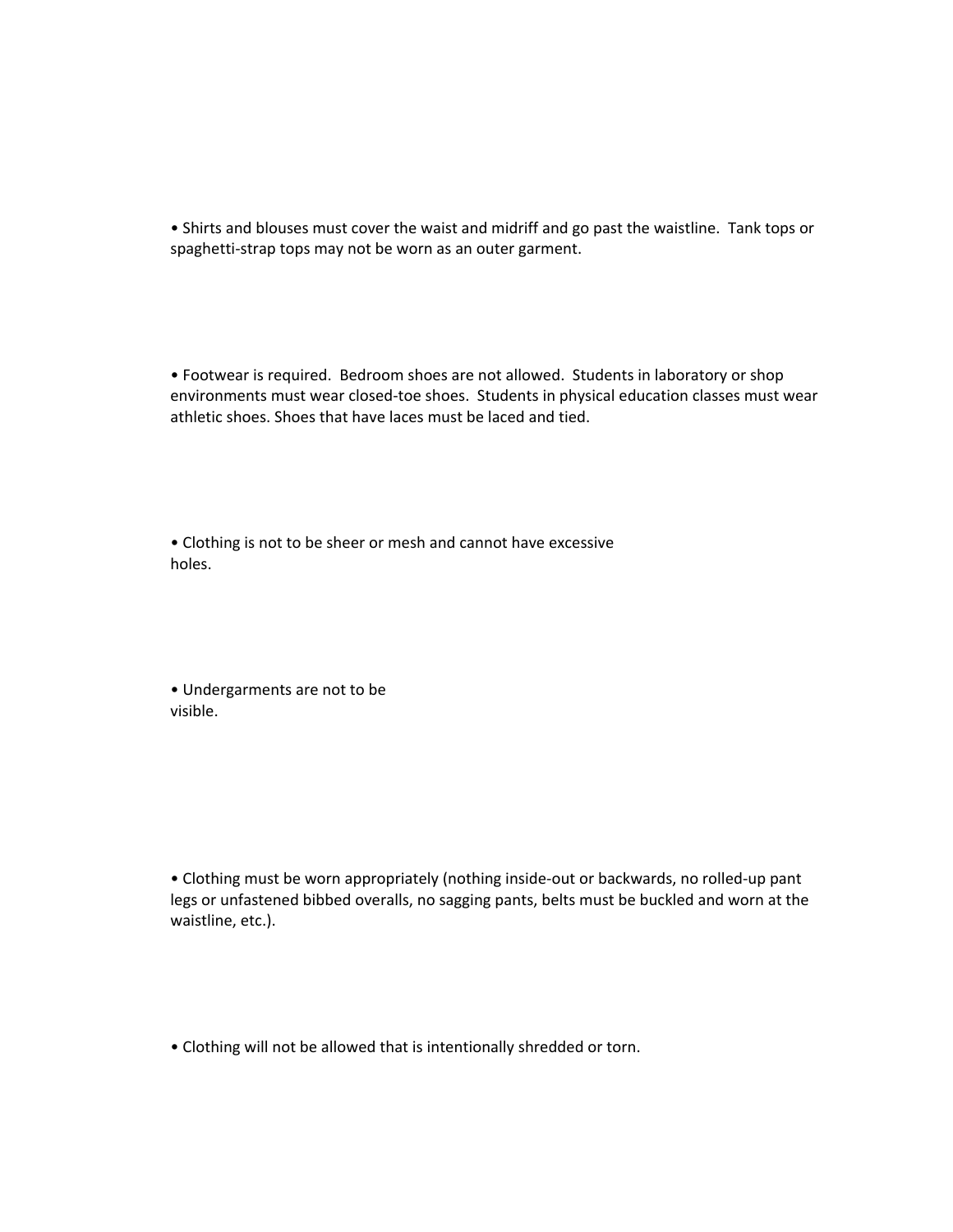• Tight clothing such as knit or spandex bicycle/biker pants or overly tight pants is not allowed.

• Students shall not wear clothing articles with the intent to convey membership or affiliation in a gang.

#### **6403 Wireless Communication**

The Board of Education recognizes that the possession of wireless communication devices is a matter of convenience and safety for students and parents, but the use of these devices can also be a disruption of the instructional process. Through this policy, the Board of Education provides students the privilege of possession of wireless communication devices on school property, subject to the following provisions.

**6403.1** No student shall use, display, transmit, or have in the "on" position on school property any wireless communication device, including but not limited to, cellular telephones, paging devices, two-way radios, or any similar device until after the conclusion of the instructional day. Exclusions to this policy include devices such as handheld computers issued by the school.

**6403.2** The device must be in the off position and stored out of sight during the instructional day. Students should keep the device secured in their vehicle, locker, book bag or other location approved by the principal. The school will not be responsible for wireless communication devices that are lost or stolen.

**6403.3** The consequences for possessing a wireless communication device in violation of this policy will be:

**A. First offense:** A warning will be issued to the student. The wireless communication device will be confiscated by school personnel and returned to the student at the end of the day.

**B. Second offense:** The wireless communication device will be confiscated and held until a parent conference is conducted. The student will be assigned disciplinary consequences pursuant to Policy 6400, *Student Conduct and Discipline*.

**C. Third offense:** The wireless communication device will be confiscated and held until the end of the school year. The student will be assigned disciplinary consequences pursuant to Policy 6400, *Student Conduct and Discipline*.

**D**. **Fourth and subsequent offenses:** The wireless communication device will be confiscated and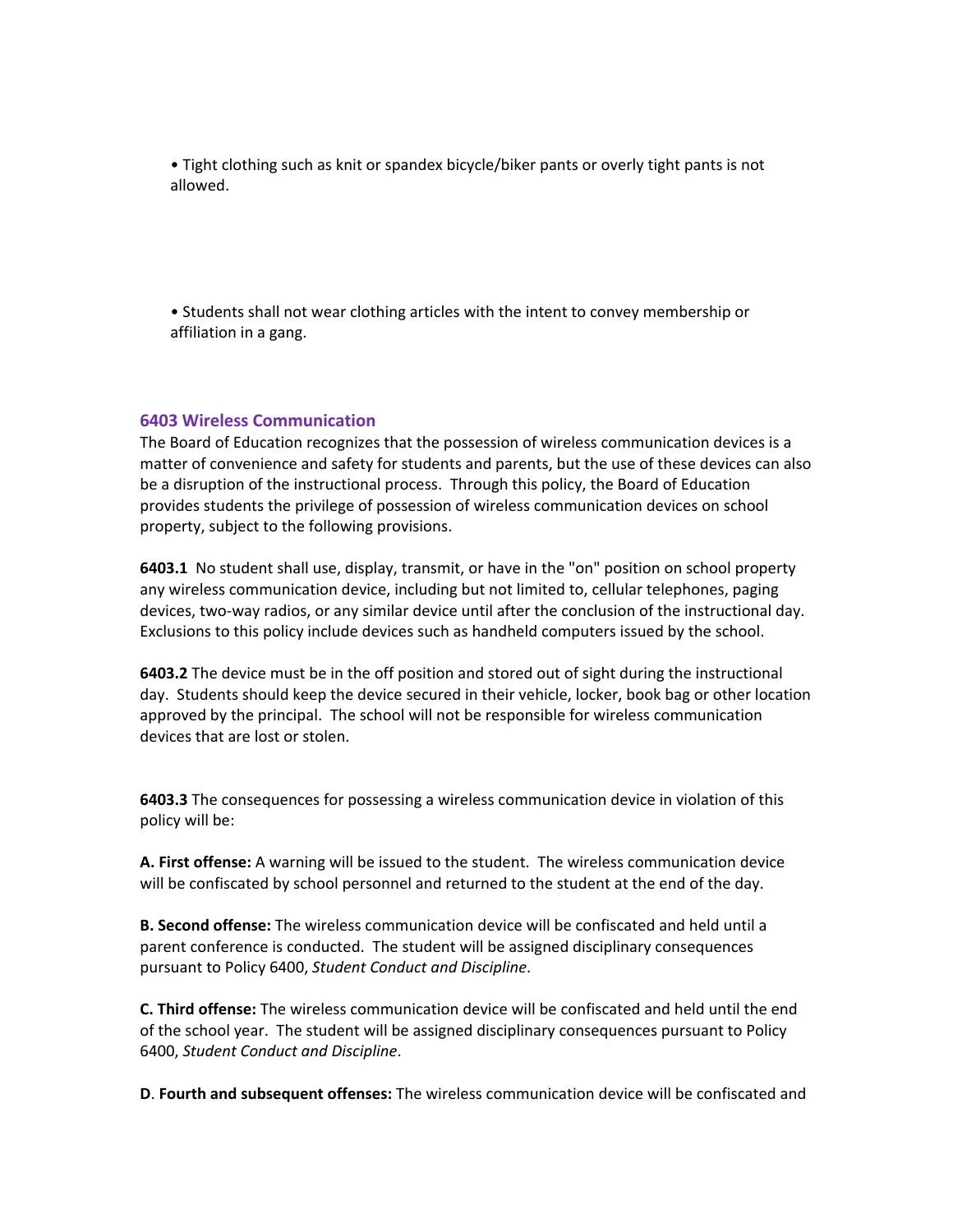held until the end of the school year. The student will be assigned disciplinary consequences pursuant to Policy 6400, *Student Conduct and Discipline*.

#### **Legal References:**

"http://www.ncleg.net/EnactedLegislation/Statutes/HTML/BySection/Chapter\_115C/GS\_115C-391.html  $\sqrt{2}$  top"

"http://www.ncleg.net/EnactedLegislation/Statutes/HTML/BySection/Chapter\_115C/GS\_115C-36.html \\ \_top"

#### **6402 Gangs and Gang Related Activities**

The Wilson County Board of Education does not support or condone gang membership or gang activity. The Superintendent shall regularly consult with law enforcement officials to identify gang-related items, symbols and behaviors, and provide each principal with this information. Principals shall advise the Superintendent of any suspected gang activity in the schools. When principals have been given cause to suspect that a student may be involved in gang activity, the principal shall share his concerns with the student's parents and request the parents' assistance in addressing the student's involvement in gang activity.

No student shall commit any act that furthers gangs or gang-related activities. A gang is any ongoing organization, association, or group of three or more persons, whether formal or informal, having as one of its primary activities the commission of criminal acts and having a common name or common identifying sign, colors or symbols. Conduct prohibited by this policy includes:

- **1.** Wearing, possessing, using, distributing, displaying, or selling any clothing, jewelry, emblems, badges, symbols, signs, visible tattoos and body markings, or other items, or being in possession of literature that shows affiliation with a gang, or is evidence of membership or affiliation in any gang or that promotes gang affiliation;
- **2.** Communicating either verbally or non-verbally (gestures, handshakes, slogans, drawings, etc.), to convey membership affiliation in any gang or that promotes gang affiliation;
- **3.** Tagging, or otherwise defacing school or personal property with gang or gangrelated symbols or slogans;
- **4.** Requiring payment of protection, money or insurance, or otherwise intimidating or threatening any person;
- **5.** Inciting other students to intimidate or to act with physical violence upon any other person;
- **6.** Soliciting others for gang membership;
- **7.** Conspiring to commit any violation of this policy or committing or conspiring to commit any other illegal act or other violation of school district policies that relates to gang activity.

Acts of misconduct prohibited by this policy shall be addressed pursuant to Board of Education Policies [6400](http://policy.microscribepub.com/cgi-bin/om_isapi.dll?clientID=208858774&headingswithhits=on&hitsperheading=on&infobase=wilson.nfo&jump=P6400&softpage=PL_frame#JUMPDEST_P6400) and [6401](http://policy.microscribepub.com/cgi-bin/om_isapi.dll?clientID=208858774&headingswithhits=on&hitsperheading=on&infobase=wilson.nfo&jump=P6401&softpage=PL_frame#JUMPDEST_P6401).

**Legal Reference(s**): G.S. [115C-36,](http://www.ncleg.net/EnactedLegislation/Statutes/HTML/BySection/Chapter_115C/GS_115C-36.html) [-47](http://www.ncleg.net/EnactedLegislation/Statutes/HTML/BySection/Chapter_115C/GS_115C-47.html), [-288,](http://www.ncleg.net/EnactedLegislation/Statutes/HTML/BySection/Chapter_115C/GS_115C-288.html) [-307,](http://www.ncleg.net/EnactedLegislation/Statutes/HTML/BySection/Chapter_115C/GS_115C-307.html) [-390](http://www.ncleg.net/EnactedLegislation/Statutes/HTML/BySection/Chapter_115C/GS_115C-390.html), [-391](http://www.ncleg.net/EnactedLegislation/Statutes/HTML/BySection/Chapter_115C/GS_115C-391.html), [-392](http://www.ncleg.net/EnactedLegislation/Statutes/HTML/BySection/Chapter_115C/GS_115C-392.html)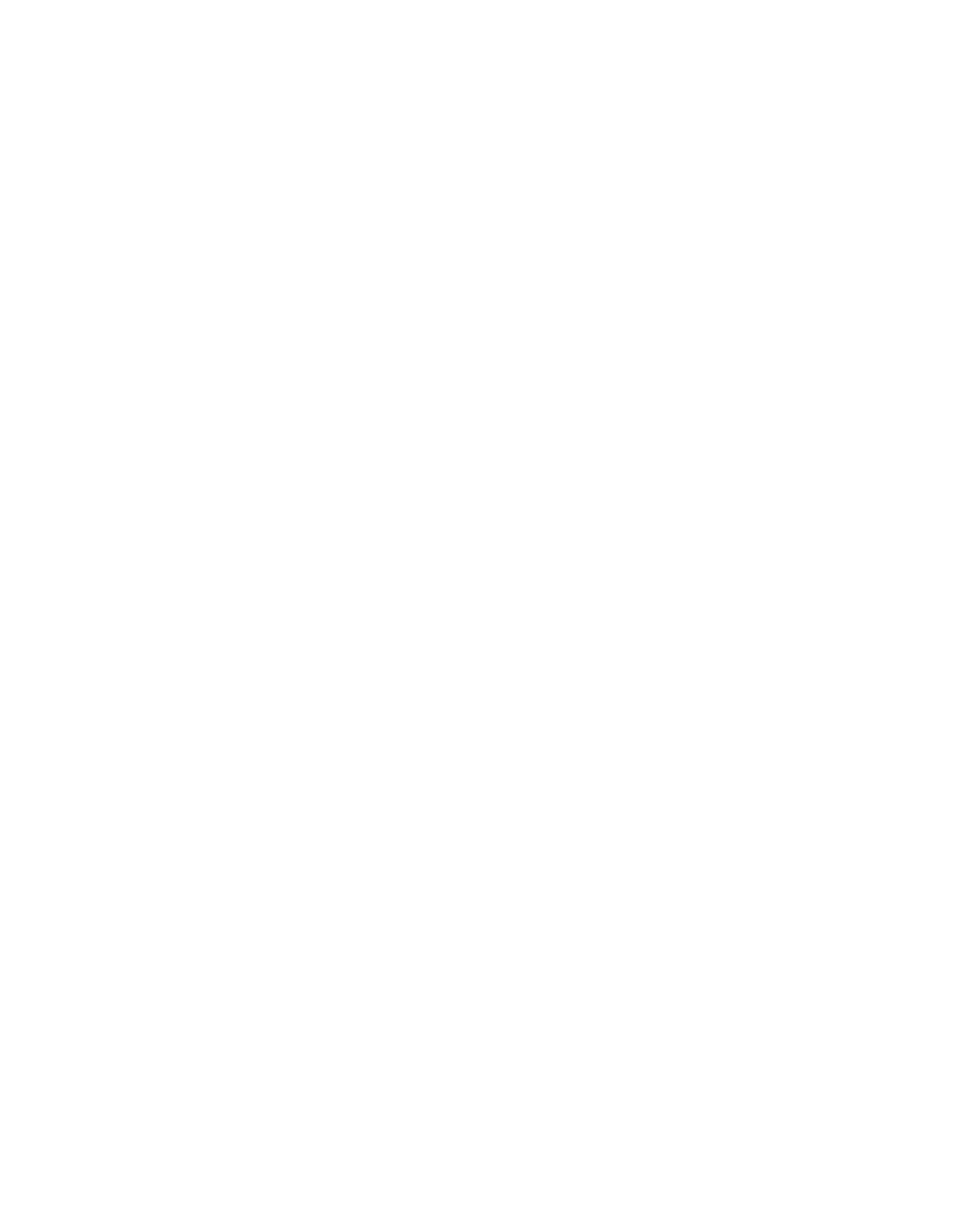

#### Can I prepay for my teenager's breakfast, lunch and extras?

Absolutely ! Take advantage of the online payment system, Pay For It. You may access and learn more about this system from our School Nutrition web page at the district website. By applying funds to an account eliminates the need for remembering and carrying lunch money on a daily basis. We will continue to accept cash or checks in the cafeteria. Remember to write your teenager's name and lunch number on the check. We encourage prepayments to be made during or after the breakfast meal. We will accept prepayments at lunch, however, with so many to feed in such a short time frame, prepayment data entry leads to less time for students to eat, socialize and return to class.

#### How can I be reassured to the accuracy of my teenager's account?

Students at Wilson County Schools are assigned a bar code number to be used in the cafeterias. Your teenager's bar code number will remain the same, year to year, throughout enrollment at Wilson County Schools. Upon any purchase or prepayment, your teenager must enter on a keypad (or verbally state) his/her bar code number. Once entered, his/her picture will appear with the account. If you set up an account on the Pay For It System, you will be able to review your teenager's record of purchases and prepayments. Your cafeteria manager can also print you an account history report over a specific time period.

#### How can I find out the balance in my teenager's account?

Utilize the Pay For It online system. Of course, you may still contact your cafeteria manager and she will be glad to assist with an updated balance of your teenager's account...

#### What must my teenager select in order to receive the reimbursable meal plate price?

At breakfast, your teenager must select a *minimum* 3 out of 4 components offered on the service line with 1/2 cup fruit as one of the required selections. At lunch, your teenager must select a minimum 3 out of 5 components offered on the service line with 1/2 cup vegetable or fruit as one of the required selections. The cafeteria staff will assist and encourage your child toward a reimbursable meal plate which represents healthy, nutritional choices.

#### Why are the elementary, Daniels and Darden students receiving meals at "no cost"?

These schools are eligible for meals at "no cost" under the Community Eligibility Provision which is part of the USDA Healthy Hungry-Free Kids Act of 2010.